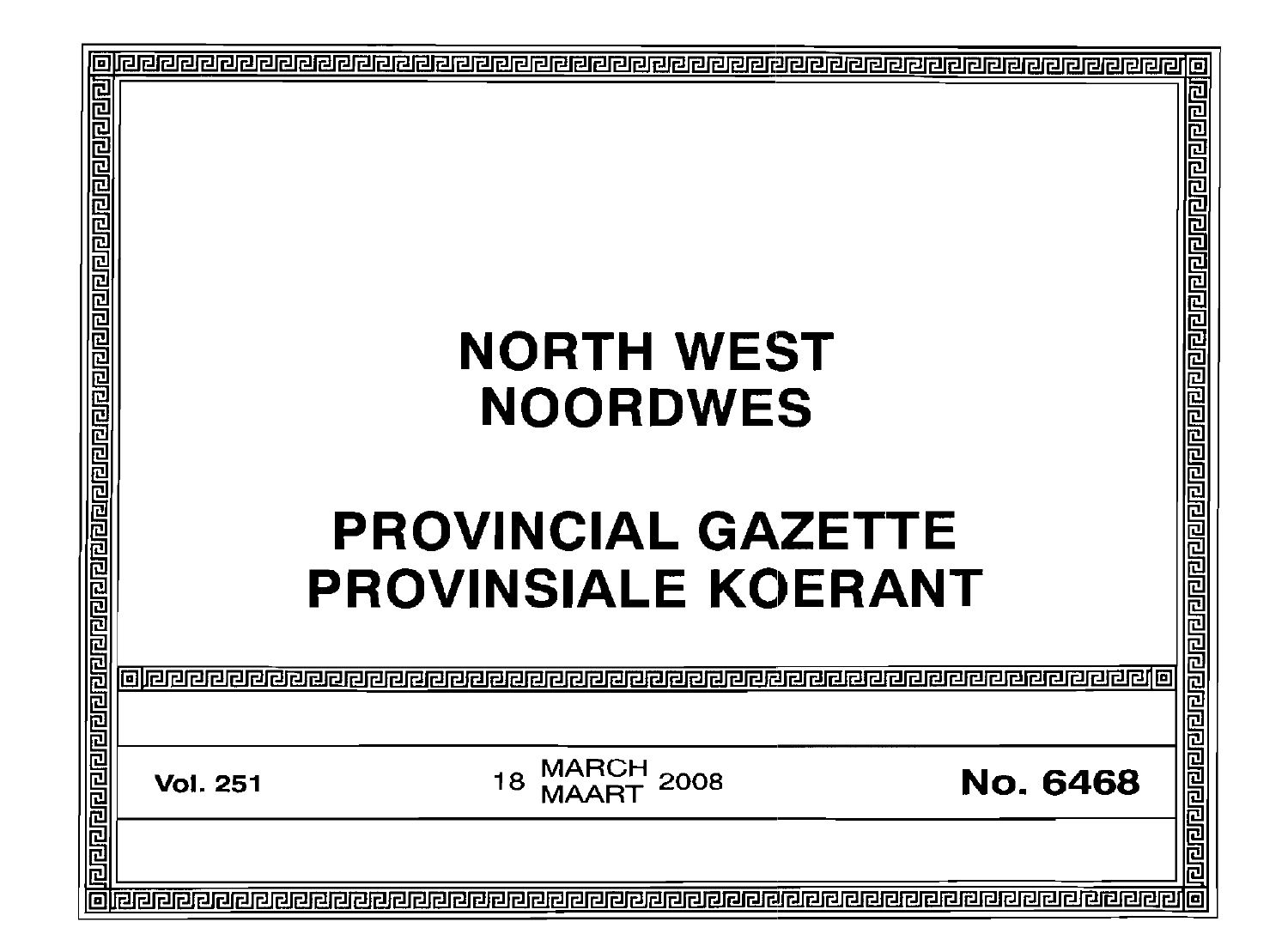# **CONTENTS**

| No.                    |                                                                         | Page<br>No. | Gazette<br>No. |  |  |  |  |
|------------------------|-------------------------------------------------------------------------|-------------|----------------|--|--|--|--|
| <b>GENERAL NOTICES</b> |                                                                         |             |                |  |  |  |  |
| 149                    | Town-planning<br>and<br>Townships                                       |             |                |  |  |  |  |
|                        | Ordinance (15/1986): Establishment of                                   |             |                |  |  |  |  |
|                        | township: Hartbeesfontein Extension 22.                                 | 8           | 6468           |  |  |  |  |
| 150<br>151             | do.: do.: Boschdal Extension 7<br>do.: Brits Amendment Scheme 1/526     | 8<br>9      | 6468<br>6468   |  |  |  |  |
| 152                    | do.: Rustenburg Amendment Scheme                                        |             |                |  |  |  |  |
|                        |                                                                         | 10          | 6468           |  |  |  |  |
| 153                    | do.: Rustenburg Amendment Scheme                                        |             |                |  |  |  |  |
|                        |                                                                         | 11          | 6468           |  |  |  |  |
| 154                    | do.: Rustenburg Amendment Scheme                                        | 11          | 6468           |  |  |  |  |
| 155                    | do.: Klerksdorp Land Use Management                                     |             |                |  |  |  |  |
|                        |                                                                         | 12          | 6468           |  |  |  |  |
| 156                    | do.: Rustenburg Amendment Scheme                                        |             |                |  |  |  |  |
| 157                    | do.: Fochville Amendment Scheme                                         | 13          | 6468           |  |  |  |  |
|                        |                                                                         | 13          | 6468           |  |  |  |  |
| 158                    | do.: Rustenburg Amendment Scheme                                        |             |                |  |  |  |  |
|                        |                                                                         | 14          | 6468           |  |  |  |  |
| 159                    | Division of Land Ordinance (20/1986):                                   |             |                |  |  |  |  |
|                        | Division of land: Portion 186, farm                                     | 15          | 6468           |  |  |  |  |
| 163                    | Town-planning and Townships                                             |             |                |  |  |  |  |
|                        | Ordinance (15/1986): Potchefstroom                                      |             |                |  |  |  |  |
|                        | Amendment Scheme 1526                                                   | 16          | 6468           |  |  |  |  |
| 164                    | Division of Land Ordinance (20/1986):                                   |             |                |  |  |  |  |
|                        | Division of land: Portion 1123 of the farm                              | 16          | 6468           |  |  |  |  |
| 165                    | Town-planning and Townships                                             |             |                |  |  |  |  |
|                        | Ordinance (15/1986): Establishment of                                   |             |                |  |  |  |  |
|                        | township: Ifafi Extension 7                                             | 17          | 6468           |  |  |  |  |
| 166<br>167             | do.: Mafikeng Amendment Scheme 1                                        | 18          | 6468           |  |  |  |  |
| 168                    | do.: Mafikeng Amendment Scheme 2<br>do.: Mafikeng Amendment Scheme 3    | 19<br>20    | 6468<br>6468   |  |  |  |  |
| 169                    | do.: Mafikeng Amendment Scheme 4                                        | 21          | 6468           |  |  |  |  |
| 170                    | do.: Rezoning: Erf 634, Elandsrand                                      |             |                |  |  |  |  |
|                        |                                                                         | 22          | 6468           |  |  |  |  |
| 171                    | do.: Klerksdorp Land Use Management                                     |             |                |  |  |  |  |
| 172                    | do.: Brits Amendment Scheme 1/482                                       | 22<br>23    | 6468<br>6468   |  |  |  |  |
| 173                    | do.: Fochville Amendment Scheme                                         |             |                |  |  |  |  |
|                        |                                                                         | 24          | 6468           |  |  |  |  |
| 174                    | do.: Fochville Amendment Scheme                                         |             |                |  |  |  |  |
| 175                    | do.: Draft Schemes 1527 and 1528                                        | 24<br>25    | 6468<br>6468   |  |  |  |  |
|                        |                                                                         |             |                |  |  |  |  |
|                        | <b>LOCAL AUTHORITY NOTICES</b>                                          |             |                |  |  |  |  |
| 112                    | Townships<br>Town-planning and                                          |             |                |  |  |  |  |
|                        | Ordinance (15/1986): Rustenburg                                         |             |                |  |  |  |  |
|                        | Municipality: Establishment of township:<br>Waterkloof East Extension 6 | 27          | 6468           |  |  |  |  |
| 113                    | do.: Rustenburg Local Municipality:                                     |             |                |  |  |  |  |
|                        | Rustenburg Amendment Scheme 269                                         | 28          | 6468           |  |  |  |  |
| 114                    | do.:<br>Rustenburg Amendment<br>do.:                                    |             |                |  |  |  |  |
| 115                    | do.: Rustenburg Amendment<br>do.:                                       | 28          | 6468           |  |  |  |  |
|                        |                                                                         | 29          | 6468           |  |  |  |  |
| 116                    | do.: do.: Rustenburg Amendment                                          |             |                |  |  |  |  |
|                        |                                                                         | 29          | 6468           |  |  |  |  |
| 117                    | do.: do.: Rustenburg Amendment                                          | 30          |                |  |  |  |  |
| 118                    | do.: Tlokwe City Council: Correction                                    |             | 6468           |  |  |  |  |
|                        |                                                                         | 30          | 6468           |  |  |  |  |
| 119                    | do.: Local Municipality of Madibeng:                                    |             |                |  |  |  |  |
|                        | LetIhabile Amendment Scheme 493                                         | 31          | 6468           |  |  |  |  |
| 120<br>121             | Local Government Ordinance (17/1939):                                   | 32          | 6468           |  |  |  |  |
|                        | Tlokwe City Council: Closure: Portion of                                |             |                |  |  |  |  |
|                        | Marl Street and a portion of Otto Street,                               |             |                |  |  |  |  |
|                        |                                                                         | 32          | 6468           |  |  |  |  |

# **INHOUD**

No. No. No. Bladsy Koerant No. No.

# **ALGEMENE KENNISGEWINGS**

| 149 | Ordonnansie op Dorpsbeplanning en<br>Dorpe (15/1986): Stigting van dorp: |    |      |
|-----|--------------------------------------------------------------------------|----|------|
|     | Hartbeesfontein-uitbreiding 22                                           | 8  | 6468 |
| 150 | do.: do.: Boschdal-uitbreiding 7                                         | 9  | 6468 |
| 151 | do.: Brits-wysigingskema 1/526                                           | 10 | 6468 |
| 152 | do.: Rustenburg-wysigingskema 403                                        | 10 | 6468 |
| 153 | do.: Rustenburg-wysigingskema 421                                        | 11 | 6468 |
|     |                                                                          |    |      |
| 154 | do.: Rustenburg-wysigingskema 422                                        | 12 | 6468 |
| 155 | do.: Klerksdorp Grondgebruikbestuur-                                     |    |      |
|     |                                                                          | 12 | 6468 |
| 156 | do.: Rustenburg-wysigingskema 424                                        | 13 | 6468 |
| 157 | do.: Fochville-wysigingskema F111/2008                                   | 14 | 6468 |
| 158 | do.: Rustenburg-wysigingskema 420                                        | 15 | 6468 |
| 159 | Ordonnansie op die Verdeling van Grond                                   |    |      |
|     | (20/1986): Verderling van grond:                                         |    |      |
|     | Gedeelte 186, plaas Rietfontein 485 JQ.                                  | 15 | 6468 |
| 163 | Ordonnansie op Dorpsbeplanning en                                        |    |      |
|     | (15/1986): Potchefstroom-<br>Dorpe                                       |    |      |
|     | wysigingskema 1526                                                       | 16 | 6468 |
| 164 | Ordonnansie op die Verdeling van Grond                                   |    |      |
|     |                                                                          |    |      |
|     | (20/1986): Verdeling van<br>grond:                                       |    |      |
|     | Gedeelte 1123 van die plaas Vyfhoek                                      |    |      |
|     |                                                                          | 16 | 6468 |
| 165 | Ordonnansie op Dorpsbeplanning en                                        |    |      |
|     | Dorpe (15/1986): Stigting van dorp: Ifafi-                               |    |      |
|     |                                                                          | 17 | 6468 |
| 166 | do.: Mafikeng-wysigingskema 1                                            | 18 | 6468 |
| 167 | do.: Mafikeng-wysigingskema 2                                            | 19 | 6468 |
| 168 | do.: Mafikeng-wysigingskema 3                                            | 20 | 6468 |
| 169 | do.: Mafikeng-wysigingskema 4                                            | 21 | 6468 |
| 170 | do.: Hersonering: Erf 634, Elandsrand-                                   |    |      |
|     |                                                                          | 22 | 6468 |
|     | do.: Klerksdorp-grondgebruiksbestuur-                                    |    |      |
| 171 |                                                                          |    |      |
|     |                                                                          | 23 | 6468 |
| 172 | do.: Brits-wysigingskema 1/482                                           | 23 | 6468 |
| 173 | do.: Fochville-wysigingskema F82/2007.                                   | 24 | 6468 |
| 174 | do.: Fochville-wysigingskema F83/2007.                                   | 25 | 6468 |
| 175 | do.: Ontwerpskemas 1527 en 1528                                          | 25 | 6468 |
|     | PLAASLIKE BESTUURSKENNISGEWINGS                                          |    |      |
| 112 | Ordonnansie op Dorpsbeplanning en                                        |    |      |
|     | Dorpe (15/1986): Rustenburg Plaaslike                                    |    |      |
|     | Munisipaliteit:<br>Stigting van dorp:                                    |    |      |
|     |                                                                          |    |      |
|     | Waterkloof-Oos-uitbreiding 6                                             | 27 | 6468 |
| 113 | do.: Rustenburg-wysigingskema<br>do.:                                    |    |      |
|     |                                                                          | 28 | 6468 |
| 114 | do.: do.: Rustenburg-wysigingskema                                       |    |      |
|     | 278                                                                      | 29 | 6468 |
| 115 | do.: do.: Rustenburg-wysigingskema                                       |    |      |
|     |                                                                          | 29 | 6468 |
| 116 | do.: do.: Rustenburg-wysigingskema                                       |    |      |
|     |                                                                          | 30 | 6468 |
| 117 | do.: do.: Rustenburg-wysigingskema                                       |    |      |
|     |                                                                          | 30 | 6468 |
| 118 | do.: Tlokwe Stadsraad: Regstellings-                                     |    |      |
|     |                                                                          | 31 | 6468 |
|     |                                                                          |    |      |
| 119 | Town-planning and Townships Ordi-                                        |    |      |
|     | nance (15/1986): Local Municipality of                                   |    |      |
|     | Madibeng: Letihabile Amendment                                           |    |      |
|     |                                                                          | 31 | 6468 |
| 120 |                                                                          | 32 | 6468 |
| 121 | Ordonnansie op Plaaslike Bestuur                                         |    |      |
|     | (17/1939): Tlokwe Stadsraad: Sluiting:                                   |    |      |
|     | Gedeelte van Marlstraat en 'n gedeelte                                   |    |      |
|     | van Ottostraat, Baillie Park                                             | 33 | 6468 |
|     |                                                                          |    |      |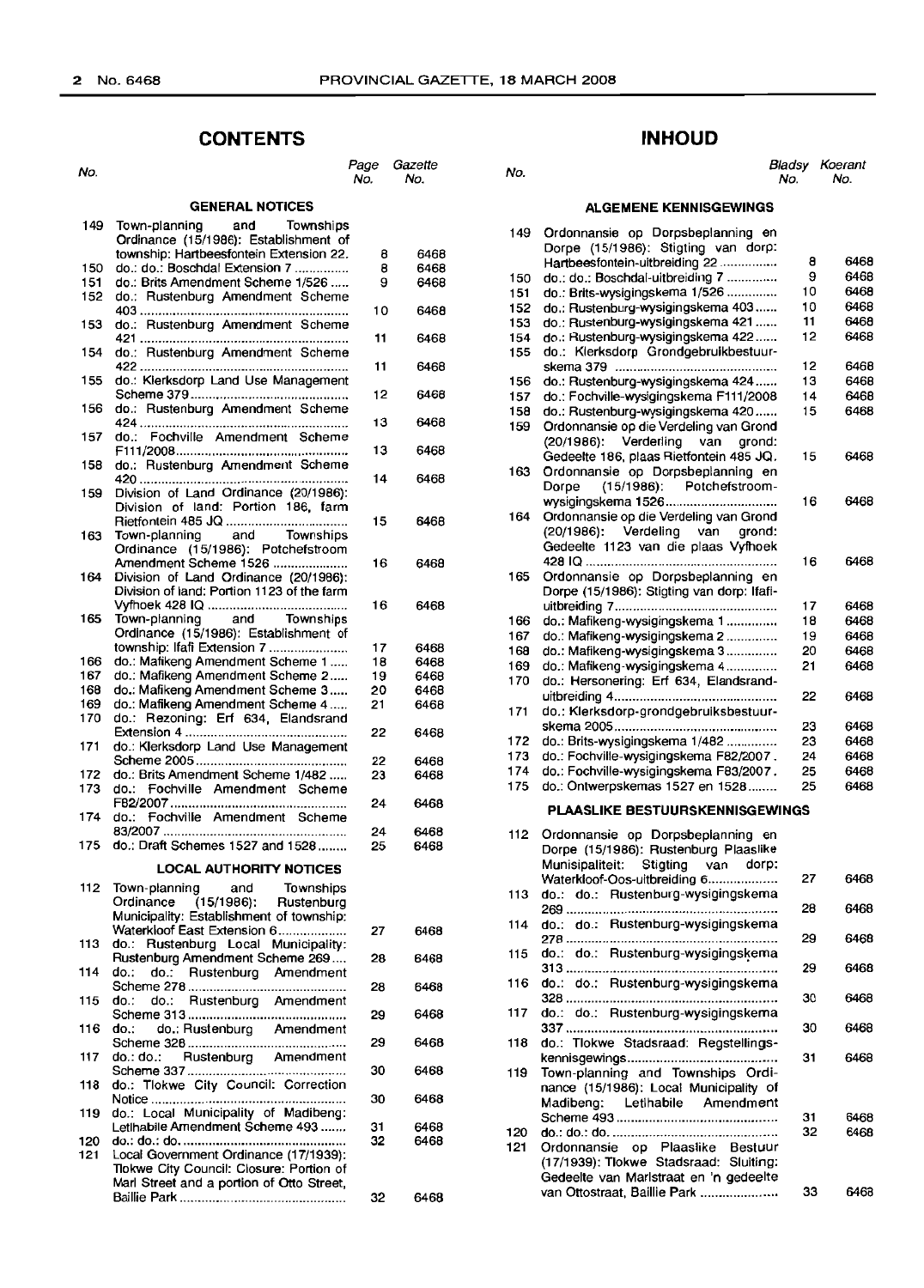| <b>IMPORTANT NOTICE</b>                                                                                                                                       |  |  |
|---------------------------------------------------------------------------------------------------------------------------------------------------------------|--|--|
| The                                                                                                                                                           |  |  |
| <b>North West Province Provincial Gazette Function</b>                                                                                                        |  |  |
| will be transferred to the                                                                                                                                    |  |  |
| <b>Government Printer</b> in Pretoria                                                                                                                         |  |  |
| as from 1 February 2006                                                                                                                                       |  |  |
| <b>NEW PARTICULARS ARE AS FOLLOWS:</b>                                                                                                                        |  |  |
| <b>Postal address:</b><br><b>Physical address:</b>                                                                                                            |  |  |
| <b>Government Printing Works</b><br>Private Bag X85<br>Pretoria<br>149 Bosman Street<br>Pretoria<br>0001                                                      |  |  |
| <b>New contact persons:</b> Louise Fourie Tel.: (012) 334-4686<br>Mrs H. Wolmarans Tel.: (012) 334-4591                                                       |  |  |
| Fax number: (012) 323-8805                                                                                                                                    |  |  |
| <b>E-mail addresses:</b><br>hester.wolmarans@gpw.gov.za<br>louis.fourie@gpw.gov.za                                                                            |  |  |
| <b>Contact persons for subscribers:</b>                                                                                                                       |  |  |
| Mrs S. M. Milanzi Tel.: (012) 334-4734                                                                                                                        |  |  |
| Mrs J. Wehmeyer Tel.: (012) 334-4753                                                                                                                          |  |  |
| Fax.: (012) 323-9574                                                                                                                                          |  |  |
| This phase-in period is to commence from 1 February 2006 (suggest date of advert)<br>and notice comes into operation as from 1 February 2006.                 |  |  |
| Subscribers and all other stakeholders are advised to send their advertisements<br>directly to the Government Printing Works, 7 days before publication date. |  |  |
| In future, adverts have to be paid in advance<br>before being published in the Gazette.                                                                       |  |  |
| <b>AWIE VAN ZYL</b>                                                                                                                                           |  |  |

Advertising Manager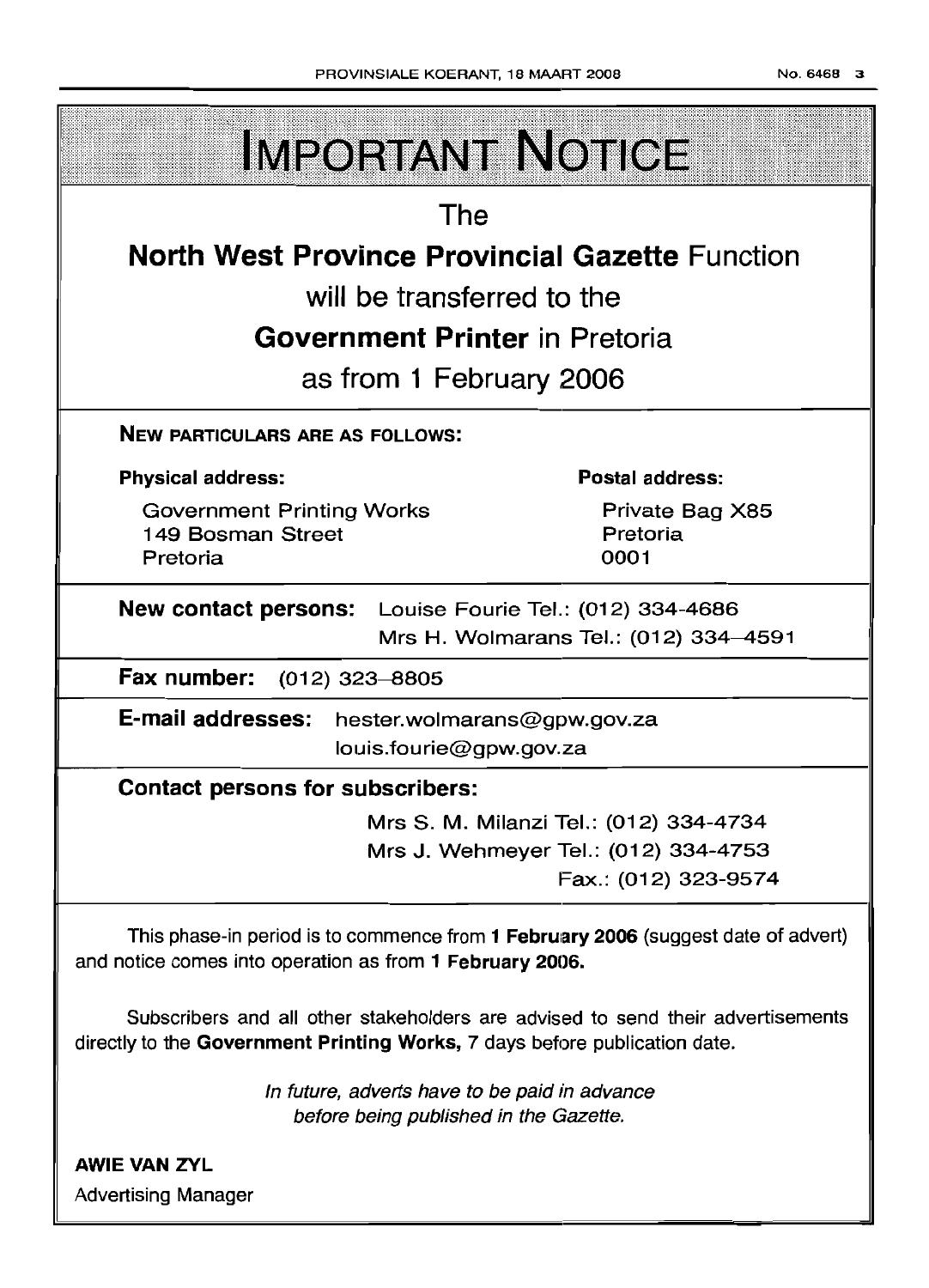| IT IS THE CLIENTS RESPONSIBILITY TO ENSURE THAT THE CORRECT AMOUNT IS PAID |
|----------------------------------------------------------------------------|
| AT THE CASHIER OR DEPOSITED INTO THE GOVERNMENT PRINTING WORKS BANK        |
| ACCOUNT AND ALSO THAT THE REQUISITION/COVERING LETTER TOGETHER WITH        |
| THE ADVERTISEMENTS AND THE PROOF OF DEPOSIT REACHES THE GOVERNMENT         |
| PRINTING WORKS IN TIME FOR INSERTION IN THE PROVINCIAL GAZETTE.            |

# **No ADVERTISEMENTS WILL BE PLACED WITHOUT PRIOR PROOF OF PRE-PAYMENT.**

# '/4 page **R 187.37**

Letter Type: Arial Size: 10 Line Spacing: At: Exactly 11pt

# '/4 page **R 374.75**

Letter Type: Arial Line Spacing: At:<br>Exactly 11pt Exactly

# '/4 page **R 562.13**

Letter Type: Arial Line Spacing: At:<br>Exactly 11pt Exactly

| $\frac{1}{4}$ page R 749.50 |          |
|-----------------------------|----------|
| Letter Type: Arial          | Size: 10 |
| Line Spacing: At:           |          |
| Exactly<br>11 pt            |          |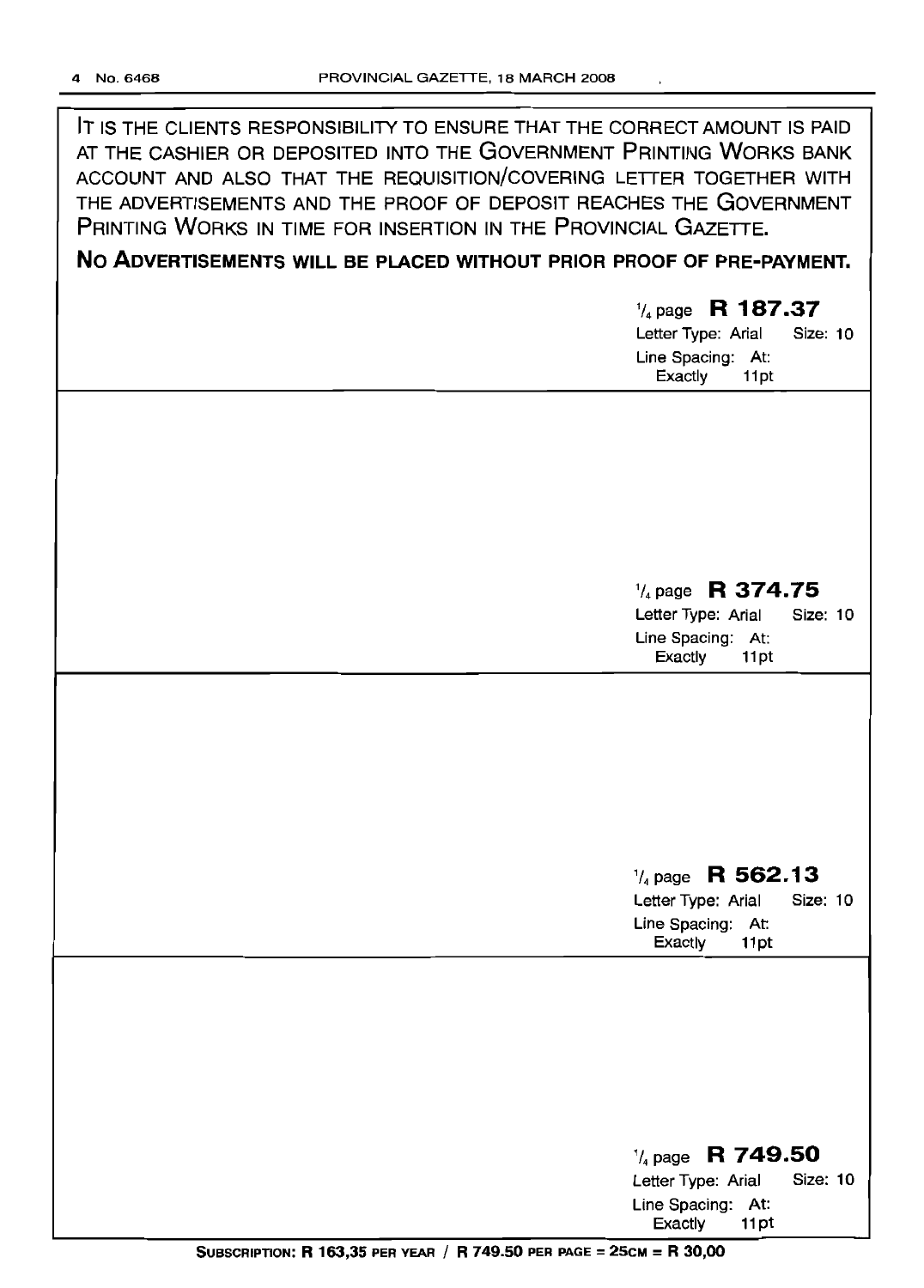

# **CONDITIONS FOR PUBLICATION OF NOTICES**

# **CLOSING TIMES FOR THE ACCEPTANCE OF NOTICES**

- 1. (1) The North West Province Provincial Gazette is published every week on Tuesday, and the closing time for the acceptance of notices which have to appear in the North West Province Provincial Gazette on any particular Tuesday, is **12:00 on a Tuesday for the following Tuesday.** Should any Tuesday coincide with a public holiday, the publication date remains unchanged. However, the closing date for acceptance of advertisements moves backwards accordingly, in order to allow for 7 working days prior to the publication date.
	- (2) The date for the publication of a **separate** North West Province Provincial Gazette is negotiable.
- 2. (1) Copy of notices received **after closing time** will be held over for publication in the next North West Province Provincial Gazette.
	- (2) Amendment or changes in copy of notices cannot be undertaken unless instructions are received **before 14:00 on Fridays.**
	- (3) Copy of notices for publication or amendments of original copy can not be accepted over the telephone and must be brought about by letter, by fax or by hand. The Government Printer will not be liable for any amendments done erroneously.
	- (4) In the case of cancellations a refund of the cost of a notice will be considered only if the instruction to cancel has been received on or before the stipulated closing time as indicated in paragraph 2 (2).

# **ApPROVAL OF NOTICES**

3. In the event where a cheque, submitted by an advertiser to the Government Printer as payment, is dishonoured, then the Government Printer reserves the right to refuse such client further access to the North West Province Provincial Gazette untill any outstanding debts to the Government Printer is settled in full.

# **THE GOVERNMENT PRINTER INDEMNIFIED AGAINST LIABILITY**

- 4. The Government Printer will assume no liability in respect of-
	- (1) any delay in the publication of a notice or publication of such notice on any date other than that stipulated by the advertiser;
	- (2) erroneous classification of a notice, or the placement of such notice in any section or under any heading other than the section or heading stipulated by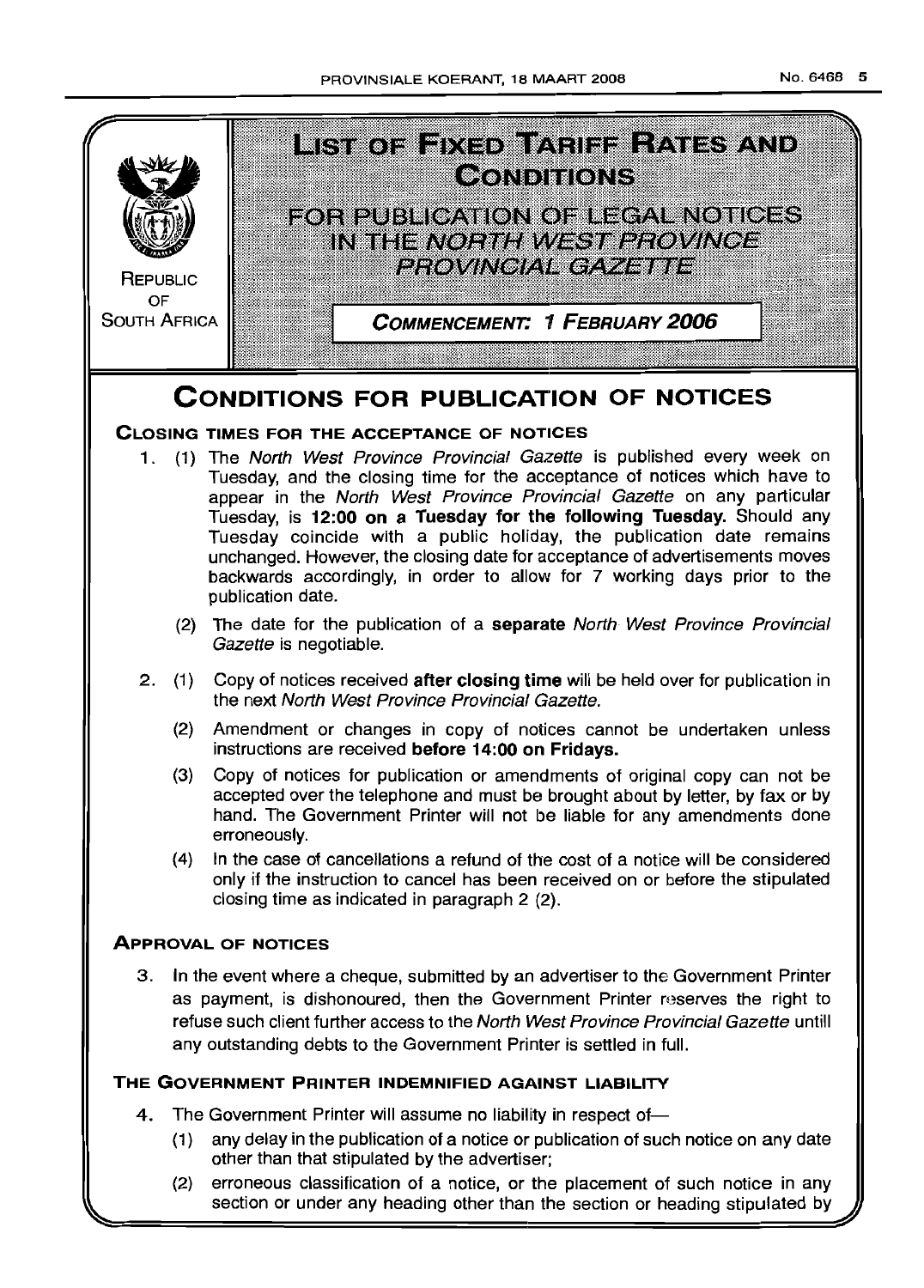- (3) any editing, revision, omission, typographical errors or errors resulting from faint or indistinct copy.
- (4) The Government Printing Works is not responsible for any amendments.

# LIABILITY OF ADVERTISER

5. Advertisers will be held liable for any compensation and costs arising from any action which may be instituted against the Government Printer in consequence of the publication of any notice.

# **COPY**

- 6. Copy of notices must be typed on one side of the paper only and may not constitute part of any covering letter or document.
- 7. At the top of any copy, and set well apart from the notice, the following must be stated:

Where applicable

- (1) The heading under which the notice is to appear.
- (2) The cost of publication applicable to the notice, in accordance with the "Word Count Table".

# PAYMENT OF COST

- 9. With effect from 1 April 2005 no notice will be accepted for puollcatlon unless the cost of the insertion(s) is prepaid in CASH or by CHEQUE or POSTAL ORDERS. It can be arranged that money can be paid into the banking account of the Government Printer, in which case the deposit slip accompanies the advertisement before publication thereof.
- 10. (1) The cost of a notice must be calculated by the advertiser in accordance with the word count table.
	- (2) Where there is any doubt about the cost of publication of a notice, and in the case of copy, an enquiry, accompanied by the relevant copy, should be addressed to the Advertising Section, Government Printing Works, Private Bag X85, Pretoria, 0001 [Fax: (012) 323-8805], before publication.
- 11 . Overpayment resulting from miscalculation on the part of the advertiser of the cost of publication of a notice will not be refunded, unless the advertiser furnishes adequate reasons why such miscalculation occurred. In the event of underpayments, the difference will be recovered from the advertiser, and the notice(s) will not be published until such time as the full cost of such publication has been duly paid in cash or by cheque or postal orders, or into the banking account.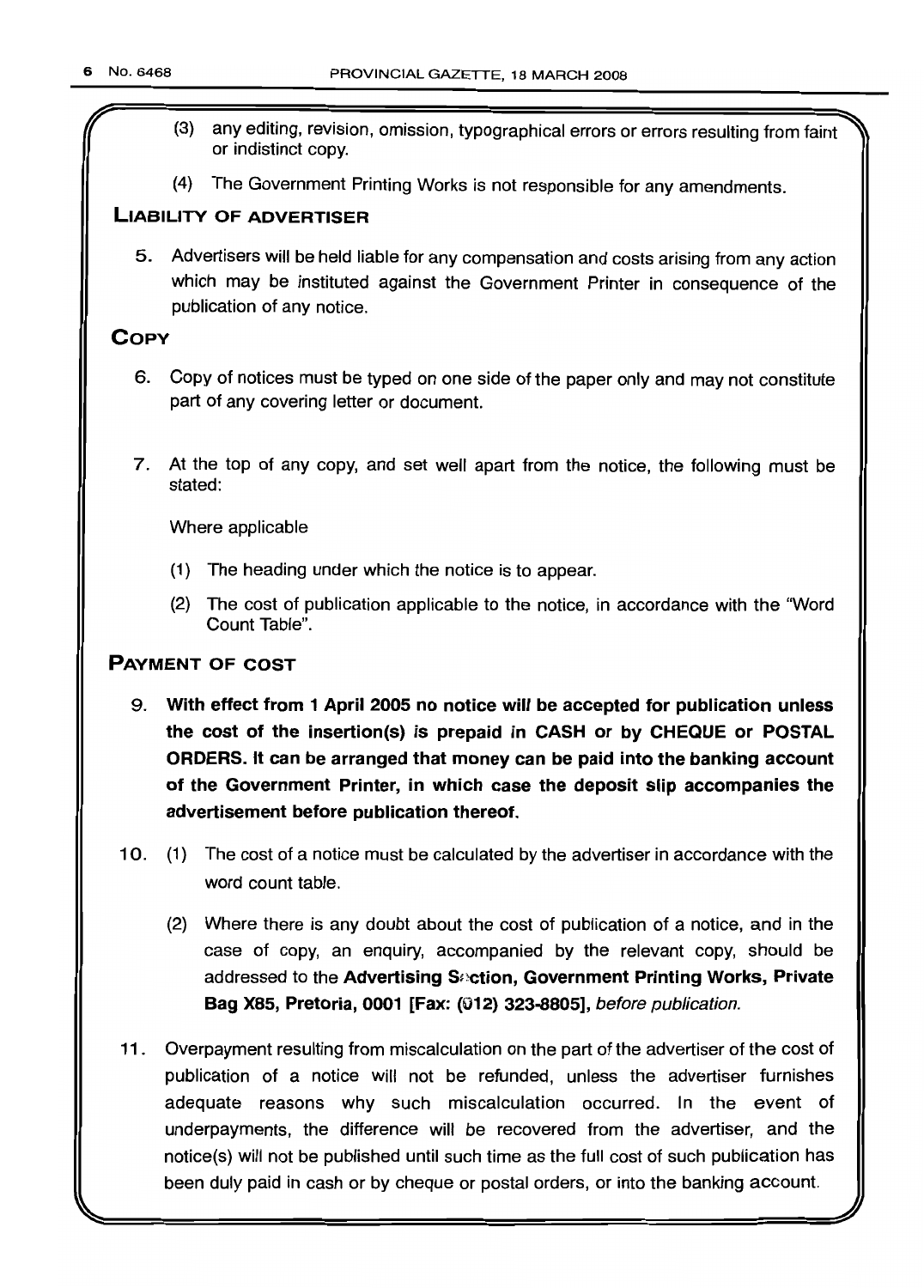- 12. In the event of a notice being cancelled, a refund will be made only if no cost regarding the placing of the notice has been incurred by the Government Printing Works.
- 13. The Government Printer reserves the right to levy an additional charge in cases where notices, the cost of which has been calculated in accordance with the Word Count Table, are subsequently found to be excessively lengthy or to contain overmuch or complicated tabulation.

# **PROOF OF PUBLICATION**

14. **Copies of the North West Province Provincial Gazette which may be required as proof of publication, may be ordered from the Government Printer at the ruling price.** The Government Printer will assume no liability for any failure to post such North West Province Provincial Gazette(s) or for any delay in despatching it/them.

# **GOVERNMENT PRINTERS BANK ACCOUNT PARTICULARS**

**Bank:**

**ABSA**

**BOSMAN STREET**

**Account No.: 4057114016**

**Branch code: 632005**

**Reference No.: 00000050**

**Fax No.: (012) 323 8805 and (012) 323 0009**

# **Enquiries:**

| Mrs. L. Fourie    | Tel.: (012) 334-4686 |
|-------------------|----------------------|
| Mrs. H. Wolmarans | Tel.: (012) 334-4591 |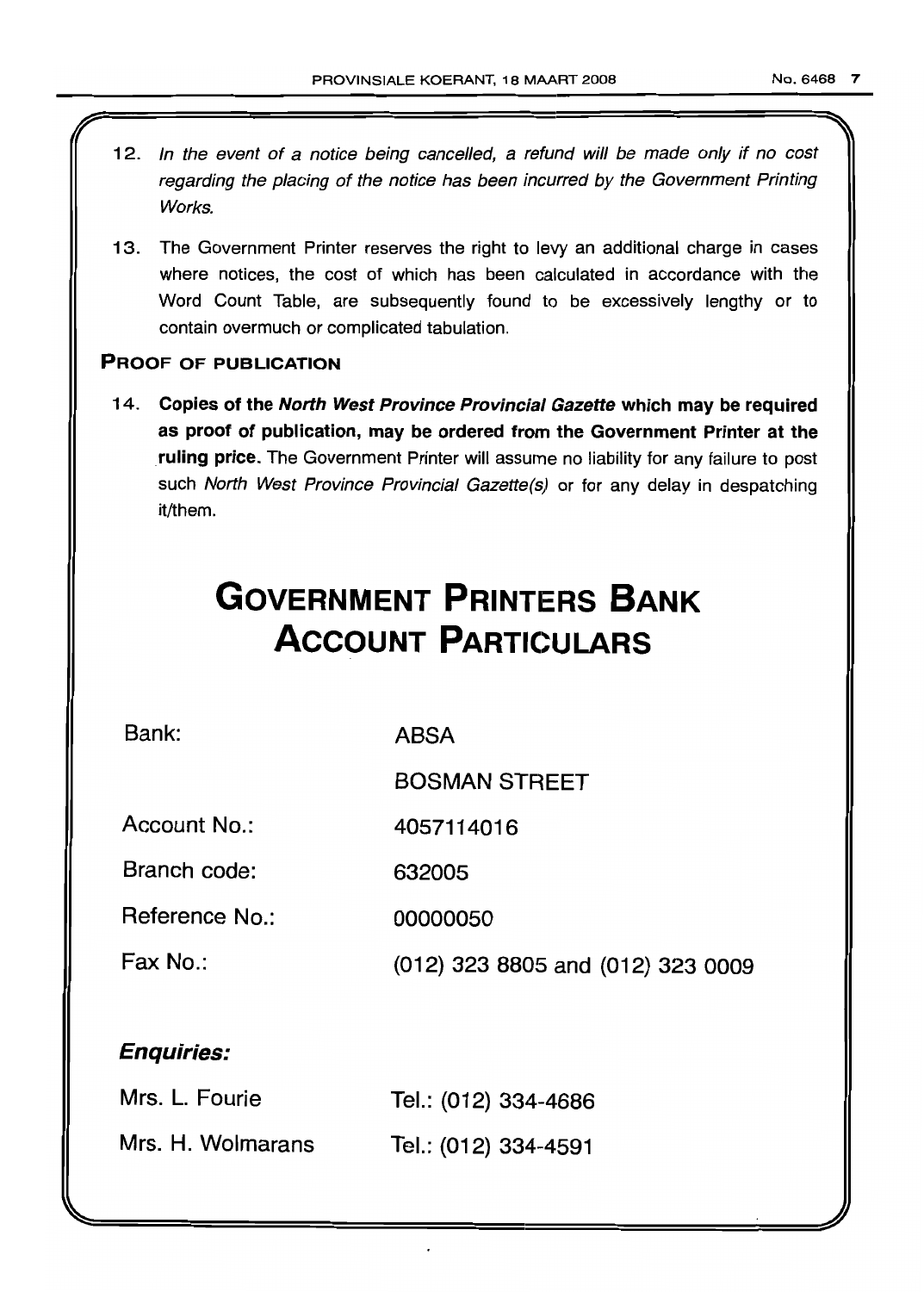# **GENERAL NOTICES • ALGEMENE KENNISGEWINGS**

# **NOTICE 149 OF 2008**

NOTICE OF APPLICATION FOR ESTABLISHMENT OF TOWNSHIP

The City of Matlosana hereby gives notice in terma of section 69 (6) (a) read with secion 96 (3) of the Town-planning and Townships Ordinance, 1986 (Ordinance 15 of 1986) that an application to establish the township referred to in the Annexure hereto, has been received by it.

Particulars of the application will be open for inspection during normal office hours at the office of the Municipal Manager, Room 101, Municipal Offices, Bram Fischer Street, Klerksdorp, for a period of 28 days from 11 March 2008.

Objections to or representations in respect of the application must be lodged with or made in writing and in duplicate to the Municipal Manager, at the above address or at P.O. Box 99, Klerksdorp, 2570, within a period of 28 days from 11 March 2008.

#### **ANNEXURE**

Name of township: **Hartbeesfontein Extension** 22.

Full name of applicant: Plan Visio (Pty) Ltd.

Number of erven in proposed township:

Residential 3: 1

Private Open Space: 1

Description of land on which the township is to be established: Portion 348 (a portion of Portion 257) of the Farm Hartbeestfontein 297-IP.

Situation of proposed township: Situated to the west of Hartbeestfontein west of Berg Street, Hartbeestfontein. **.-**

# **KENNISGEWING 149 VAN 2008**

#### KENNISGEWING VAN AANSOEK OM STIGTING VAN DORP

Die Stadsraad van Matlosana gee hiermee ingevolge artikel 69 (6) (a) saamgelees met artikel 96 (3) van die Ordonnansie op Dorpsbeplanning en Dorpe, 1986 (Ordonnansie 15 van 1986) kennis dat 'n aansoek om die dorp in die Bylae hierby genoem te stig deur hom ontvang is.

Besonderhede van die aansoek lê ter insae gedurende gewone kantoorure by die kantoor van die Munisipale Bestuurder, Kamer 101, Munisipale Kantore, Bram Fischerstraat, Klerksdorp, vir 'n tydperk van 28 dae vanaf 11 Maart 2008.

Besware teen of vertoë ten opsigte van die aansoek moet binne 'n tydperk van 28 dae vanaf 11 Maart 2008 skriftelik en in tweevoud by of tot die Munisipale Bestuurder, by bovermelde adres of Posbus 99, Klerksdorp, 2570, ingdien of gerig word.

#### **BYLAE**

Naam van dorp: **Hartbeestfontein Uitbreiding** 22.

Volle naam van aansoeker: Plan Visio (Pty) Ltd.

Aantal erwe in voorgestelde dorp:

Residensieel 3: 1

Privaat Oop Ruimte: 1

Beskrywing van grond waarop dorp gestig staan te word: Gedeelte 348 ('n gedeelte van Gedeelte 257) van die plaas Hartbeestfontein 297-IP.

Ligging van voorgestelde dorp: Geleë ten weste van Hartbeestfontein aan die westekant van Bergstraat, Hartbeestfontein.

 $11 - 18$ 

# **NOTICE 150 OF 2008**

#### APPLICATION FOR ESTABLISHMENT OF TOWNSHIP

The Rustenburg Local Municipality hereby gives notice in terms of section 69(6)(a) of the Town-planning and Townships Ordinance, 1986 (Ordinance 15 of 1986), that an application for Township Establishment for the township referred to in the annexure hereto, has been received by it.

Particulars of the application will lie for inspection during normal office hours at the office of the Director: Planning and Human Settlement, Room 305, Missionary Mpheni House, em. of Beyers Naude and Nelson Mandela Drives, Rustenburg, for a period of 28 days from 11 March 2008.

Objections to or representations in respect of the application must be lodged with or made in writing and in duplicate to the Municipal Manager, at the above-mentioned address or at P.O. Box 16, Rustenburg, 0300, within a period of 28 days from 11 March 2008.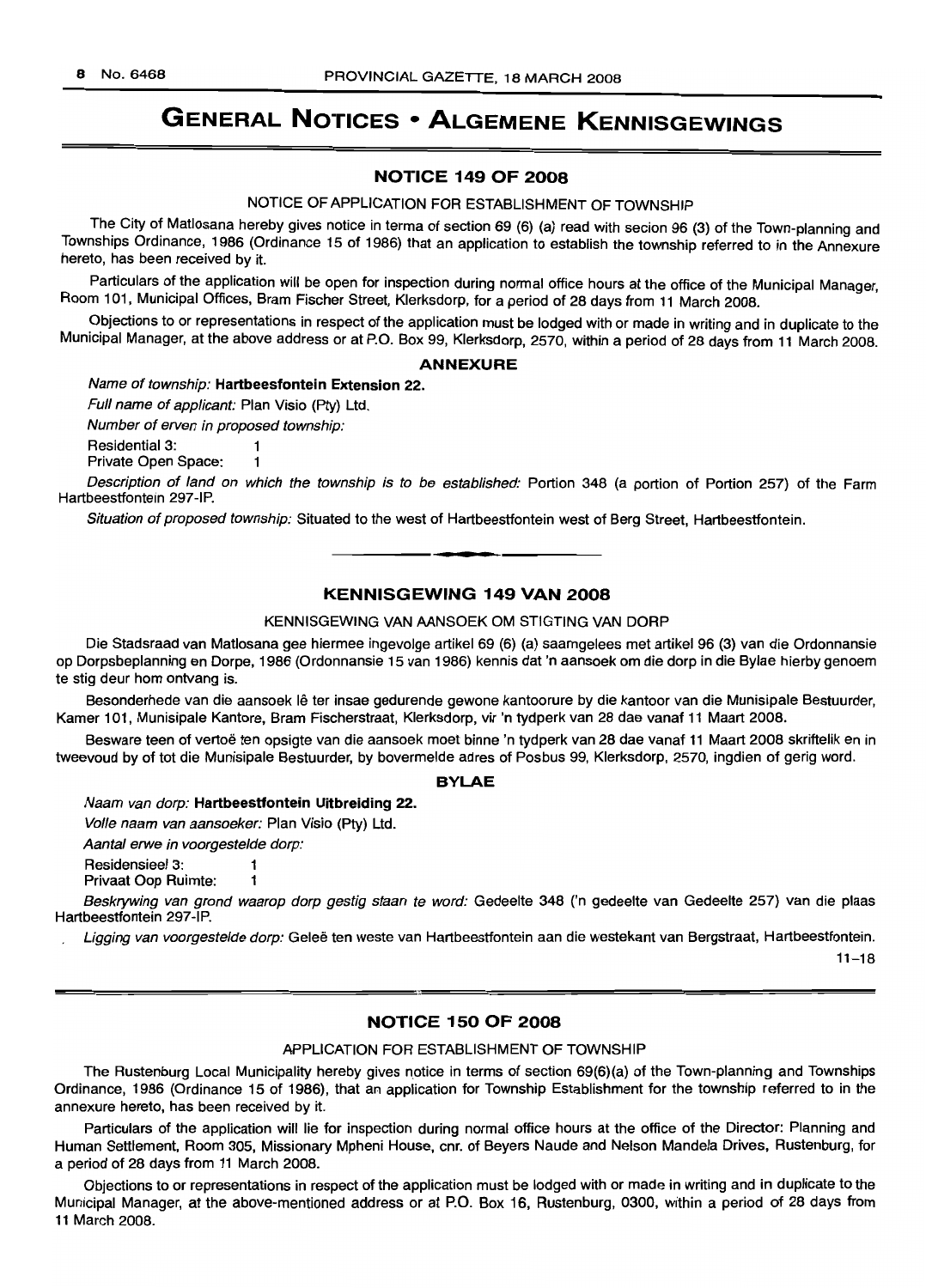#### **ANNEXURE**

#### Name of township: **BoschdaJ Extension** 7.

Full name of applicant: EPS Consulting Engineers (Pty) Ltd, on behalf of Karlindale Properties.

Number of erven in proposed township:

- Residential 1: 84
- Residential 2 (25 units per ha): 3
- Private Open Space: 1
- Existing Public Roads

Land description: Remainder of Portion 2 of the farm Boschdal 309 J.Q.

Location: The proposed development is situated adjacent to the townships Boschdal and Cashan Extension 7, approximately 3 km south west of the Rustenburg CBD.

# **• KENNISGEWING 150 VAN 2008**

#### KENNISGEWING VAN AANSOEK OM STIGTING VAN DORP

Die Rustenburg Plaaslike Munisipaliteit gee hiermee ingevolge artikel 69(6)(a) van die Ordonnansie op Dorpsbeplanning en Dorpe, 1986 (Ordonnansie 15 van 1986), kennis dat 'n aansoek om die dorp in die bylae hieronder genoem, te stig deur hom ontvang is.

Besonderhede van die aansoek lê ter insae gedurende kantoorure by die kantoor van die Direkteur: Beplanning en Menslike Vestiging, Kamer 305, Missionary Mpheni House, h/v Nelson Mandela- en Beyers Naude Rylaan, Rustenburg, vir 'n tydperk van 28 dae vanaf 11 Maart 2008.

Besware teen of vertoë ten opsigte van die aansoek moet binne 'n tydperk van 28 dae vanaf 11 Maart 2008 skriftelik en in tweevoud by die Munisipale Bestuurder, by bovermelde adres of by Posbus 16, Rustenburg, 0300, ingedien of gerig word.

# **BYLAE**

#### Naam van dorp: **Boschdal Uitbreiding 7.**

Naam van aansoeker: EPS Raadgewende Ingenieurs (Pty) Ltd, namens Karlindale Properties.

Aantal erwe in die voorgestelde dorp:

- Residensieel 1: 84
- Residensieel 2 (25 eenh/ha): 3
- Privaat Oop Ruimte: 1
- Openbare paaie

Grondbeskrywing: Resterende Gedeelte van Gedeelte 2 van die plaas Boschdal 309 J.Q.

Ligging: Die voorgestelde ontwikkeling is aangrensend aan die dorpe, Boschdal en Cashan Uitbreiding 7, ongeveer 3 km suid-wes van die Rustenburg SBG.

11-18

# **NOTICE 151 OF 2008**

## **BRITS AMENDMENT SCHEME** 1/526

NOTICE OF APPLICATION FOR SIMULTANEOUS AMENDMENT AND CONSOLIDATIONI OF THE TOWN-PLANNING SCHEME IN TERMS OF SECTIONS 56 (1) (b) (i) AND 92 OF THE TOWN-PLANNING AND TOWNSHIPS ORDINANCE, 1986 (ORDINANCE 15 OF 1986)

I, Hedre Dednam Town and Regional Planner, being the authorized agent of the owner of Erven 304 and 305, Priminda x26, hereby give notice in terms of section 56 (1) (b) (i) and 92 of the Town-planning and Townships Ordinance, 1986 (Ordinance 15 of 1986), that I have applied to the Madibeng Local Municipality for the simultaneous amendment and consolidation of the Town-planning Scheme known as Brits Town-Planning Scheme, 1/1958, by the rezoning of the property described above, situated in 2 and 4 Waterval Avenue, from "Special Residential" to "Speciial for dwelling units, attached or detached", with conditions as set out in Amendment Scheme 1/526.

Particulars of the application will lie for inspection during normal office hours at the office of the Madibeng Municipality, Records Division, Floor 2, 53 Van Velden Street, Brits, for a period of 28 days from 11 March 2008.

Objections to or representations in respect of the application must be lodged with or made in writing at the Chief Executive Officer at the above address or at Hedré Dednam Town and Regional Planner, P O Box 3765, Brits, 0250. Cell. 082 251 4432, within a period of 28 days from 11 March 2008.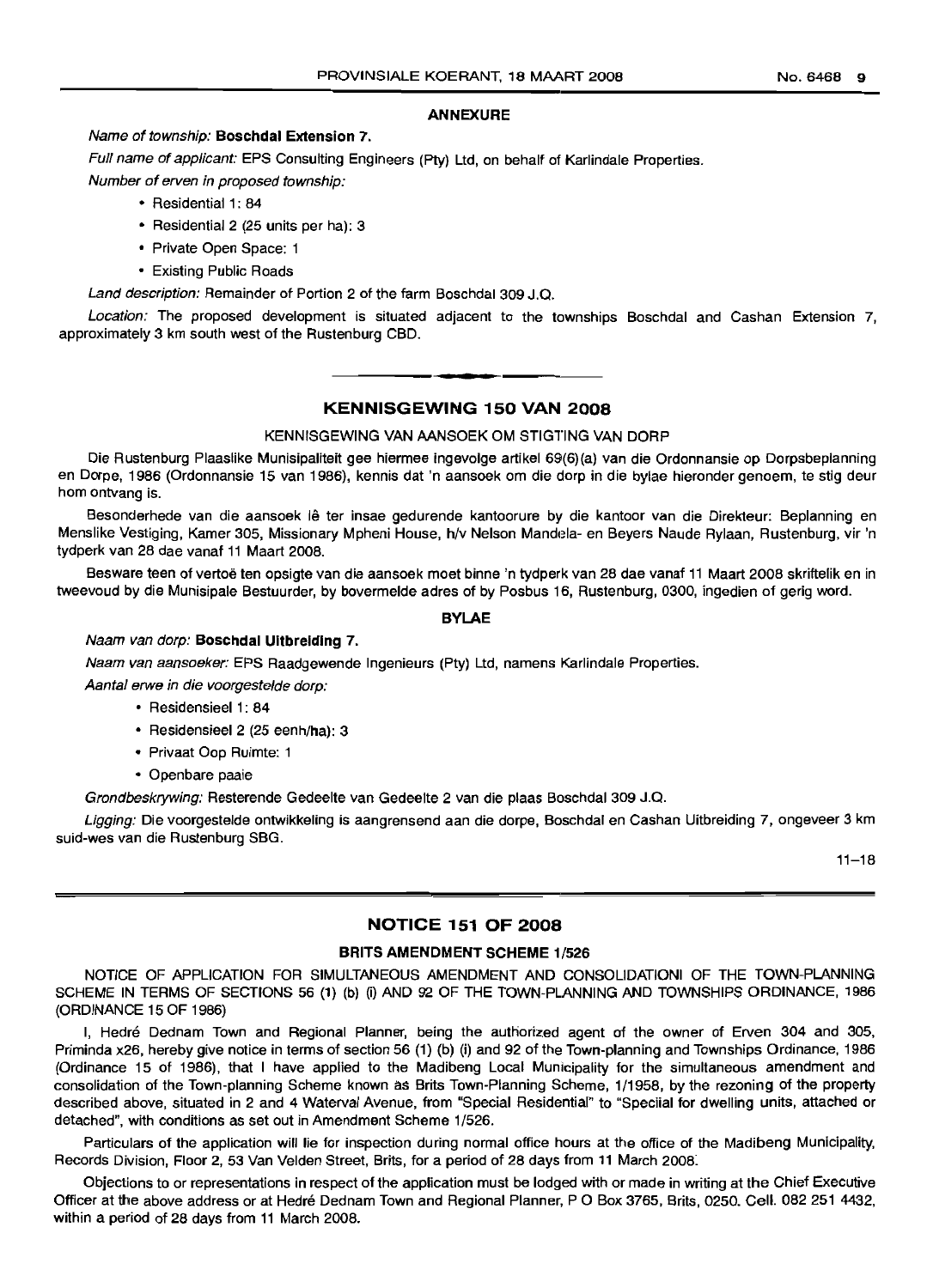### KENNISGEWING 151 VAN 2008

#### BRITS WVSIGINGSKEMA 1/526

KENNISGEWING VAN AANSOEK OM GELYKTYDIGE WYSIGING EN KONSOLIDASIE VAN DIE DORPSBEPLAN-NINGSKEMA INGEVOLGE ARTIKEL 56 (1) (b) (i) EN 92 VAN DIE ORDONNANSIE OP DORPSBEPLANNING EN DORPE, 1986 (ORDONNANSIE 15 VAN 1986)

Ek, Hedre Dednam Stads- en Streekbeplanner, synde die gemagtigde agent van die eienaar van Erwe 304 en 305, Primindia x26, gee hiermee ingevolge artikel 56 (1) (b) (i) en 92 van die Ordonnansie op Dorpsbeplanning en Dorpe, 1986 (Ordonnansie 15 van 1986), kennis dat ek by die Madibeng Plaaslike Munisipaliteit aansoek gedoen het om die wysiging en konsolidasie van die dorpsbeplanningskema bekend as Brits-dorpsaanlegskema, 1/1958, deur die hersonering van die eiendom hierbo beskryf, geleë te Watervallaan, vanaf "Spesiale Woon" tot "Spesiaal vir wooneenhede, vas- of losstaande" met voorwaardes 5005 uiteengesit in Wysigingskema 1/526.

Besonderhede van die aansoek lê ter insae gedurende gewone kantoorure by die Madibeng Munisipaliteit, Rekords Afdeling, Vloer 2, Van Veldenstraat 53, Brits, vir 'n tydperk van 28 dae vanaf 11 Maart 2008.

Besware teen of vertoë ten opsigte van die aansoek moet binne 'n tydperk van 28 dae vanaf 11 Maart 2008 skriftelik by of tot die Hoof Uitvoerende Beampte by bovermelde adres of by Hedre Dednam Stads- en Streekbeplanner, Posbus 3765, Brits, 0250. Sel. 082 251 4432, ingedien of gerig word.

 $11 - 18$ 

# NOTICE 152 OF 2008

NOTICE OF APPLICATION FOR AMENDMENT OF THE TOWN-PLANNING SCHEME IN TERMS OF SECTION 56 (1) (b) (i) OF THE TOWN-PLANNING AND TOWNSHIPS ORDINANCE, 1986 (ORDINANCE 15 OF 1986)

# RUSTENBURG LAND USE MANAGEMENT SCHEME, 200S-AMENDMENT SCHEME 403

Maxim Planning Solutions being the authorised agent of the owner of Holding 45, Waterglen Small Holdings Extension 1, Rustenburg, hereby gives notice in terms of section 56 (1) (b) (i) of the Town-planning and Townships Ordinance, 1986, that we have applied to the Rustenburg Local Municipality for the amendment of the town-planning scheme known as Rustenburg Land Use Management Scheme, 2005, by the rezoning of the property described above, situated at the Waterglen Small Holdings from "Agriculture" to "Special" for the purpose of a resort consisting of a guest house with ten (10) additionall overnight bedrooms, staff accommodation [one (1) x two (2) bedroomed flat, seven (7) bedrooms including ablution facilities], conference facility, recreational facilities (swimming pool and lapa), gymnasium facility and a three (3) bedroomed dwelling unit.

Particulars of the application will lie for inspection during normal office hours at the office of the Director: Planning and Development, Room 313, Missionary Mpheni House, c/o Beyers Naude and Nelson Mandela Drives, Rustenburg, for a period of 28 days from 11 March 2008.

Objections to or representations in respect of the application must be lodged with or made in writing to the Municipal Manager at the above address or to P.O. Box 16, Rustenburg, 0300, within a period of 28 days from 11 March 2008.

Address of authorized agent: Maxim Planning Solutions, 37 Von Wielligh Street, Rustenburg; P.O. Box 21114, Proteapark, 0305. Tel: (014) 592-9489. (2/918)

# KENNISGEWING 152 VAN 2008

I **\_ I**

KENNISGEWING VAN AANSOEK OM WYSIGING VAN DORPSBEPLANNINGSKEMA INGEVOLGE ARTIKEL 56 (1) (b) (i) VAN DIE ORDONNANSIE OP DORPSBEPLANNING EN DORPE, 1986 (ORDONNANSIE 15 VAN 1986)

#### RUSTENBURG LAND USE MANAGEMENT SCHEME, 2005-WYSIGINGSKEMA 403

Maxim Planning Solutions synde die gemagtigde agent van die eienaar van die Hoewe 45, Waterglen Kleinhoewes Uitbreiding 1, Rustenburg, gee hiermee ingevolge artikel 56 (1) (b) (i) van die Ordonnansie op Dorpsbeplanning en Dorpe, 1986, kennis dat ons by die Rustenburg Plaaslike Munisipaliteit aansoek gedoen het om die wysiging van die dorpsbeplanningskema bekend as Rustenburg Land Use Management Scheme, 2005, deur die hersonering van die eiendom hierbo beskryf, geleë te Waterglen Kleinhoewes vanaf "Landbou" na "Spesiaal" vir die doeleindes van 'n oord bestaande uit 'n gastehuis met tien (10) addisionele oornag kamers, personeel akkommodasie [een (1) x twee (2) slaapkamerwoonstel, sewe (7) slaapkamers insluitende ablusie fasiIiteite], konferensie fasiliteite, ontspannings fasiliteite (swembad en lapa), gimnasium fasiliteite en 'n drie (3) slaapkamerwooneenheid.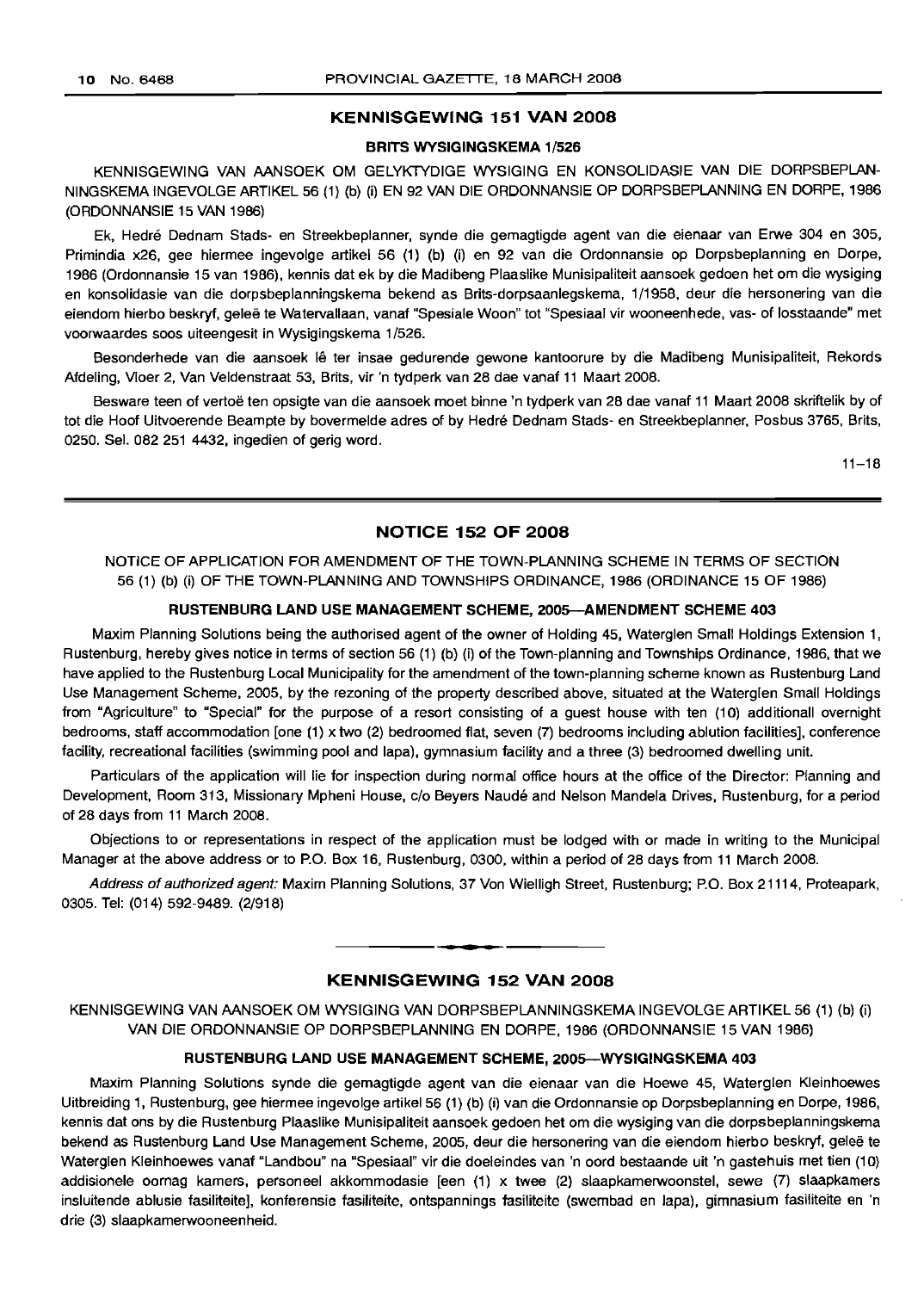Besonderhede van die aansoek lê ter insae gedurende gewone kantoorure by die kantoor van die Direkteur: Beplanning en Ontwikkeling, Kamer 313, Missionary Mpheni House, h/V Beyers Naude- en Nelson Mandelarylaan, Rustenburg, vir 'n tydperk van 28 dae vanaf 11 Maart 2008.

Besware teen of vertoë ten opsigte van die aansoek moet binne 'n tydperk van 28 dae vanaf 11 Maart 2008 skriftelik by of tot die Munisipale Bestuurder by bovermelde adres of by Posbus 16, Rustenburg, 0300, ingedien of gerig word.

Adres van gemagtigde agent: Maxim Planning Solutions, Von Wiellighstraat 37, Rustenburg; Posbus 21114, Proteapark, 0305. Tel: (014) 592-9489. (2/918)

 $11 - 18$ 

# NOTICE 153 OF 2008

NOTICE OF APPLICATION FOR AMENDMENT OF TOWN-PLANNING SCHEME IN TERMS OF SECTION 56 (1) (b) (i) OF THE TOWN-PLANNING AND TOWNSHIPS ORDINANCE, 1986 (ORDINANCE 15 OF 1986)

# RUSTENBURG LAND USE MANAGEMENT SCHEME, 200S-AMENDMENT SCHEME 421

Maxim Planning Solutions being the authorised agent of the owner of the Portion 2 of Erf 942, Rustenburg, hereby gives notice in terms of section 56 (1) (b) (i) of the Town-planning and Townships Ordinance, 1986, that we have applied to the Rustenburg Local Municipality for the amendment of the town-planning scheme known as Rustenburg Land Use Management Scheme, 2005, by the rezoning of the property described above, situated at 79 Beneden Street, from "Residential 1" to "Residential 2".

Particulars of the application will lie for inspection during normal office hours at the office of the Director: Planning and Development, Room 313, Missionary Mpheni House, c/o Beyers Naude and Nelson Mandela Drives, Rustenburg, for the period of 28 days from 11 March 2008.

Objections to or representations in respect of the application must be lodged with or made in writing to the Municipal Manager at the above address or to P.O. Box 16, Rustenburg, 0300, within a period of 28 days from 11 March 2008.

Address of authorized agent: Maxim Planning Solutions, 37 Von Wielligh Street, Rustenburg; P.O. Box 21114, Proteapark, 0305. Tel: (014) 592-9489. (2/1087)

# KENNISGEWING 153 VAN 2008

----------\_.-------

KENNISGEWING VAN AANSOEK OM WYSIGING VAN DORPSBEPLANNINGSKEMA INGEVOLGE ARTIKEL 56 (1) (b) (i) VAN DIE ORDONNANSIE OP DORPSBEPLANNING EN DORPE, 1986 (ORDONNANSIE 15 VAN 1986)

## RUSTENBURG LAND USE MANAGEMENT SCHEME, 200S-WYSIGINGSKEMA 421

Maxim Planning Solutions synde die gemagtigde agent van die eienaar van Gedeelte 2 van Erf 942, Rustenburg, gee hiermee ingevolge artikel 56 (1) (b) (i) van die Ordonnansie op Dorpsbeplanning en Dorpe, 1986, kennis dat ons by die Rustenburg Plaaslike Munisipaliteit aansoek gedoen het om die wysiging van die dorpsbeplanningskema bekend as Rustenburg Land Use Management Scheme, 2005, deur die hersonering van die eiendom hierbo beskryf, geleë te Benedenstraat 79, vanaf "ResidensieeI1" na "Residensieel 2".

Besonderhede van die aansoek lê ter insae gedurende gewone kantoorure by die kantoor van die Direkteur: Beplanning en Ontwikkeling, Kamer 313, Missionary Mpheni House, h/v Beyers Naude- en Nelson Mandelarylaan, Rustenburg, vir 'n tydperk van 28 dae vanaf 11 Maart 2008.

Besware teen of vertoe ten opsigte van die aansoek moet binne 'n tydperk van 28 dae vanaf <sup>11</sup> Maart 2008 skriftelik by of *tot* die Munisipale Bestuurder by bovermelde adres of by Posbus 16, Rustenburg, 0300, ingedien of gerig word.

Adres van gemagtigde agent: Maxim Planning Solutions, Von Wiellighstraat 37, Rustenburg; Posbus 21114, Proteapark, 0305. Tel: (014) 592-9489. 2/1087)

 $11 - 18$ 

# NOTICE 154 OF 2008

NOTICE OF APPLICATION FOR AMENDMENT OF TOWN-PLANNING SCHEME IN TERMS OF SECTION 56 (1) (b) (i) OF THE TOWN-PLANNING AND TOWNSHIPS OHDINANCE, 1986 (ORDINANCE 15 OF 1986)

# RUSTENBURG LAND USE MANAGEMENT SCHEME, 2005-AMENDMENT SCHEME 422

Maxim Planning Solutions being the authorised agent of the owner of Portion 3 of Erf 942, Rustenburg, hereby gives notice in terms of section 56 (1) (b) (i) of the Town-planning and Townships Ordinance, 1986, that we have applied to the Rustenburg Local Municipality for the amendment of the town-planning scheme known as Rustenburg Land Use Management Scheme, 2005, by the rezoning of the property described above, situated at 81 Beneden Street, from "Residential 1" to "Residential 2".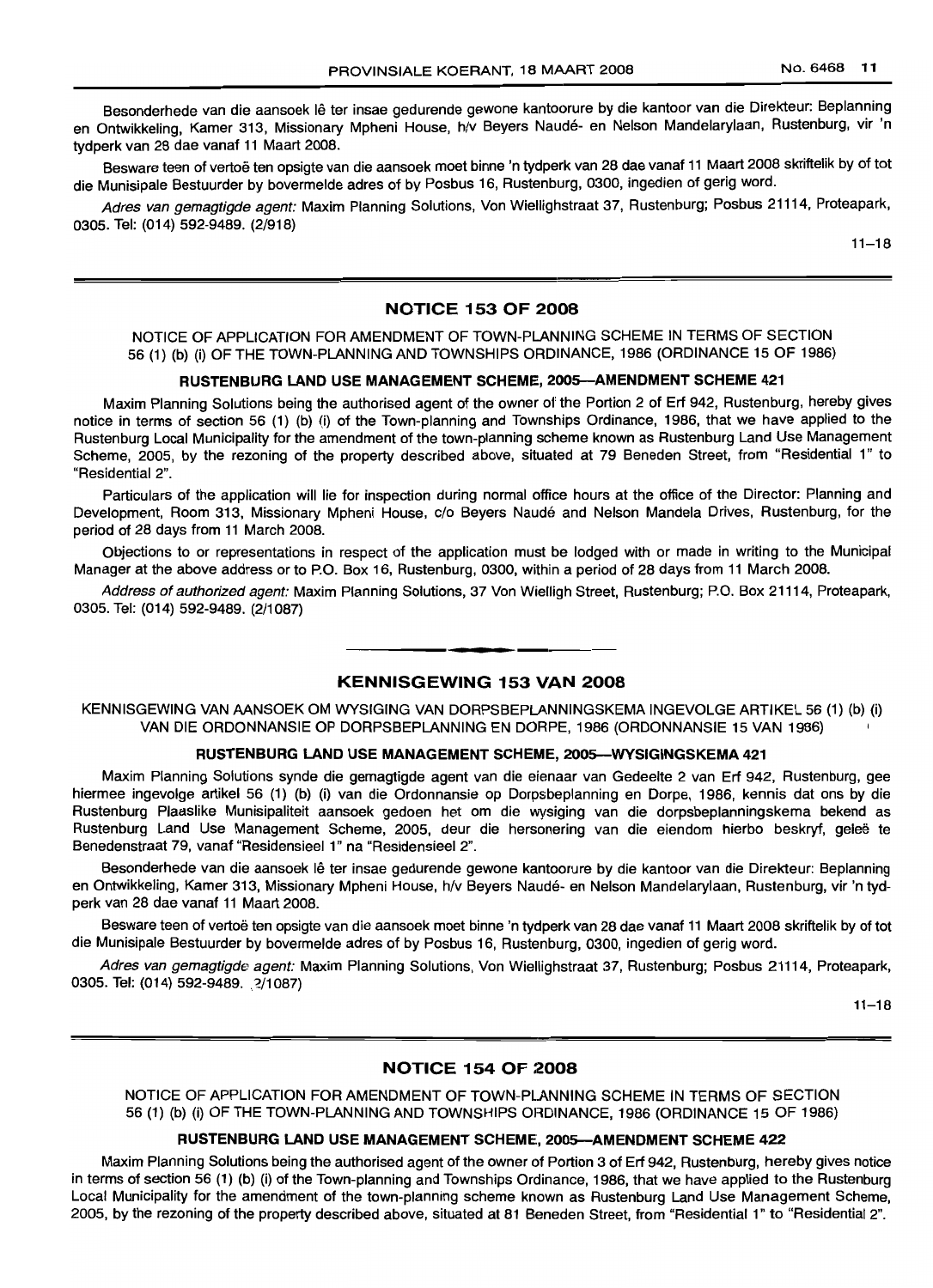Particulars of the application will lie for inspection during normal office hours at the office of the Director Planning and Development, Room 313, Missionary Mpheni House, c/o Beyers Naude and Nelson Mandela Drives, Rustenburg, for the period of 28 days from 11 March 2008.

Objections to or representations in respect of the application must be lodged with or made in writing to the Municipal Manager at the above address or to P.O. Box 16, Rustenburg, 0300, within a period of 28 days from 11 March 2008.

Address of authorized agent: Maxim Planning Solutions, 37 Von Wielligh Street, Rustenburg; P.O. Box 21114, Proteapark, 0305. Tel: (014) 592-9489. (2/1085)

**1\_ <sup>E</sup>**

# KENNISGEWING 154 VAN 2008

KENNISGEWING VAN AANSOEK OM WYSIGING VAN DORPSBEPLANNINGSKEMA INGEVOLGE ARTIKEL 56 (1) (b) (i) VAN DIE ORDONNANSIE OP DORPSBEPLANNING EN DORPE. 1986 (ORDONNANSIE 15 VAN 1986)

# RUSTENBURG LAND USE MANAGEMENT SCHEME, 2005-WYSIGINGSKEMA 422

Maxim Planning Solutions synde die gemagtigde agent van die eienaar van Gedeelte 3 van Ert 942, Rustenburg, gee hiermee ingevolge artikel 56 (1) (b) (i) van die Ordonnansie op Dorpsbeplanning en Dorpe, 1986, kennis dat ons by die Rustenburg Plaaslike Munisipaliteit aansoek gedoen het om die wysiging van die dorpsbeplanningskema bekend as Rustenburg Land Use Management Scheme, 2005, deur die hersonering van die eiendom hierbo beskryf, geleë te Benedenstraat 81, vanaf "Residensieel 1" na "Residensieel 2".

Besonderhede van die aansoek lê ter insae gedurende gewone kantoorure by die kantoor van die Direkteur Beplanning en Ontwikkeling, Kamer 313, Missionary Mpheni House, h/v Beyers Naude- en Nelson Mandelarylaan, Rustenburg, vir 'n tydperk van 28 dae vanaf 11 Maart 2008.

Besware teen of vertoe ten opsigte van die aansoek moet binne 'n tydperk van 28 dae vanaf 11 Maart 2008 skriftelik by of tot die Munisipale Bestuurder by bovermelde adres of by Posbus 16, Rustenburg, 0300, ingedien of gerig word.

Adres van gemagtigde agent: Maxim Planning Solutions, Von Wiellighstraat 37, Rustenburg; Posbus 21114, Proteapark, 0305. Tel: (014) 592-9489. (2/1085)

 $11 - 18$ 

## NOTICE 155 OF 2008

NOTICE OF APPLICATION FOR AMENDMENT OF TOWN-PLANNING SCHEME IN TERMS OF SECTION 56 (1) (b) (i) OF THE TOWN-PLANNING AND TOWNSHIPS ORDNANCE, 1986 (ORDINANCE 15 OF 1986)

# KLERKSDORP LAND USE MANAGEMENT SCHEME No. 379

I, Kobus Marais Town-Planners, being the authorized agent of the owner of Erven 154 & 155, Neserhof, Klerksdorp, hereby give notice in terms of section 56 (1) (b) (i) of the Town-planning and Townships Ordinance, 1986, that I have applied to the City Council of Klerksdorp for the amendment of the town-planning scheme known as the Klerksdorp Land Use Management Scheme, 2005, as amended by the rezoning of above-mentioned erven, situated adjacent to Teeng Street, Neserhof, Klerksdorp: From "Residential 1" to "Residential 2" with a density of 20 units per ert and other uses with the special consent of the local authority.

Particulars of the application will lie for inspection during normal office hours at the office of the Municipal Manager, Room 218, Civic Centre, Pretoria Street, Klerksdorp, for the period of 28 days from 11 March 2008.

Objections to or representations in respect of the application must be lodged with or made in writing to the Municipal Manager at the above address or at P.O. Box 99, Klerksdorp, 2570, within a period of 28 days from 11 March 2008.

Address of agent: Kobus Marais Town-Planners, PO Box 6528, Flamwood, 2572. Tel: (018) 468-5772.

# KENNISGEWING 155 VAN 2008

**• •**

KENNISGEWING VAN AANSOEK OM WYSIGING VAN DORPSBEPLANNINGSKEMA INGEVOLGE ARTIKEL 56 (1) (b) (i) VAN DIE ORDONNANSIE OP DORPSBEPLANNING EN DORPE. 1986 (ORDONNANSIE 15 VAN 1986)

# KLERKSDORP GRONDGEBRUIKBESTUURSKEMA No. 379

Ek, Kobus Marais Stadsbeplanners, synde die gemagtigde agent van die eienaar van Erwe 154 & 155, Neserhof, Klerksdorp, gee hiermee ingevolge artikel 56 (1) (b) (i) van die Ordonnansie op Dorpsbeplanning en Dorpe, 1986, kennis dat ek by die Stadsraad van Klerksdorp aansoek gedoen het om die wysiging van die dorpsbeplanningskema bekend as Klerksdorp Grondgebruikbestuurskema, 2005, soos gewysig, deur die hersonering van bovermelde erwe, gelee aanliggend aan Teengstraat, Neserhof, Klerksdorp: Van "Residensieel 1" na "Residensieel 2" met 'n digtheid van 20 eenhede per ert en ander gebruike met die spesiale toestemming van die Stadsraad.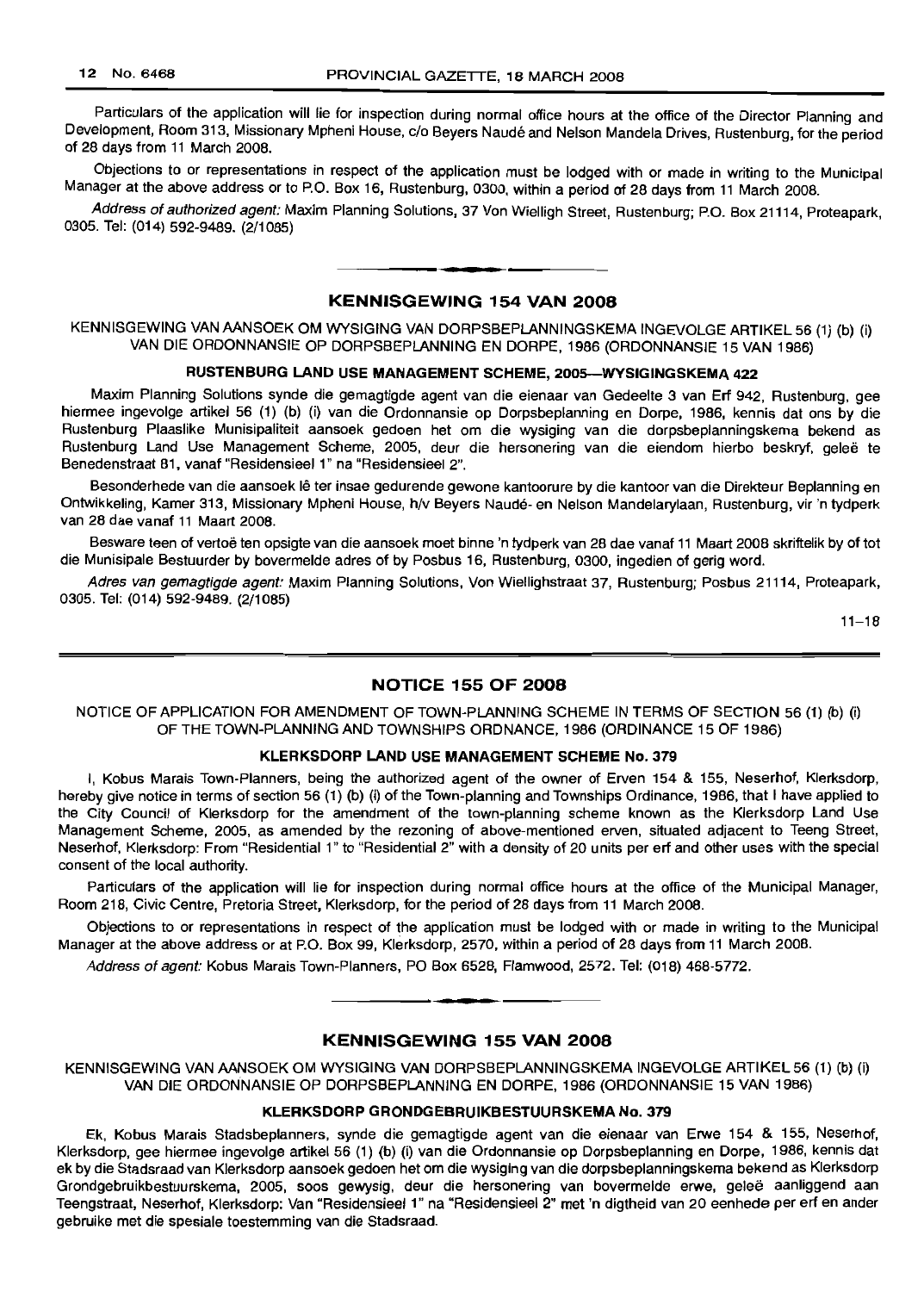Besonderhede van die aansoek lê ter insae gedurende gewone kantoorure by die kantoor van die Munisipale Bestuurder, Kamer 218, Burgersentrum, Pretoriastraat, Klerksdorp, vir 'n tydperk van 28 dae vanaf 11 Maart 2008.

Besware teen of vertoë ten opsigte van die aansoek moet binne 'n tydperk van 28 dae vanaf 11 Maart 2008, skriftelik by of tot die Munisipale Bestuurder by bovermelde adres of by Posbus 99, Klerksdorp, 2570, ingedien of gerig word.

Adres van gemagtigde agent: Kobus Marais Stadsbeplanners, Posbus 6528, Flamwood, 2572. Tel: (018) 468-5772.

 $11 - 18$ 

# **NOTICE 156 OF 2008**

NOTICE OF APPLICATION FOR AMENDMENT OF TOWN-PLANNING SCHEME IN TERMS OF SECTION 56 (1) (b) (i) OF THE TOWN-PLANNING AND TOWNSHIPS ORDINANCE, 1986 (ORDINANCE 15 OF 1986)

### RUSTENBURG AMENDMENT SCHEME 424

I, Jan-Nolte Ekkerd of the firm EPS, being the authorised agent of the owner of Portion 2 of Erf 998, Rustenburg, hereby give notice in terms of section 56 (1) (b) (i) of the Town-planning and Townships Ordinance, 1986, that I have applied to the Rustenburg Local Municipality, for the amendment of the town-planning scheme known as Rustenburg Land Use Management Scheme, 2005, by the rezoning of the property described above, situated on 62 Bosch Street, Rustenburg, from "Residential 1" to "Residential 2".

Particulars of the application will lie for inspection during normal office hours at the office of the Municipal Manager, Room 319, at the Missionary Mpheni House, cnr. of Nelson Mandela and Beyers Naude Drives, Rustenburg, for the period of 28 days from 11 March 2008.

Objections to or representations in respect of the application must be lodged with or made in writing to the Municipal Manager at the above address or at P.O. Box 16, Rustenburg, 0300, within a period of 28 days from 11 March 2008.

Address of owner: Pia EPS Consulting Engineers, P.O. Box 5002, Rustenburg, 0300. Tel. (014) 597-2001. Fax (014) 597-4956.

# KENNISGEWING 156 VAN 2008

**I. I**

KENNISGEWING VAN AANSOEK OM WYSIGING VAN DORPSBEPLANNINGSKEMA INGEVOLGE ARTIKEL 56 (1) (b) (i) VAN DIE ORDONNANSIE OP DORPSBEPLANNING EN DORPE, 1986 (ORDONNANSIE 15 VAN 1986)

# RUSTENBURG-WYSIGINGSKEMA 424

Ek, Jan-Nolte Ekkerd, van die firma EPS, synde die gemagtigde agent van die eienaar van Gedeelte 2 van Erf 998, Rustenburg, gee hiermee ingevolge artikel 56 (1) (b) (i) van die Ordonnansie op Dorpsbeplanning en Dorpe, 1986, kennis dat ek by Rustenburg Plaaslike Munisipaliteit aansoek gedoen het om wysiging van die dorpsbeplanningskema bekend as Rustenburg-grondgebruikbestuurskema, 2005, deur die hersonering van die eiendom hierbo beskryf, gelee te Boschstraat 62, Rustenburg, vanaf "Residensieel 1" na "Residensieel 2".

Besonderhede van die aansoek lê ter insae gedurende gewone kantoorure by die kantoor van die Munisipale Bestuurder, Kamer 319, Missionary Mpheni House, h/V Nelson Mandela en Beyers Naudelaan, Rustenburg, vir 'n tydperk van 28 dae vanaf 11 Maart 2008.

Besware teen of vertoe ten opsigte van die aansoek moet binne 'n tydperk van 28 dae vanaf 11 Maart 2008 skriftelik by of tot die Munisipale Bestuurder by bovermelde adres of by Posbus 16, Rustenburg, 0300, ingedien of gerig word.

Adres van eienaar: Pia EPS Raadgewende Ingenieurs, Posbus 5002, Rustenburg, 0300. Tel. (014) 597-2001. Faks (014) 597-4956.

 $11 - 18$ 

# **NOTICE 157 OF 2008**

# FOCHVILLE AMENDMENT SCHEME: F111/200B

NOTICE OF APPLICATION FOR AMENDMENT OF TOWN-PLANNING SCHEME IN TERMS OF SECTION 56 (1) (b) (i) OF THE TOWN-PLANNING AND TOWNSHIPS ORDINANCE, 1986 (ORDINANCE 15 OF 1986)

I, Joze Maleta, being the authorized agent of the owner of Portions 38 and 39 of Erf 1044, Fochville, hereby gives notice in terms of section 56 (1) (b) (i) of the Town-planning and Townships Ordinance, 1986, that I have applied to the Merafong City Local Municipality, for the amendment of the town-planning scheme known as Fochville Land Use Management Scheme, 2000, by the rezoning of Portion 38 of Erf 1044, situated at 11 Siebert Street and Portion 39 of Erf 1044, situated at 9 Siebert Street, Fochville, from "Residential 1" to "Residential 2".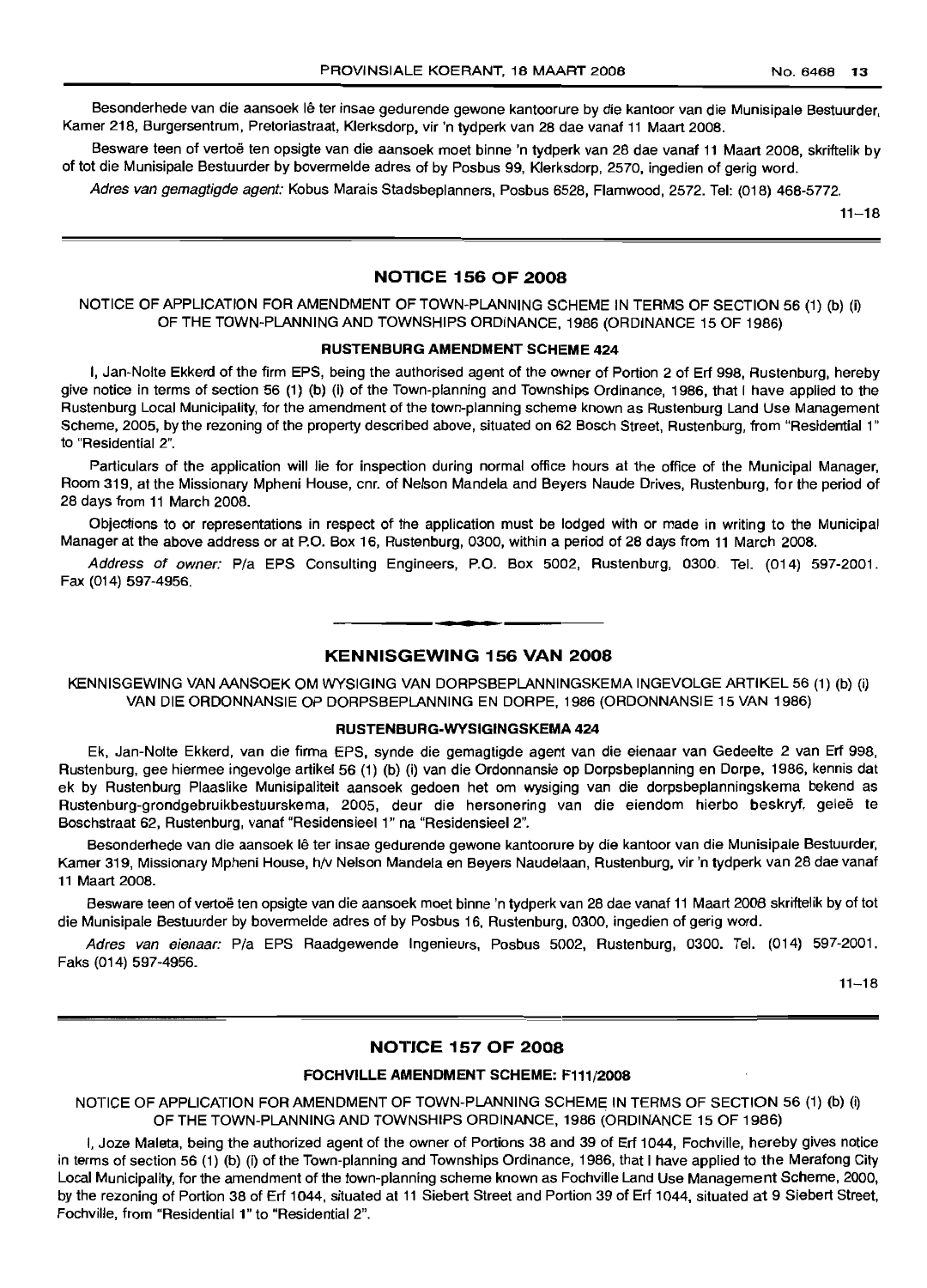Particulars of the application will lie for inspection during normal office hours at the office of the Municipal Manager, PO Box 3, Carletonville, 2500, for a period of 28 days from 11 March 2008.

Objections to or representations in respect of the application must be lodged with or made in writing to the Municipal Manager, at the above address or at J. Maleta, Professional Land Surveyor, P.O. Box 1372, Klerksdorp, 2570, within a period of 28 days from 11 March 2008.

Address of authorized agent of the owner: J. Maleta, Professional Surveyor, P.O. Box 1372, Klerksdorp, 2570.

# **KENNISGEWING 157 VAN 2008**

**•**

# **FOCHVILLE-WYSIGINGSKEMA: F111/2008**

KENNISGEWING VAN AANSOEK OM WYSIGING VAN DORPSBEPLANNINGSKEMA INGEVOLGE ARTIKEL 56 (1) (b) (i) VAN DIE ORDONNANSIE OP DORPSBEPLANNING EN DORPE, 1986 (ORDONNANSIE 15 VAN 1986)

Ek, Joze Maleta, synde diie gemagtigde agent van die eienaar van Gedeeltes 38 en 39 van Erf 1044, Fochville, gee hiermee ingevolge artikel 56 (1) (b) (i) van die Ordonnansie op Dorpsbeplanning en Dorpe, 1986, kennis dat ek by Merafong Stad Plaaslike Munisipaliteit aansoek gedoen om die wysiging van die dorpsbeplanningskema bekend as Fochvillegrondgebruikbeheerdokument, 2000, deur die hersonering van Gedeelte 38 van Erf 1044, gelee te Siebertstraat 11 en Gedeelte 39 van Erf 1044, geleë te Siebertstraat 9, Fochville, vanaf "ResidensieeI 1" na "ResidensieeI 2".

Besonderhede van die aansoek lê ter insae gedurende gewone kantoorure by die kantoor van die Munisipale Bestuurder, Posbus 3, Carletonville, 2500, vir 'n tydperk van 28 dae vanaf 11 Maart 2008.

Besware teen of vertoe ten opsigte van die aansoek moet binne 'n tydperk van 28 dae vanaf 11 Maart 2008 skriftelik by of tot die Munisipale Bestuurder by bovermelde adres of by J. Maleta, Professionele Landmeter, Posbus 1372, Klerksdorp, 2570, ingedien word.

Naam en adres van gemagtigde agent: J. Maleta, Professionele Landmeter, Posbus 1372, Klerksdorp, 2570.

11-18

# **NOTICE 158 OF 2008**

SCHEDULE 8

# [Regulation 11 (2)]

NOTICE OF APPLICATION FOR AMENDMENT OF TOWN-PLANNING SCHEME IN TERMS OF SECTION 56 (1) (b) (i) OF THE TOWN-PLANNING AND TOWNSHIPS ORDINANCE, 1986 (ORDINANCE 15 OF 1986)

# **RUSTENBURG AMENDMENT SCHEME 420**

We, The Town Planning Hub CC, being the authorized agent of the owner, hereby give notice in terms of section 56 (1) (b) (i) of the Town-planning and Townships Ordinance, 1986 (Ordinance 15 of 1986), that we have applied to the Rustenburg Local Municipality for the amendment of the town-planning scheme known as the Rustenburg Town-planning Scheme, 2000, by the rezoning of Erf 2145, Rustenburg, situated in President Mbeki Street, between Von Wielligh Street and Maria Street, Rustenburg, respectively from "Residential 1" to "Residential 2".

Particulars of the application will lie for inspection during normal office hours at Room 312, Missionary Mpheni House, cnr Beyers Naude and Nelson Mandela Drive, Rustenburg, for a period of 28 days from 11 March 2008.

Objections to or representations in respect of the application must be lodged with or made in writing to the above address or at PO Box 16, Rustenburg, 0300, within a period of 28 days from 11 March 2008.

Address of agent: The Town Planning Hub CC, PO Box 11437, Silver Lakes, 0054. Tel: (012) 809-2229. Fax: (012) 809-2090. Ref.: TPH7640.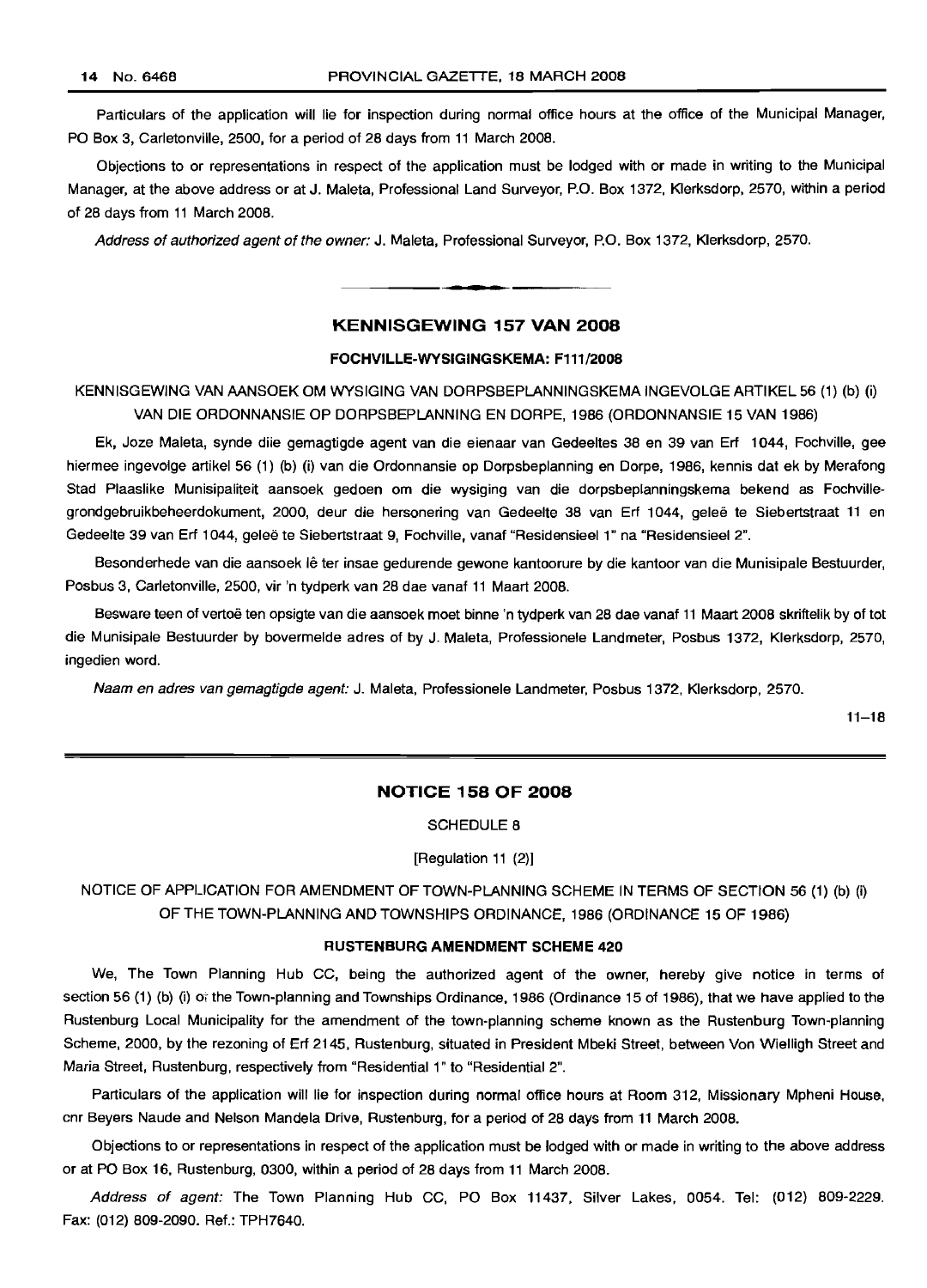# **KENNISGEWING 158 VAN 2008**

BYLAE 8

[Regulasie 11 (2)]

KENNISGEWING VAN AANSOEK OM WYSIGING VAN DORPSBEPLANNINGSKEMA INGEVOLGE ARTIKEL 56 (1) (b) (i) VAN DIE ORDONNANSIE OP DORPSBEPLANNING EN DORPE, 1986 (ORDONNANSIE 15 VAN 1986)

#### **RUSTENBURG·WYSIGINGSKEMA 420**

Ons, The Town Planning Hub BK, synde die gemagtigde agent van die eienaar, gee hiermee ingevolge artikel 56 (1) (b) (i) van die Ordonnansie op Dorpsbeplanning en Dorpe, 1986 (Ordonnansie 15 van 1986), kennis dat ons by Rustenburg Plaaslike Munisipaliteit aansoek gedoen het om die wysiging van die dorpsbeplanningskema bekend as Rustenburg-dorpsbeplanningskema, 2000, deur die hersonering van Erf 2145, Rustenburg, gelee in President Mbekistraat, tussen Von Wiellighstraat en Mariastraat in Rustenburg vanaf "Residensieel 1" na "Residensieel 2".

Besonderhede van die aansoek lê ter insae gedurende gewone kantoorure te Kantoornommer 312, Missionary Mpheni House, hoek van Beyers Naude- en Nelson Mandelarylaan, Rustenburg, vir 'n tydperk van 28 dae vanaf 11 Maart 2008.

Besware teen of vertoë ten opsigte van die aansoek moet binne 'n tydperk van 28 dae vanaf 11 Maart 2008 skriftelik by of tot bovermelde adres of by Posbus 16, Rustenburg, 0300, ingedien of gerig word.

Adres van agent: The Town Planning Hub BK, Posbus 11437, Silver Lakes, 0054. Tel: (012) 809-2229. Faks: (012) 809-2090. Verw: TPH7640.

 $11 - 18$ 

# **NOTICE 159 OF 2008**

# NOTICE OF APPLICATION FOR SUBDIVISION IN TERMS OF SECTION 6 (8) (a) OF ORDINANCE 20 OF 1986

I, Charlene Wallis, the registered owner of Portion 186 of the farm Rietfontein 485 JQ, hereby give notice in terms of section 6 (8) (a) of the Division of Land Ordinance, 1986 (Ordinance 20 of 1986), that I have applied to the Local Municipality of Madibeng to subdivide the above-mentioned property as follows:

(i) Proposed Remainder  $\pm$  10,2902 hectares.

(ii) Proposed Portions 1 to 8: One hectare each.

Particulars of the application will lie for inspection during normal office hours at the office of the Local Municipality of Madibeng, Van Velden Street, Brits, for a period of 28 days from 7 March 2008.

Objections to or representations in respect of the application must be lodged with or made in writing to the Municipal Manager at the above address or at PO Box 106, Brits, 0250, within a period of 28 days from 7 March 2008.

.**-.**

Address of owner: PO Box 718, Ifafi, 0260.

# **KENNISGEWING 159 VAN 2008**

# KENNISGEWING VAN AANSOEK OM ONDERVERDELING INGEVOLGE ARTIKEL 6 (8) (a) VAN ORDONNANSIE 20 VAN 1986

Ek, Charlene Wallis, die eienaar van Gedeelte 186 van die plaas Rietfontein 485 JQ, gee hiermee ingevolge artikel 6 (8) (a) van die Ordonnansie op die Verdeling van Grond, 1986 (Ordonnansie 20 van 1986), kennis dat ek by die Plaaslike Munisipaliteit van Madibeng aansoek gedoen het om die onderverdeling van die bogenoemde eiendom as volg:

- (i) Voorgestelde Restant  $\pm$  10,2902 hektaar.
- (ii) Voorgestelde Gedeeltes 1 tot 8: Een hektaar elk.

Besonderhede van die aansoek lê ter insae gedurende gewone kantoorure by die Munisipale Kantore, Van Veldenstraat, Brits, vir 'n tydperk van 28 dae vanaf 7 Maart 2008.

Besware teen of vertoë ten opsigte van die aansoek moet binne 'n tydperk van 28 dae vanaf 7 Maart 2008 skriftelik by of tot die Munisipale Bestuurder by bovermelde adres of by Posbus 106, Brits, 0250, ingedien of gerig word.

Adres van eienaar: PO Box 718, Ifafi, 0260.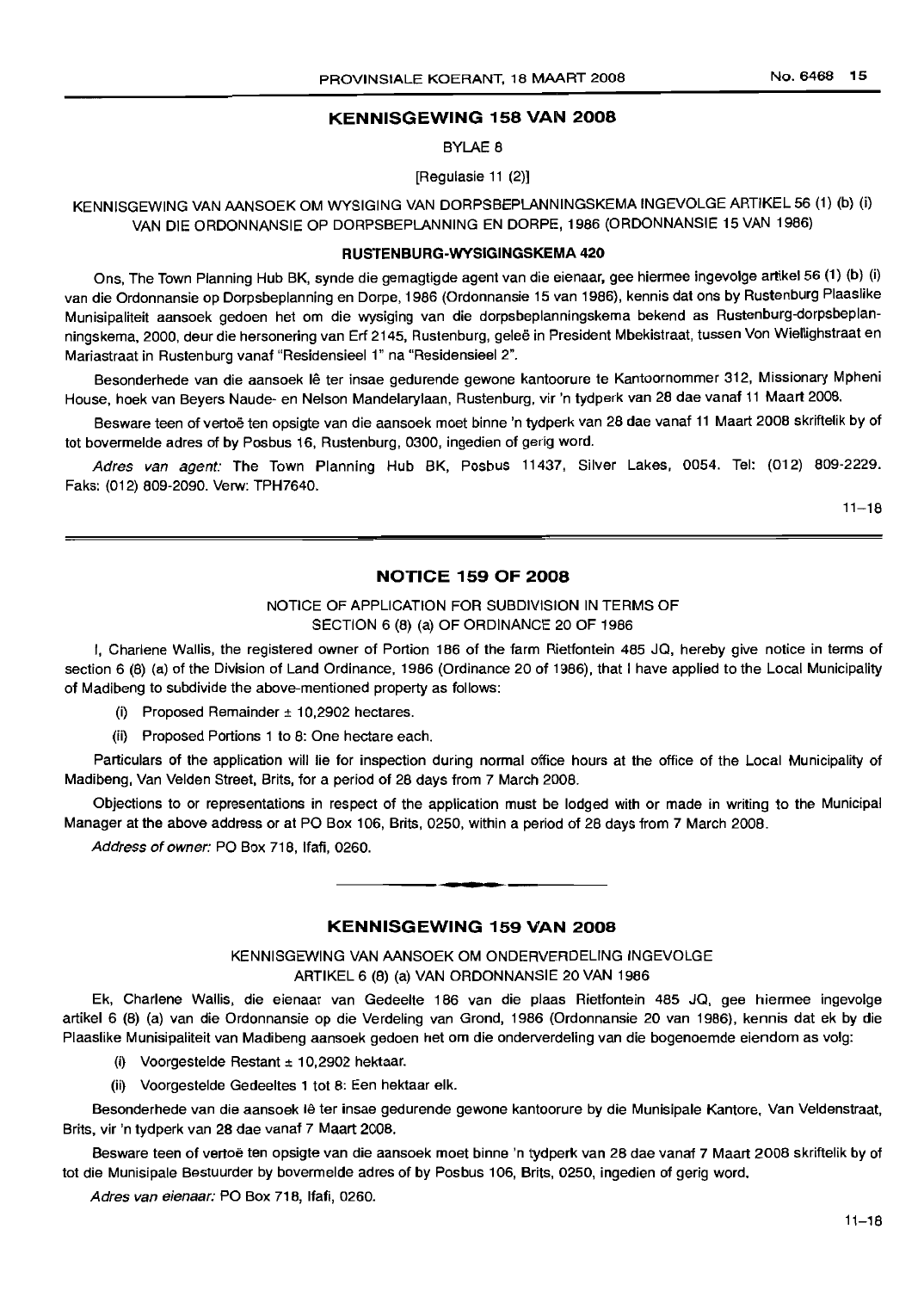# **NOTICE 163 OF 2008**

NOTICE OF APPLICATION FOR AMENDMENT OF THE POTCHEFSTROOM TOWN-PLANNING SCHEME, 1980 IN TERMS OF SECTION 56 (1) (b) (i) OF THE TOWN-PLANNING AND TOWNSHIPS ORDINANCE, 1986 (ORDINANCE 15 OF 1986)

#### **POTCHEFSTROOM AMENDMENT SCHEME 1526**

We, Welwyn Town and Regional Planners, being the authorised agent of the owner of the Portion 3 of Erf 58, situated in the Town Potchefstroom, hereby give notice in terms of section 56 (1) (b) (i) of the Town-planning and Townships Ordinance, 1986, that we have applied to the Tlokwe City Council for the amendment of the town-planning scheme known as the Potchefstroom Town-planning Scheme, 1980, by the rezoning of the property described above, situated at 72 Retief Street, Potchefstroom from "Residential 1" to "Business 4".

Particulars of the application will lie for inspection during normal office hours at the office of the Municipal Manager, Wolmarans Street, Potchefstroom, for a period of 28 days from 11 March 2008.

Objections to or representations in respect of the application must be lodged with or made in writing to the Municipal Manager at the above address or at P.O. Box 113, Potchefstroom, 2520, within a period of 28 days from 11 March 2008.

Address of applicant: Welwyn Town and Regional Planners, P.O. Box 20508, Noordbrug, 2522. Tel: (018) 293-1536.

# **KENNISGEWING 163 VAN 2008**

**•**

KENNISGEWING VAN AANSOEK OM WYSIGING VAN DIE POTCHEFSTROOM-DORPSBEPLANNINGSKEMA, 1980 INGEVOLGE ARTIKEL 56 (1) (b) (i) VAN DIE ORDONNANSIE OP DORPSBEPLANNING EN DORPE, 1986 (ORDONNANSIE 15 VAN 1986)

# **POTCHEFSTROOM-WYSIGINGSKEMA 1526**

Ons, Welwyn Stads- en Streekbeplanners, synde die gemagtigde agent van die eienaar van Gedeelte 3 van Erf 58, gelee in die dorp, Potchefstroom, ingevolge artikel 56 (1) (b) (i) van die Ordonnansie op Dorpsbeplanning en Dorpe, 1986, gee hiermee kennis dat ons by die Tlokwe Stadsraad aansoek gedoen het om die wysiging van die dorpsbeplanningskema, bekend as die Potchefstroom-dorpsbeplanningskema, 1980, deur die hersonering van die eiendom hierbo beskryf, geleë te Retiefstraat 72, Potchefstroom, vanaf "Residensieel 1" na "Besigheid 4".

Besonderhede van die aansoek lê ter insae gedurende gewone kantoorure by die kantoor van die Munisipale Bestuurder, Wolmaransstraat, Potchefstroom, vir 'n tydperk van 28 dae vanaf 11 Maart 2008.

Besware teen of vertoe ten opsigte van die aansoek moet binne 'n tydperk van 28 dae vanaf 11 Maart 2008 skriftelik tot die Munisipale Bestuurder by bovermelde adres of by Posbus 113, Potchefstroom, 2520, ingedien of gerig word.

Adres van applikant: Welwyn Stads- en Streekbeplanners, Posbus 20508, Noordbrug, 2522. Tel: (018) 293-1536.

 $11 - 18$ 

# **NOTICE 164 OF 2008**

#### NOTICE OF APPLICATION TO DIVIDE LAND

Tlokwe City Council hereby gives notice in terms of section 6 (8) (a) of the Division of Land Ordinance, 1986 (Ordinance 20 of 1986), that an application to divide the land described hereunder, has been received:

• Portion 1123 of the farm Vyfhoek 428 IQ.

Particulars of the application will lie for inspection during normal office hours at the office of the Municipal Manager, Potchefstroom Municipal Offices, Wolmarans St:eet, Potchefstroom, for a period of 28 days from 18 March 2008.

Objection to or representations in respect of the application must be lodged with or made in writing to the Municipal Manager at the above address or posted to him at P.O. Box 113, Potchefstroom, 2520, within a period of 28 days from 18 March 2008.

Address of authorised agent: Plancentre, PO Box 21108, Noordbrug, 2522. Tel: (018) 297-0100 (2800 CDJ). .**-.**

# **KENNISGEWING 164 VAN 2008**

KENNIS VAN AANSOEK OM GROND TE VERDEEL

Tlokwe Stadsraad gee hiermee ingevolge artikel 6 (8) (a) van die Ordonnansie op die Verdeling van Grond, 1986 (Ordonnansie 20 van 1986), kennis dat 'n aansoek ontvang is om die grond hieronder beskryf, te verdeel: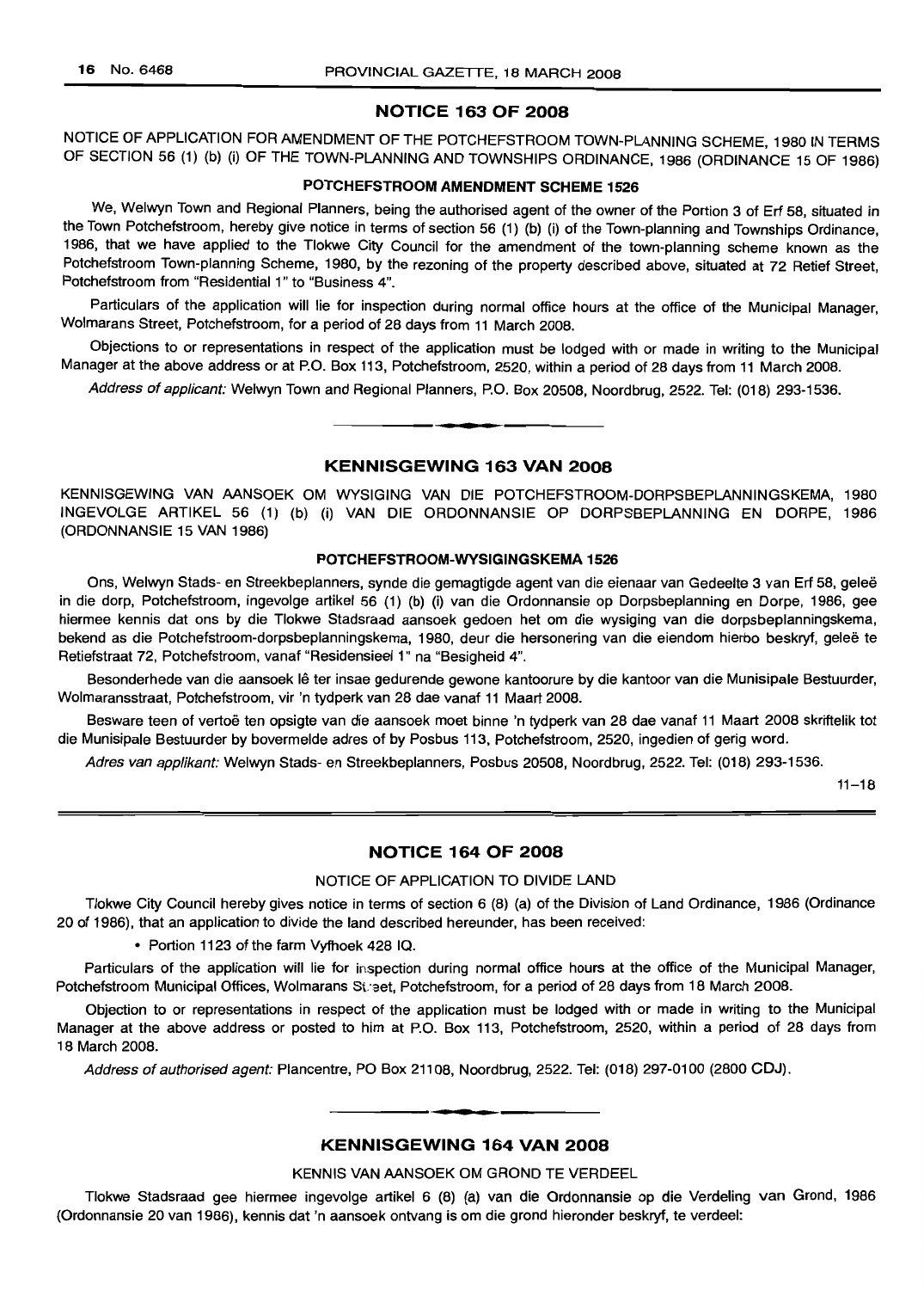• Gedeelte 1123 van die plaas Vyfhoek 428 IQ.

Besonderhede van die aansoek lê ter insae gedurende gewone kantoorure by die kantoor van die Munisipale Bestuurder, Potchefstroom Munisipale Kantore, Wolmaransstraat, Potchefstroom, vir 'n tydperk van 28 dae vanaf 18 Maart 2008.

Besware teen of vertoë ten opsigte van die aansoek moet binne 'n tydperk van 28 dae vanaf 18 Maart 2008 skriftelik en in tweevoud tot die Munisipale Bestuurder by bovermelde adres of by Posbus 113, Potchefstroom, 2520, ingedien of gerig word.

Adres van gemagtigde agent: Plancentre, Posbus 21108, Noordbrug, 2522. Tel: (018) 297-0100 (2800 CDJ).

18-25

# **NOTICE 165 OF 2008**

#### NOTICE OF APPLICATION FOR ESTABLISHMENT OF TOWNSHIP

I, Jeff de Klerk, being the authorised agent of the owner, hereby give notice in terms of Section 96 read with Section 69 (6) (a) of the Town-planning and Townships Ordinance, 1986 (Ordinance 15 of 1986), that I have applied to the Local Municipality of Madibeng to establish the township referred to in the annexure hereto.

Particulars of the application will lie for inspection during normal office hours at the office of the Chief Town Planner, Room 415, Local Municipality of Madibeng, Van Velden Street, Brits, for a period of 28 days from 18 March 2008, being the date of first publication of this notice.

Objections to or representations in respect of the application must be lodged with or made in writing to the Municipal Manager at the above address or to P O Box 106, Brits, 0250, within a period of 28 days from 18 March 2008.

#### **ANNEXURE**

#### Name of township: **Ifafi Extension** 7.

Full name of applicant: Jeff de Klerk Town Planning Services.

Number of erven in proposed township: 2 x Residential 3 erven.

Description of the land on which the township is to be established: Portion 53, Syferfontein 483-JQ.

Locality of proposed township: East and adjoining Ifati Extension 1, west and adjacent to Road P249-1.

Address of applicant: P O Box 105, Ifafi, 0260. Tel. (012) 259-1688.

# **KENNISGEWING 165 VAN 2008**

**-**

#### KENNISGEWING VAN AANSOEK OM STIGTING VAN 'N DORP

Ek, Jeff de Klerk, synde gemagtigde agent van die eienaar, gee hiermee ingevolge Artikel 96 saamgelees met Artikel 69 (6) (a) van die Ordonnansie op Dorpsbeplanning en Dorpe, 1986 (Ordonnansie 15 van 1986), kennis dat ek by die Plaaslike Munisipaliteit van Madibeng aansoek gedoen het om die dorp in die bylae hierby genoem, te stig.

Besonderhede van die aansoek lê ter insae gedurende gewone kantoorure by die kantoor van die Hoof Stadsbeplanner, Kamer 415, Plaaslike Munisipaliteit van Madibeng, Van Veldenstraat, Brits, vir 'n tydperk van 28 dae vanaf 18 Maart 2008, synde die datum van eerste publikasie van hierdie kennisgewing.

Besware of vertoë ten opsigte van die aansoek moet binne 'n tydperk van 28 dae vanaf 18 Maart 2008 skriftelik by of tot die Munisipale Bestuurder by bovermelde adres of by Posbus 106, Brits, 0250, ingedien word.

#### **BYLAE**

Naam van dorp: **Ifati Uitbreiding** 7.

Volle naam van aansoeker: Jeff de Klerk Stadsbeplanningsdienste.

Aantal erwe in voorgestelde dorp: 2 x Residensieel 3 erwe.

Beskrywing van grond waarop dorp gestig staan te word: Gedeelte 53, Syferfontein 483-JQ.

Ligging van voorgestelde dorp: Oos en aangrensend aan lfaf Uitbreiding 1, wes en aanliggend aan Pad P249-1.

Adres van applikant: Posbus 105, Ifafi, 0260. Tel. (012) 259-1688.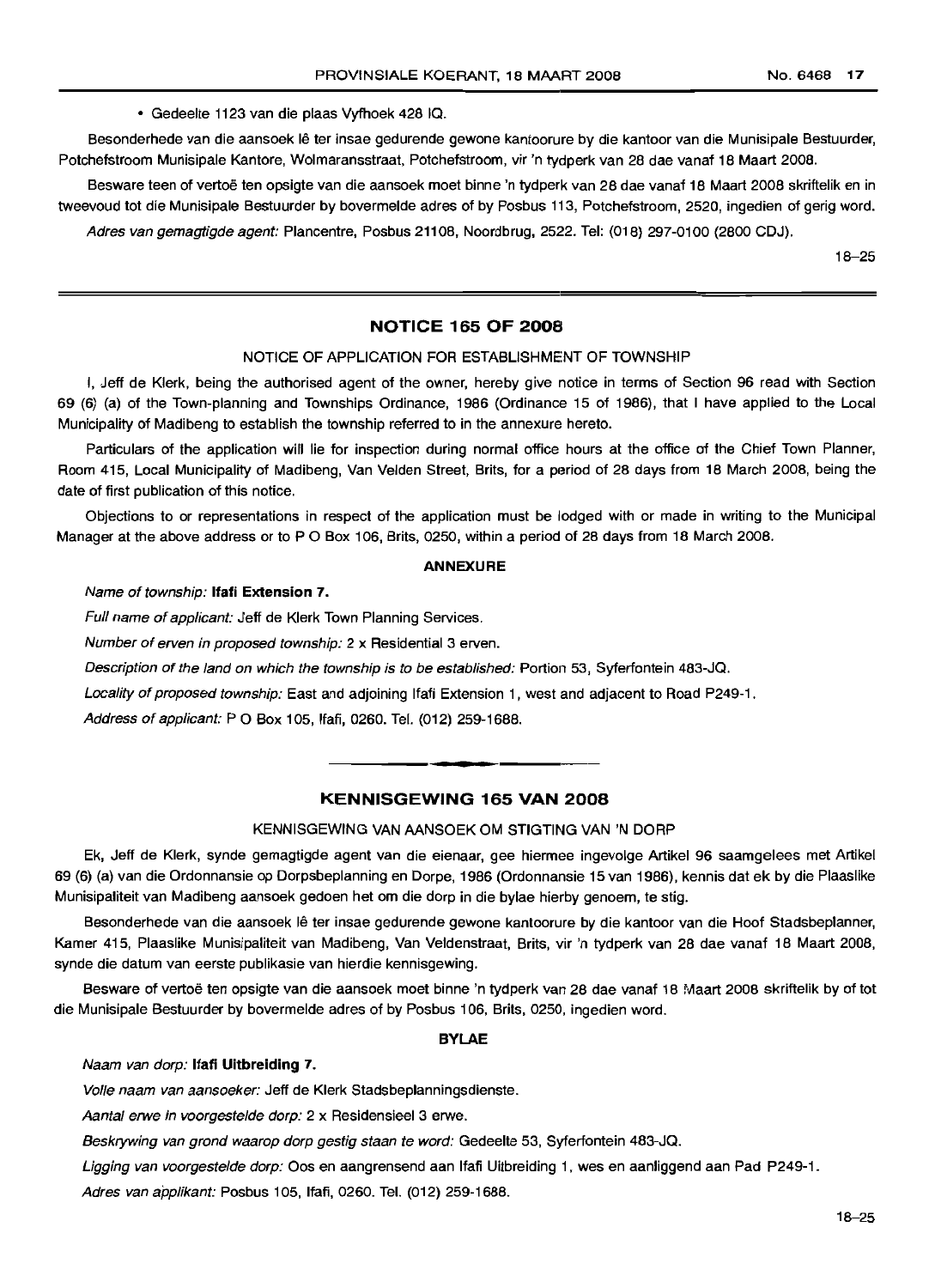# **NOTICE 166 OF 2008**

# NOTICE OF APPLICATION FOR AMENDMENT OF THE MAFIKENG TOWN-PLANNING SCHEME, 1998, IN TERMS OF SECTION 9(2) OF THE CAPE TOWN-PLANNING AND TOWNSHIPS ORDINANCE, 1985 (ORDINANCE 15 OF 1985)

#### **MAFIKENG TOWN-PLANNING SCHEME, 1998: AMENDMENT SCHEME No.1**

Maxim Planning Solutions, being the authorised agent of the owner of Portion 9540 of Erf 1317, Mafikeng, hereby gives notice in terms of section 9(2) of the Cape Town-planning and Townships Ordinance, 1985, that we have applied to the Mafikeng Local Municipality for the amendment of the town-planning scheme known as Mafikeng Town-planning Scheme, 1998, by the rezoning of the property described above, situated at Nelson Mandela Drive, Mafikeng, from "Residential 6" to "Special", for the purpose of an "Existing Public Road".

Maxim Planning Solutions, being the authorised agent of the owner of Portions 9509, 9511 , 9512, 9515-9518, 9520-9530, 9532-9539 of Erf 1317, Mafikeng, hereby gives notice in terms of section 9(2) of the Cape Town-planning and Townships Ordinance, 1985, that we have applied to the Mafikeng Local Municipality for the amendment of the town-planning scheme known as Mafikeng Town-planning Scheme, 1998, by the rezoning of the property described above, situated at Portion 9540 of Erf 1317, Mafikeng, from "Residential 6" to "Residential 30".

Maxim Planning Solutions, being the authorised agent of the owner of Portions 9513, 9531 of Erf 1317, Mafikeng, hereby gives notice in terms of section 9(2) of the Cape Town-planning and Townships Ordinance, 1985, that we have applied to the Mafikeng Local Municipality for the amendment of the town-planning scheme known as Mafikeng Town-planning Scheme, 1998, by the rezoning of the property described above, situated at Portion 9540 of Erf 1317, Mafikeng, from "Residential 6" to "Special" for the purpose of "Offices" and "Residential 30".

Maxim Planning Solutions, being the authorised agent of the owner of Portion 9514 of Erf 1317, Mafikeng, hereby gives notice in terms of section 9(2) of the Cape Town-planning and Townships Ordinance, 1985, that we have applied to the Mafikeng Local Municipality for the amendment of the town-planning scheme known as Mafikeng Town-planning Scheme, 1998, by the rezoning of the property described above, situated at Portion 9540 of Erf 1317, Mafikeng, from "Residential 6" to "Special" for the purpose of a "Park".

Maxim Planning Solutions, being the authorised agent of the owner of Portions 9328-9501 of Erf 1317, Mafikeng, hereby gives notice in terms of section 9(2) of the Cape Town-planning and Townships Ordinance, 1985, that we have applied to the Mafikeng Local Municipality for the amendment of the town-planning scheme known as Mafikeng Town-planning Scheme, 1998, by the subdivision of the property described above, situated at Sekame Drive, Mafikeng, for the purpose of "Residential 6" erven.

Particulars of the application will lie for inspection during normal office hours at the office of the Planning Department Mafikeng Local Municipality, c/o University Drive and Hecter Petersen Avenue, Mafikeng, for the period of 28 days from 18 March 2008.

Objections to or representations in respect of the application must be lodged with or made in writing to the Municipal Manager at the above address or at Private bag X63, Mafikeng, 2735, within a period of 28 days from 18 March 2008.

Address of authorised agent: Maxim Planning Solutions, 37 Von Wielligh Street, Rustenburg; P.O. Box 21114, Proteapark, 0305. Tel: (014) 592-9489. (2/1078).

.**- .**

# **KENNISGEWING 166 VAN 2008**

KENNISGEWING VAN AANSOEK OM WYSIGING VAN DIE MAFIKENG-DORPSBEPLANNINGSKEMA, 1998, INGEVOLGE ARTIKEL 9(2) VAN DIE KAAPSE ORDONNANSIE OP DORPSBEPLANNING EN DORPE, 1985 (ORDONNANSIE 15 VAN 1985)

#### **MAFIKENG-DORPSBEPLANNINGSKEMA, 1998: WYSIGINGSKEMA No.1**

Maxim Planning Solutions, synde die gemagtigde agent van die eienaar van Gedeelte 9540 van Erf 1317, Mafikeng, gee hiermee ingevolge artikel 9(2) van die Kaapse Ordonnansie op Dorpsbeplanning en Dorpe, 1985, kennis dat ons by die Mafikeng Plaaslike Munisipaliteit aansoek gedoen het om die wysiging van die dorpsbeplanningskema bekend as Mafikengdorpsbeplanningskema, 1998, deur die hersonering van die eiendom hierbo beskryf, geleë te Nelson Mandela-rylaan, vanaf "Residensieel 6" na "Spesiaal" vir die doeleindes van 'n "Bestaande Openbare Pad".

Maxim Planning Solutions, synde die gemagtigde agent van die eienaar van Gedeeltes 9509,9511,9512,9515,9516, 9517, 9518, 9520 - 9530, 9532 - 9539 van Erf 1317, Mafikeng, geleë te Gedeelte 9540 van Erf 1317, Mafikeng van Erf 1317, Mafikeng, gee hiermee ingevolge artikel 9(2) van die Kaapse Ordonnansie op Dorpsbeplanning en Dorpe, 1985, kennis dat ons by die Mafikeng Plaaslike Munisipaliteit aansoek gedoen het om die wysiging van die dorpsbeplanningskema bekend as Mafikeng-dorpsbeplanningskema, 1998, deur die hersonering van die eiendom hierbo beskryf, qelee te Gedeelte 9540 van Erf 1317, Mafikeng, vanaf "Residensieel 6" na "Residensieel 30".

Maxim Planning Solutions, synde die gemagtigde agent van die eienaar van Gedeeltes 9513 en 9531 van Erf 1317, Mafikeng, gee hiermee ingevolge artikel 9(2) van die Kaapse Ordonnansie op Dorpsbeplanning en Dorpe, 1985, kennis dat ons by die Mafikeng Plaaslike Munisipaliteit aansoek gedoen het om die wysiging van die dorpsbeplanningskema bekend as Mafikeng-dorpsbeplanningskema, 1998, deur die hersonering van die eiendom hierbo beskryf, gelee te Gedeelte 9540 van Erf 1317, Mafikeng, vanaf "ResidensieeI6" na "Spesiaal" vir die doeleindes van "Kantore" asook "ResidensieeI30".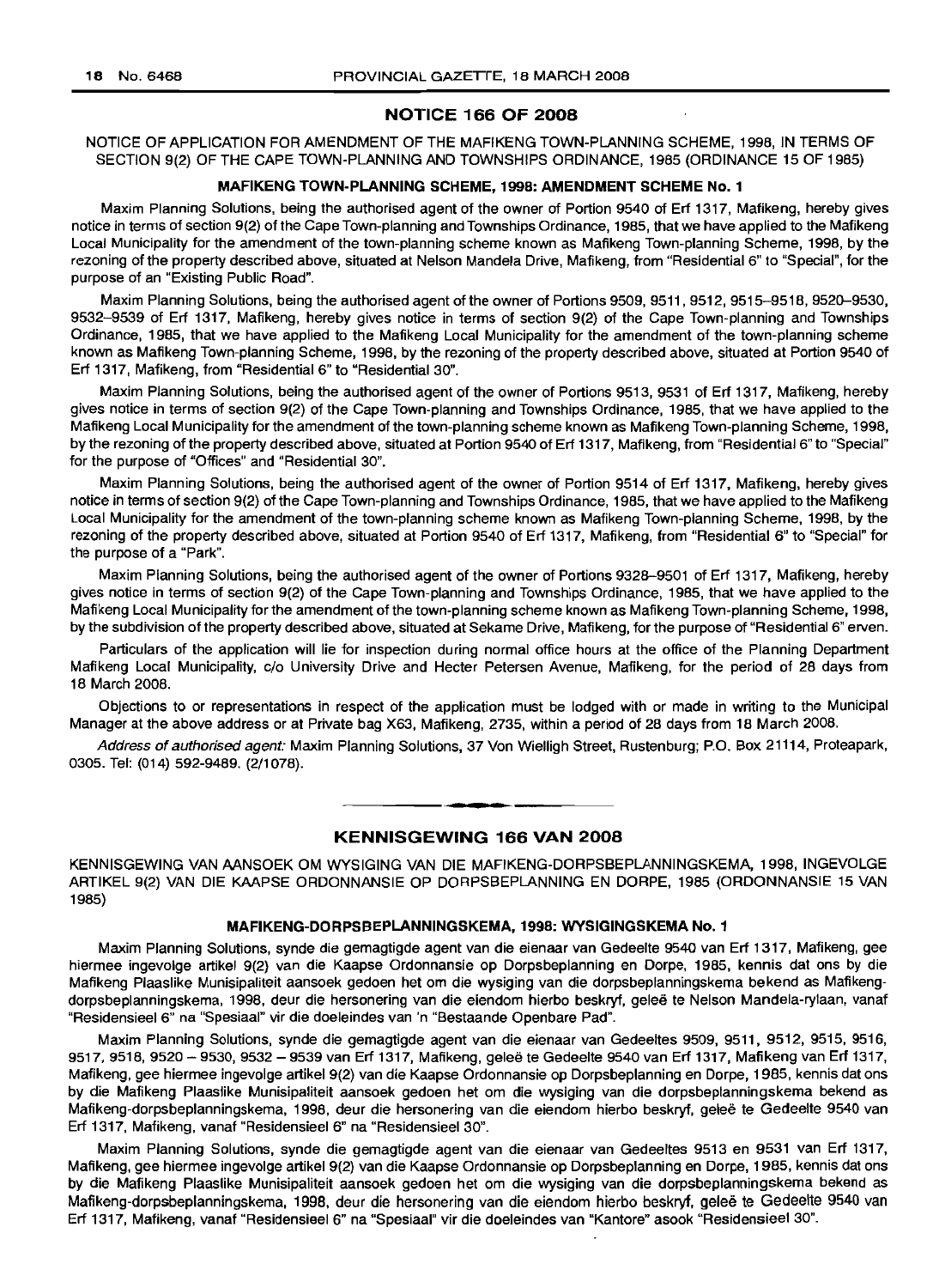Maxim Planning Solutions, synde die gemagtigde agent van die eienaar van Gedeelte 9514 van Erf 1317, Mafikeng, gee hiermee ingevolge artikel 9(2) van die Kaapse Ordonnansie op Dorpsbeplanning en Dorpe, 1985, kennis dat ons by die Mafikeng Plaaslike Munisipaliteit aansoek gedoen het om die wysiging van die dorpsbeplanningskema bekend as Mafikengdorpsbeplanningskema, 1998, deur die hersonering van die eiendom hierbo beskryf, gelee te Sekame-rylaan, Mafikeng, vanaf "Residensieel 6" na "Spesiaal" vir die doeleindes van 'n "Park".

Maxim Planning Solutions, synde die gemagtigde agent van die eienaar van Gedeeltes 9328-9501 van Erf 1317, Mafikeng, gee hiermee ingevolge artikel 9(2) van die Kaapse Ordonnansie op Dorpsbeplanning en Dorpe, 1985, kennis dat ons by die Mafikeng Plaaslike Munisipaliteit aansoek gedoen het om die wysiging van die dorpsbeplanningskema bekend as Mafikengdorpsbeplanningskema, 1998, deur die onderverdeling van die eiendom hierbo beskryf, geleë te Nelson Mandela-rylaan, vir die doeleindes van "Residensieel 6" erwe.

Besonderhede van die aansoek lê ter insae gedurende gewone kantoorure by die kantoor van die Beplanningsgafdeling, Mafikeng Plaaslike Munisipaliteit, h/v Universiteitlaan en Heeter Petersen-rylaan, Mafikeng, vir 'n tydperk van 28 dae vanaf 18 Maart 2008.

Besware teen of vertoë ten opsigte van die aansoek moet binne 'n tydperk van 28 dae vanaf 18 Maart 2008 skriftelik by of tot die Munisipale Bestuurder by bovermelde adres of by Privaatsak X63, Mafikeng, 2735, ingedien of gerig word.

Adres van gemagtigde agent: Maxim Planning Solutions, Von Wiellighstraat 37, Rustenburg; Posbus 21114, Proteapark, 0305. Tel: (014) 592-9489. (2/1078).

18-25

# NOTICE 167 OF 2008

NOTICE OF APPLICATION FOR AMENDMENT OF THE MAFIKENG TOWN-PLANNING SCHEME, 1998, IN TERMS OF SECTION 9 (2) OF THE CAPE TOWN-PLANNING AND TOWNSHIPS ORDINANCE, 1985 (ORDINANCE 15 OF 1985)

#### MAFIKENG TOWN·PLANNING SCHEME, 1998: AMENDMENT SCHEME No.2

Maxim Planning Solutions, being the authorised agent of the owner of Portion 9502 of Erf 1317, Mafikeng, hereby gives notice in terms of section 9 (2) of the Cape Town-planning and Townships Ordinance, 1985, that we have applied to the Mafikeng Local Municipality for the amendment of the town-planning scheme known as Mafikeng Town-planning Scheme, 1998, by the rezoning of the property described above, situated at Portion 9540 of Erf 1317, Mafikeng, on Nelson Mandela Drive, from "Residential 6" to "Special" for the purpose of a hotel.

Particulars of the application will lie for inspection during normal office hours at the office of the Planning Department, Mafikeng Local Municipality, c/o University Drive and Hecter Petersen Avenue, Mafikeng, for a period of 28 days from 18 March 2008.

Objections to or representations in respect of the application must be lodged with or made in writing to the Municipal Manager at the above address or at Private Bag X63, Mafikeng, 2735, within a period of 28 days from 18 March 2008.

Address of authorised agent: Maxim Planning Solutions, 37 Von Wielligh Street, Rustenburg; P.O. Box 21114, Proteapark, 0305. Tel: (014) 592-9489. (2/1078).

# KENNISGEWING 167 VAN 2008

**-**

KENNISGEWING VAN AANSOEK OM WYSIGING VAN DIE MAFIKENG-DORPSBEPLANNINGSKEMA, 1998, INGEVOLGE ARTIKEL9 (2) VAN DIE KAAPSE ORDONNANSIE OP DORPSBEPLANNING EN DORPE, 1985 (ORDONNANSIE 15 OF 1985)

# MAFIKENG-DORPSBEPLANNINGSKEMA, 1998: WYSIGINGSKEMA No.2

Maxim Planning SOlutions, synde die gemagtigde agent van die eienaar van Gedeelte 9502 van Erf 1317, Mafikeng, gee hiermee ingevolge artikel 9 (2) van die Kaapse Ordonnansie op Dorpsbeplanning en Dorpe, 1985, kennis dat ons by die Mafikeng Plaaslike Munisipaliteit aansoek gedoen het om die wysiging van die dorpsbeplanningskema bekend as Mafikengdorpsbeplanningskema, 1998, deur die hersonering van die eiendom hierbo beskryf, gelee te Gedeelte 9540 van Erf 1317, Mafikeng, Nelson Mandelarylaan, vanaf "Residensieel 6" na "Spesiaal" vir die doeleindes van 'n hotel.

Besonderhede van die aansoek lê ter insae gedurende gewone kantoorure by die kantoor van die Beplanningsafdeling, Mafikeng Plaaslike Munisipaliteit, h/v Universiteitlaan en Hecter Petersenrylaan, Mafikeng, vir 'n tydperk van 28 dae vanaf 18 Maart 2008.

Besware teen of vertoë ten opsigte van die aansoek moet binne 'n tydperk van 28 dae vanaf 18 Maart 2008 skriftelik by of tot die Munisipale Bestuurder by bovermelde adres of by Privaatsak X63, Mafikeng, 2735, ingedien of gerig word.

Adres van gemagtigde agent: Maxim Planning Solutions, Von Wiellighstraat 37, Rustenburg; Posbus 21114, Proteapark, 0305. Tel: (014) 592-9489. (2/1078)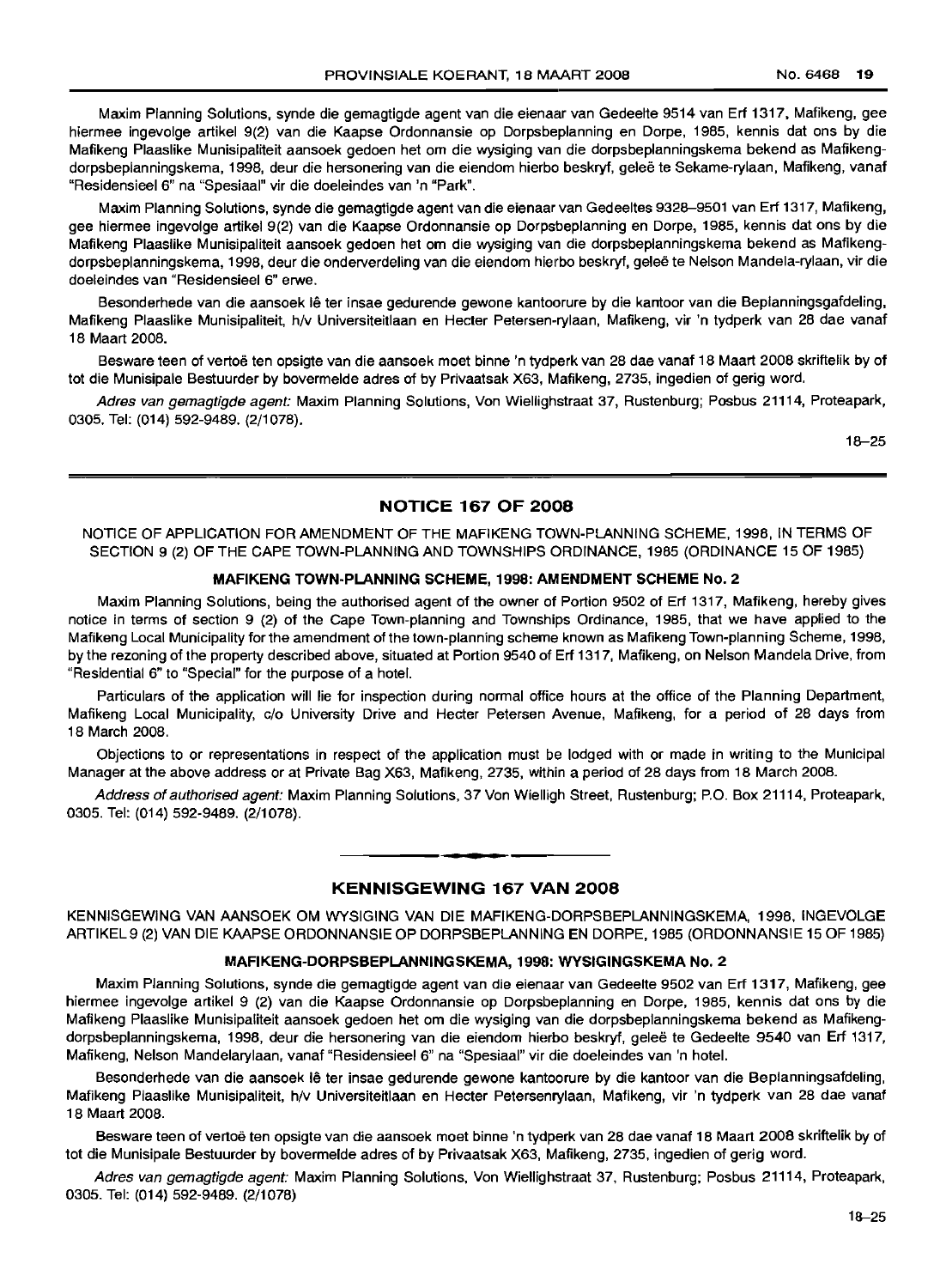# NOTICE 168 OF 2008

NOTICE OF APPLICATION FOR AMENDMENT OF THE MAFIKENG TOWN-PLANNING SCHEME, 1998, IN TERMS OF SECTION 9 (2) OF THE CAPE TOWN-PLANNING AND TOWNSHIPS ORDINANCE, 1985 (ORDINANCE 15 OF 1985)

# MAFIKENG TOWN-PLANNING SCHEME, 1998: AMENDMENT SCHEME No.3

Maxim Planning Solutions being the authorised agent of the owner of Portion 9503 of Erf 1317, Mafikeng, hereby gives notice in terms of section 9 (2) of the Cape Town-planning and Townships Ordinance, 1985, that we have applied to the Mafikeng Local Municipality for the amendment of the town-planning scheme known as Mafikeng Town-planning Scheme, 1998, by the rezoning of the property described above, situated at Nelson Mandela Drive, Mafikeng, from "Residential 6" to "Business" for the purpose of "Commercial Use".

Maxim Planning Solutions being the authorised agent of the owner of Portion 9504 of Erf 1317, Mafikeng, hereby gives notice in terms of section 9 (2) of the Cape Town-planning and Townships Ordinance, 1985, that we have applied to the Mafikeng Local Municipality for the amendment of the town-planning scheme known as Mafikeng Town-planning Scheme, 1998, by the rezoning of the property described above, situated at Portion Nelson Mandela Drive, Mafikeng, from "Residential 6" to "Business" for the purpose of a "Motor City".

Maxim Planning Solutions being the authorised agent of the owner of Portion 9505 of Erf 1317, Mafikeng, hereby gives notice in terms of section 9 (2) of the Cape Town-planning and Townships Ordinance, 1985, that we have applied to the Mafikeng Local Municipality for the amendment of the town-planning scheme known as Mafikeng Town-planning Scheme, 1998, by the rezoning of the property described above, situated at Nelson Mandela Drive, Mafikeng, from "Residential 6" to "Business" for the purpose of "Motor Retail and Trade".

Maxim Planning Solutions being the authorised agent of the owner of Portion 9506 of Erf 1317, Mafikeng, hereby gives notice in terms of section 9 (2) of the Cape Town-planning and Townships Ordinance, 1985, that we have applied to the Mafikeng Local Municipality for the amendment of the town-planning scheme known as Mafikeng Town-planning Scheme, 1998, by the rezoning of the property described above, situated at Nelson Mandela Drive, Mafikeng, from "Residential 6" to "Business" for the purpose of a 'Value Centre".

Maxim Planning Solutions being the authorised agent of the owner of Portion 9542 of Erf 1317, Mafikeng, hereby gives notice in terms of section 9 (2) of the Cape Town-planning and Townships Ordinance, 1985, that we have applied to the Mafikeng Local Municipality for the amendment of the town-planning scheme known as Mafikeng Town-planning Scheme, 1998, by the rezoning of the property described above, situated at Nelson Mandela Drive, Mafikeng, from "Residential 6" to "Special" for the purpose of "Existing Public Road".

Particulars of the application will lie for inspection during normal office hours at the office of the Planning Department, Mafikeng Local Municipality, c/o University Drive and Heeter Petersen Avenue, Mafikeng, for a period of 28 days from 18 March 2008.

Objections to or representations in respect of the application must be lodged with or made in writing to the Municipal Manager at the above address or at Private Bag X63, Mafikeng, 2735, within a period of 28 days from 18 March 2008.

Address of authorised agent: Maxim Planning Solutions, 37 Von Wielligh Street, Rustenburg; P.O. Box 21114, Proteapark, 0305. Tel: (014) 592-9489. (2/1078).

**• •**

# KENNISGEWING 168 VAN 2008

KENNISGEWING VAN AANSOEK OM WYSIGING VAN DIE MAFIKENG-DORPSBEPLANNINGSKEMA, 1998, INGEVOLGE ARTIKEL 9 (2) VAN DIE KAAPSE ORDONNANSIE OP DORPSBEPLANNING EN DORPE, 1985 (ORDONNANSIE 15 VAN 1985)

# MAFIKENG-DORPSBEPLANNINGSKEMA, 1998: WYSIGINGSKEMA No.3

Maxim Planning Solutions synde die gemagtigde agent van die eienaar van Gedeelte 9503 van Erf 1317, Mafikeng, gee hiermee ingevolge artikel 9 (2) van die Kaapse Ordonnansie op Dorpsbeplanning en Dorpe, 1985, kennis dat ons by die Mafikeng Plaaslike Munisipaliteit aansoek gedoen het om die wysiging van die dorpsbeplanningskema bekend as Mafikengdorpsbeplanningskema, 1998, deur die hersonering van die eiendom hierbo beskryf, gelee te Nelson Mandelarylaan, Mafikeng, vanaf "Residensieel 6" na "Besigheid" vir kommersiële doeleindes.

Maxim Planning Solutions synde die gemagtigde agent van die eienaar van Gedeelte 9504 van Erf 1317, Mafikeng, gee hiermee ingevolge artikel 9 (2) van die Kaapse Ordonnansie op Dorpsbeplanning en Dorpe, 1985, kennis dat ons by die Mafikeng Plaaslike Munisipaliteit aansoek gedoen het om die wysiging van die dorpsbeplanningskema bekend as Mafikengdorpsbeplanningskema, 1998, deur die hersonering van die eiendom hierbo beskryf, geleë te Nelson Mandelarylaan, Mafikeng, vanaf "Residensieel 6" na "Besigheid" vir die doeleindes van 'n "Motor City".

Maxim Planning Solutions synde die gemagtigde agent van die eienaar van Gedeelte 9505 van Erf 1317, Mafikeng, gee hiermee ingevolge artikel 9 (2) van die Kaapse Ordonnansie op Dorpsbeplanning en Dorpe, 1985, kennis dat ons by die Mafikeng Plaaslike Munisipaliteit aansoek gedoen het om die wysiging van die dorpsbeplanningskema bekend as Mafikengdorpsbeplanningskema, 1998, deur die hersonering van die eiendom hierbo beskryf, geleë te Nelson Mandelarylaan, Mafikeng, vanaf "Residensieel 6" na "Besigheid" vir die doeleindes van "Motorverkope en Handel".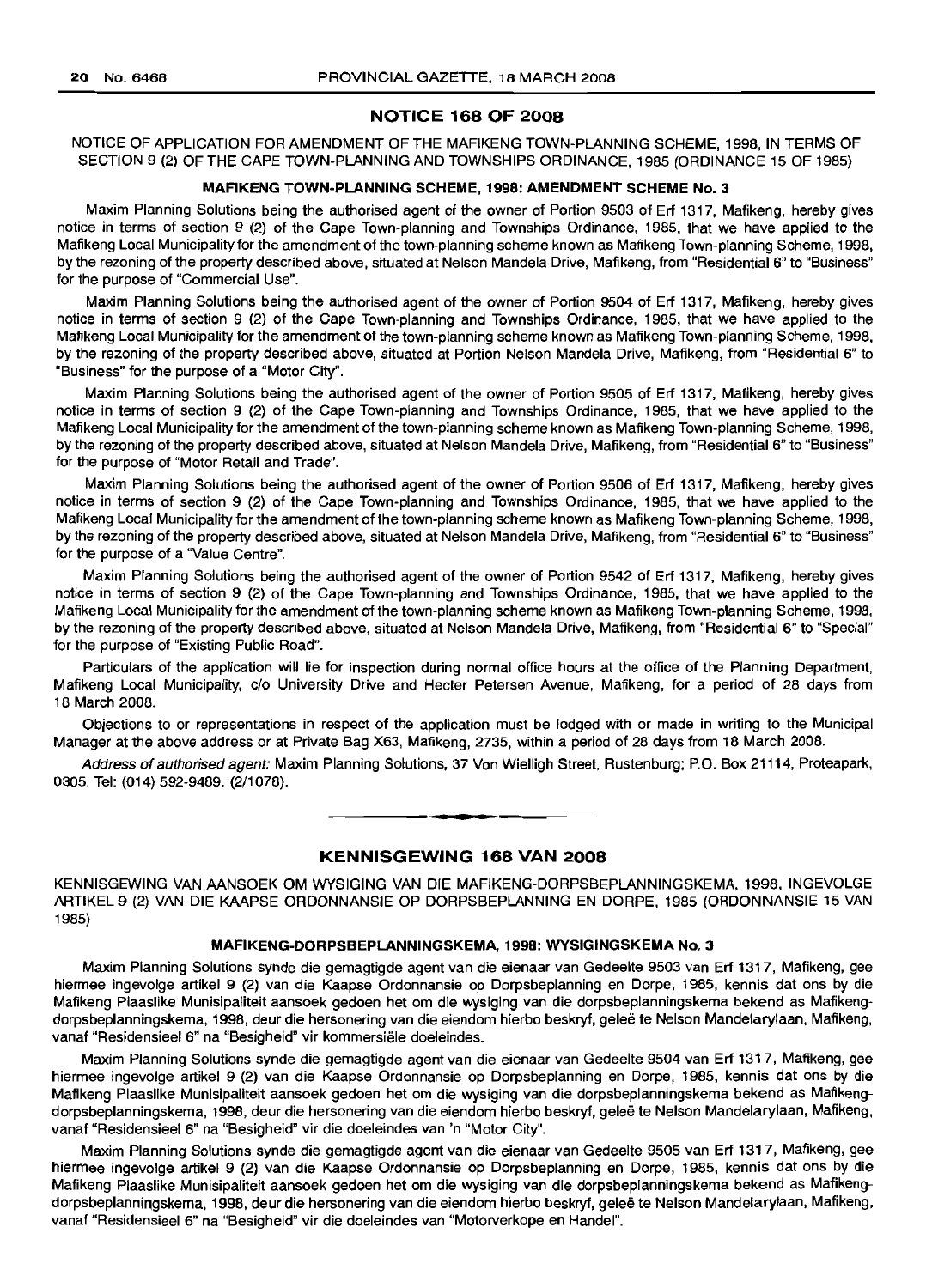Maxim Planning Solutions synde die gemagtigde agent van die eienaar van Gedeelte 9506 van Erf 1317, Mafikeng, gee hiermee ingevolge artikel 9 (2) van die Kaapse Ordonnansie op Dorpsbeplanning en Dorpe, 1985, kennis dat ons by die Mafikeng Plaaslike Munisipaliteit aansoek gedoen het om die wysiging van die dorpsbeplanningskema bekend as Mafikengdorpsbeplanningskema, 1998, deur die hersonering van die eiendom hierbo beskryf, geleë te Nelson Mandelarylaan, Mafikeng, vanaf "Residensieel 6" na "Besigheid" vir die doeleindes van 'n 'Value Centre".

Maxim Planning Solutions synde die gemagtigde agent van die eienaar van Gedeelte 9542 van Erf 1317, Mafikeng, gee hiermee ingevolge artikel 9 (2) van die Kaapse Ordonnansie op Dorpsbeplanning en Dorpe, 1985, kennis dat ons by die Mafikeng Plaaslike Munisipaliteit aansoek gedoen het om die wysiging van die dorpsbeplanningskema bekend as Mafikengdorpsbeplanningskema, 1998, deur die hersonering van die eiendom hierbo beskryf, gelee te Nelson Mandelarylaan, Mafikeng, vanaf "Residensieel 6" na "Spesiaal" vir die doeleindes van 'n "Bestaande Openbare Pad".

Besonderhede van die aansoek lê ter insae gedurende gewone kantoorure by die kantoor van die Beplanningsafdeling, Mafikeng Plaaslike Munisipaliteit, h/v Universiteitlaan en Hecter Petersenrylaan, Mafikeng, vir 'n tydperk van 28 dae vanaf 18 Maart 2008.

Besware teen of vertoë ten opsigte van die aansoek moet binne 'n tydperk van 28 dae vanaf 18 Maart 2008 skriftelik by of tot die Munisipale Bestuurder by bovermelde adres of by Privaatsak X63, Mafikeng, 2735, ingedien of gerig word.

Adres van gemagtigde agent: Maxim Planning Solutions, Von Wiellighstraat 37, Rustenburg; Posbus 21114, Proteapark, 0305. Tel: (014) 592-9489. (2/1078)

18-25

# NOTICE 169 OF 2008

NOTICE OF APPLICATION FOR AMENDMENT OF THE MAFIKENG TOWN-PLANNING SCHEME, 1998 IN TERMS OF SECTION 9 (2) OF THE CAPE TOWN-PLANNING AND TOWNSHIPS ORDINANCE, 1985 (ORDINANCE 15 OF 1985)

# MAFIKENG TOWN-PLANNING SCHEME, 1998: AMENDMENT SCHEME NO.4

Maxim Planning Solutions being the authorised agent of the owner of Portion 9507, 9508 and 9510 of Erf 1317, Mafikeng, hereby gives notice in terms of section 9 (2) of the Cape Town-planning and Townships Ordinance, 1985 that we have applied to the Mafikeng Local Municipality for the amendment of the town-planning scheme known as Mafikeng Town-planning Scheme, 1998, by the rezoning of the property described above, situated at Sekame Drive, from "Residential 6" to "Special" for the purpose of an office park.

Maxim Planning Solutions being the authorised agent of the owner of Portion 9541 of Erf 1317, Mafikeng, hereby gives notice in terms of section 9 (2) of the Cape Town-planning and Townships Ordinance, 1985 that we have applied to the Mafikeng Local Municipality for the amendment of the town-planning scheme known as Mafikeng Town-planning Scheme, 1998, by the rezoning of the property described above, situated at Sekame Drive, from "Residential 6" to "Special" for the purpose of an existing public road.

Particulars of the application will lie for inspection during normal office hours at the office of the Planning Department Mafikeng Local Municipality, c/o University Drive and Hecter Petersen Avenue, Mafikeng, for the period of 28 days from 18 March 2008.

Objections to or representations in respect of the application must be lodged with or made in writing to the Municipal Manager at the above address or at Private Bag X63, Mafikeng, 2735, within a period of 28 days from 18 March 2008.

Address of authorised agent: Maxim Planning Solutions, 37 Von Wielligh Street, Rustenburg; P.O. Box 21114, Proteapark, 0305. Tel: (014) 592-9489. (2/1078).

**• •**

# KENNISGEWING 169 VAN 2008

KENNISGEWING VAN AANSOEK OM WYSIGING VAN DIE MAFIKENG-DORPSBEPLANNINGSKEMA, 1998, INGEVOLGE ARTIKEL 9 ~) VAN DIE KAAPSE ORDONNANSIE OP DORPSBEPLANNING EN DORPE, 1985 (ORDONNANSIE 15 VAN 1985)

#### MAFIKENG-DORPSBEPLANNINGSKEMA, 1998: WYSIGINGSKEMA No.4

Maxim Planning Solutions synde die gemagtigde agent van die eienaar van Gedeelte 9507,9508 and 9510 van Erf 1317, Mafikeng, gee hiermee ingevolge artikel 9 (2) van die Kaapse Ordonnansie op Dorpsbeplanning en Dorpe, 1985 kennis dat ons by die Mafikeng Plaaslike Munisipaliteit aansoek gedoen het om die wysiging van die dorpsbeplanningskema bekend as Mafikeng-dorpsbeplanningskema, 1998, deur die hersonering van die eiendom hierbo beskryf, gelee te Sekamerylaan, vanaf "Residensieel 6" na "Spesiaal" vir die doeleindes van 'n kantoorpark.

Maxim Planning Solutions synde die gemagtigde agent van die eienaar van Gedeelte 9541 van Erf 1317, Mafikeng, gee hiermee ingevolge artikel 9 (2) van die Kaapse Ordonnansie op Dorpsbeplanning en Dorpe, 1985 kennis dat ons by die Mafikeng Plaaslike Munisipaliteit aansoek gedoen het om die wysiging van die dorpsbeplanningskema bekend as Mafikengdorpsbeplanningskema, 1998, deur die hersonering van die eiendom hierbo beskryf, gelee te Sekamerylaan, vanaf "Residensieel 6" na "Spesiaal" vir die doeleindes van 'n bestaande openbare pad.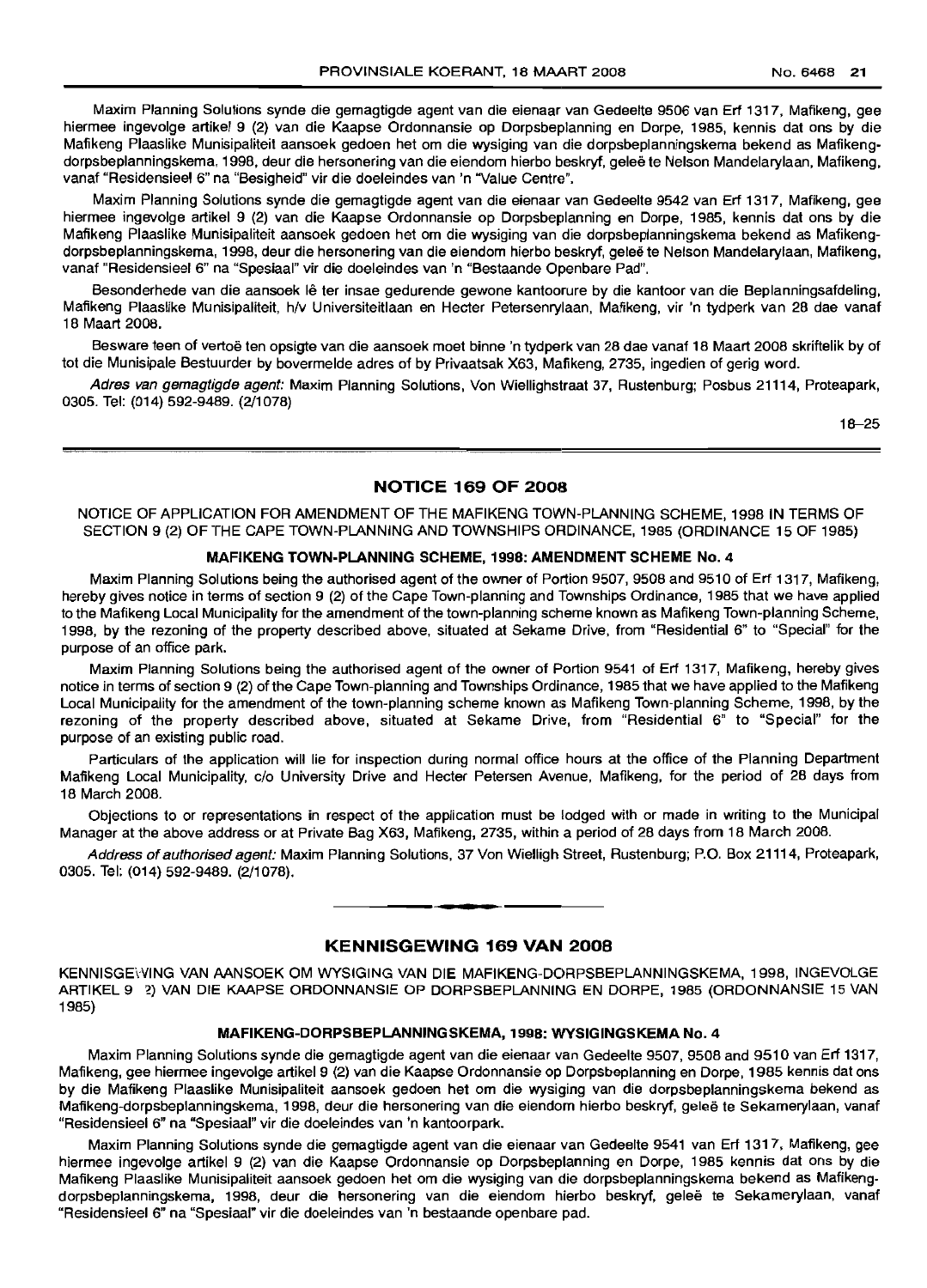Besonderhede van die aansoek lê ter insae gedurende gewone kantoorure by die kantoor van die Beplannings Afdeling, Mafikeng Plaaslike Munisipaliteit, h/v Universiteitlaan en Hecter Petersenrylaan, Mafikeng, vir 'n tydperk van 28 dae vanaf 18 Maart 2008.

Besware teen of vertoë ten opsigte van die aansoek moet binne 'n tydperk van 28 dae vanaf 18 Maart 2008 skriftelik by of tot die Munisipale Bestuurder by bovermelde adres of by Privaatsak X63, Mafikeng, 2735 ingedien of gerig word.

Adres van gemagtigde agent: Maxim Planning Solutions, Von Wiellighstraat 37, Rustenburg; Posbus 21114, Proteapark, 0305. Tel: (014) 592-9489. (2/1078)

18-25

# **NOTICE 170 OF 2008**

NOTICE OF APPLICATION FOR AMENDMENT OF TOWN-PLANNING SCHEME IN TERMS OF SECTION 56 (1) (b) (ii) OF THE TOWN-PLANNING AND TOWNSHIPS ORDINANCE, 1986 (ORDINANCE NO. 15 OF 1986)

I, Tseke Mphahlele, being the agent of the owner of Erf 634, hereby give notice in terms of section 56 (1) (b) (ii) of the Townplanning and Townships Ordinance, 1986, that I have applied to the Local Municipality of Madibeng, for the amendment of the town-planning scheme known as Brits Town-planning Scheme, 1/1958, for rezoning of the density from 500 m<sup>2</sup> to not less than 400 m<sup>2</sup> per subdivided portions. The property is situated at 21 Merenskyrief Avenue, Elandsrand Extension 4.

Particulars of the application will lie for inspection during normal office hours at the Municipal Offices, 53 Van Velden Street, Brits, for a period of 28 days from 13 March 2008.

Objections to or representations in respect of the application must be lodged with or made in writing to the Municipal Manager, at the above address or at P.O. Box 106, Brits, 0250, within a period of 28 days from 13 March 2008.

Address of applicant: P.O. Box 4846, Brits, 0250.

# **KENNISGEWING 170 VAN 2008**

.**-.**

KENNISGEWING VAN AANSOEK OM WYSIGING VAN DORPSBEPLANNINGSKEMA INGEVOLGE ARTIKEL 56 (1) (b) (ii) VAN DIE ORDONNANSIE OP DORPSBEPLANNING EN DORPE, 1986 (ORDONNANSIE 15 VAN 1986)

Ek, Tseke Mphahlele, synde die gemagtigde agent van die eienaar van Erf 634, gee hiermee ingevolge artikel 56 (1) (b) (ii) van die Ordonnansie op Dorpsbeplanning en Dorpe, 1986, kennis dat ek by die Plaaslike Munsipaliteit van Madibeng aansoek gedoen het om die wysiging van die dorpsbeplanningskema bekend as Brits-dorpsbeplanningskema, 1958, deur die hersonering van die eiendom hierbo beskryf, gleë te Merenskyrieflaan 21, Elandsrand Uitbreiding 4. Hersonering van die dighteid vanaf 500 m<sup>2</sup> na nie minder as 400 m<sup>2</sup> per herverdeelde gedeelte.

Besonderhede van die aansoek Ie ter insae gedurende gewone kantoorure by die Munisipale Kantore, Van Veldenstraat 53, Brits, vir 'n tydperk van 28 dae vanaf 13 Maart 2008.

Besware teen of vertoë ten opsigte van die aansoek moet binne 'n tydperk van 28 dae vanaf 13 Maart 2008, skriftelik by of tot die Munisipale Bestuurder, by bovermelde adres of by Posbus 106, Brits, 0250,ingedien word.

Adres van applikant: Posbus 4846, Brits, 0250.

18-25

# **NOTICE 171 OF 2008**

NOTICE OF APPLICATION FOR AMENDMENT OF THE KLERKSDORP LAND USE MANAGEMENT SCHEME 2005, IN TERMS OF SECTION 56 (1) (b) (i) OF THE TOWN-PLANNING AND TOWNSHIPS ORDINANCE, 1986 (ORDINANCE 15 OF 1986)

#### **KLERKSDORP LAND USE MANAGEMENT SCHEME 2005**

# **AMENDMENT SCHEME 381**

I, Joze Maleta, being the authorized agent of the owners of Portion 17 (a portion of Portion 2) of the farm Buisfontein No. 367 IP, District Klerksdorp, hereby give notice in terms of section 56 (1) (b) (i) of the Town-planning and Townships Ordinance, 1986, that I have applied to the City Council of Matlosana for the amendment of the town-planning scheme known as Klerksdorp Land Use Management Scheme 2005, as amended, by the rezoning of a portion in extent approximately 1 hectare of Portion 17 (a portion of Portion 2) of the farm Buisfontein No. 367 IP, District Klerksdorp, situated adjacent to Road P507, between the townships Hartbeesfontein and Klerksdorp, from "Agricultural" to "Special" for the purposes of accommodation enterprises, conference facility, place of refreshment, recreation, resort and related purposes as well as other uses with the special consent of the Local Authority.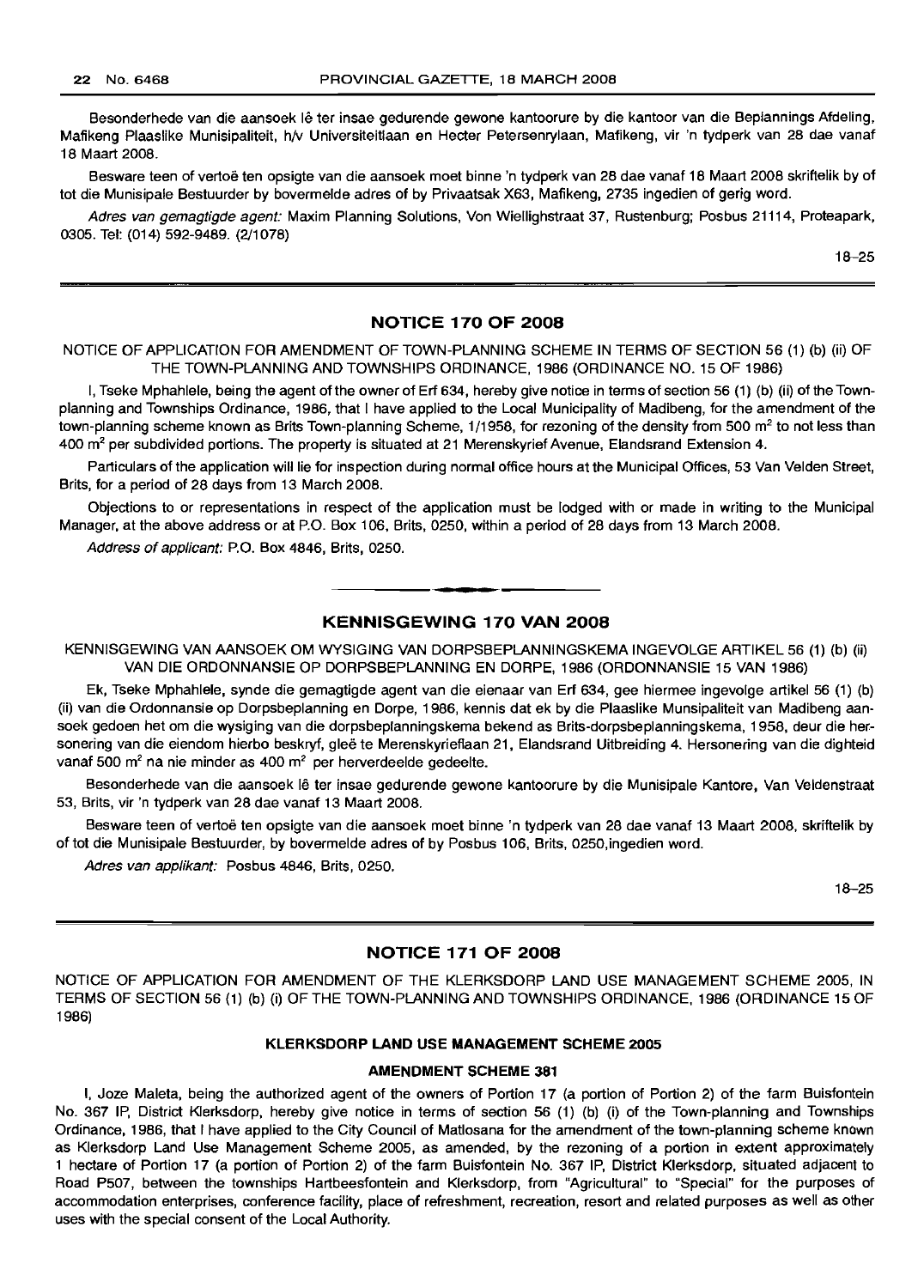Particulars of the application will lie for inspection during normal office hours at the office of the Municipal Manager, Room 107, Municipal Buildings, Bram Fischer Street, Klerksdorp, for the period of 28 days from 18 March 2008.

Objections to or representations in respect of the application must be lodged with or made in writing to the Municipal Manager, at the above address or at P.O. Box 99, Klerksdorp, 2570, within a period of 28 days from 18 March 2008.

Address of agent: J. Maleta, P.O. Box 1372, Klerksdorp, 2570. Tel.: (018) 462-1991 .

# **• KENNISGEWING 171 VAN 2008**

KENNISGEWING VAN AANSOEK OM WYSIGING VAN DIE KLERKSDORP GRONDGEBRUIKBESTUURSKEMA 2005, INGEVOLGEARTIKEL56 (1) (b) (i) VAN DIE ORDONNANSIE OP DORPSBEPLANNING EN DORPE, 1986 (ORDONNANSIE 15 VAN 1986)

# **KLERKSDORP GRONDGEBRUIKBESTUURSKEMA 2005**

#### **WYSIGINGSKEMA 381**

Ek, Joze Maleta, synde die gemagtigde agent van die eienaars van Gedeelte 17 ('n gedeelte van Gedeelte 2) van die plaas Buisfontein No. 367 IP, distrik Klerksdorp, gee hiermee ingevolge artikel 56 (1) (b) (i) van die Ordonnansie op Dorpsbeplanning en Dorpe, 1986, kennis dat ek by die Stadsraad van Matlosana aansoek gedoen het om die wysiging van die dorpsbeplanningskema, bekend as Klerksdorp Grondgebruikbestuurskema 2005, soos gewysig, deur die hersonering van 'n gedeelte groot ongeveer 1 hektaar van Gedeelte 17 ('n gedeelte van Gedeelte 2) van die plaas Buisfontein No. 367 IP, distrik Klerksdorp, gelee aan Pad P507, tussen die dorpe Hartbeesfontein en Klerksdorp, van "Landbou" na "Spesiaal" vir doeleindes van akkommodasie, onderneming, konferensie, plek van verfrissing, ontspanning, oord en verwante bedrywighede asook ander gebruike, met die spesiale toestemming van die Plaaslike Bestuur.

Besonderhede van die aansoek lê ter insae gedurende gewone kantoorure by die kantoor van die Munisipale Bestuurder, Kamer 107, Burgersentrum, Bram Fischerstraat, Klerksdorp, vir 'n tydperk van 28 dae vanaf 18 Maart 2008.

Besware teen of vertoe ten opsigte van die aansoek moet binne 'n tydperk van 28 dae vanaf 18 Maart 2008, skriftelik by of tot die Munisipale Bestuurder by bovermelde adres of by Posbus 99, Klerksdorp, 2570, ingedien of gerig word.

Adres van agent: J. Maleta, Posbus 1372, Klerksdorp, 2570. Tel.: (018) 462-1991.

18-25

# **NOTICE 172 OF 2008**

NOTICE OF APPLICATION FOR AMENDMENT OF TOWN-PLANNING SCHEME IN TERMS OF SECTION 56 (1) (b) (ii) OF THE TOWN-PLANNING AND TOWNSHIPS ORDINANCE, 1986 (ORDINANCE 15 OF 1986)

### **BRITS AMENDMENT SCHEME** 1/482

I, Gerhard van Eeden, being the authorised agent of the owner of Erven 48 and 49, Brits Township, hereby give notice in terms of section 56 (1) (b) (ii) of the Town-planning and Townships Ordinance, 1986, that I have applied to the Local Municipality of Madibeng for the amendment of the town-planning scheme known as Brits Town-planning Scheme, 1/1958, by the rezoning of the property described above, situated at 9 and 11 Kretzmar Streets, Brits Township, from "Special Residential" to "Special for dwelling units, attached or detached", with conditions as set out in Amendment Scheme 1/482.

Particulars of the application will lie for inspection during normal office hours at the Municipal Offices, Van Velden Street, Brits, for a period of 28 days from 18 March 2008.

Objections to or representations in respect of the application must be lodged with or made in writing to the Municipal Manager, at the above address or at PO Box 106, Brits, 0250, within a period of 28 days from 18 March 2008.

Address of authorised agent: PO Box 583, Brits, 0250. Tel: (012) 252-2449.

# **KENNISGEWING 172 VAN 2008**

**• •**

KENNISGEWING VAN AANSOEK OM WYSIGING VAN DORPSBEPLANNINGSKEMA INGEVOLGE ARTIKEL 56 (1) (b) (ii) VAN DIE ORDONNANSIE OP DORPSBEPLANNING EN DORPE, 1986 (ORDONNANSIE 15 VAN 1986)

# **BRITS WYSIGINGSKEMA** 1/482

Ek, Gerhard van Eeden, synde die gemagtigde agent van die eienaar van Erwe 48 en 49, Brits Dorp, gee hiermee ingevolge artikel 56 (1) (b) (ii) van die Ordonnansie op Dorpsbeplanning en Dorpe, 1986, kennis dat ek by die Plaaslike Munisipaliteit van Madibeng aansoek gedoen het om die wysiging van die dorpsbeplanningskema bekend as Brits dorpsaanlegskema, 1/1958, deur die hersonering van die eiendom hierbo beskryf, gelee te Kretzmarstraat 9 en 11. Brits Dorp, vanaf "Spesiale Woon" na "Spesiaal vir Wooneenhede, vas- of losstaande" met voorwaardes soos uiteengesit in Wysigingskema 1/482.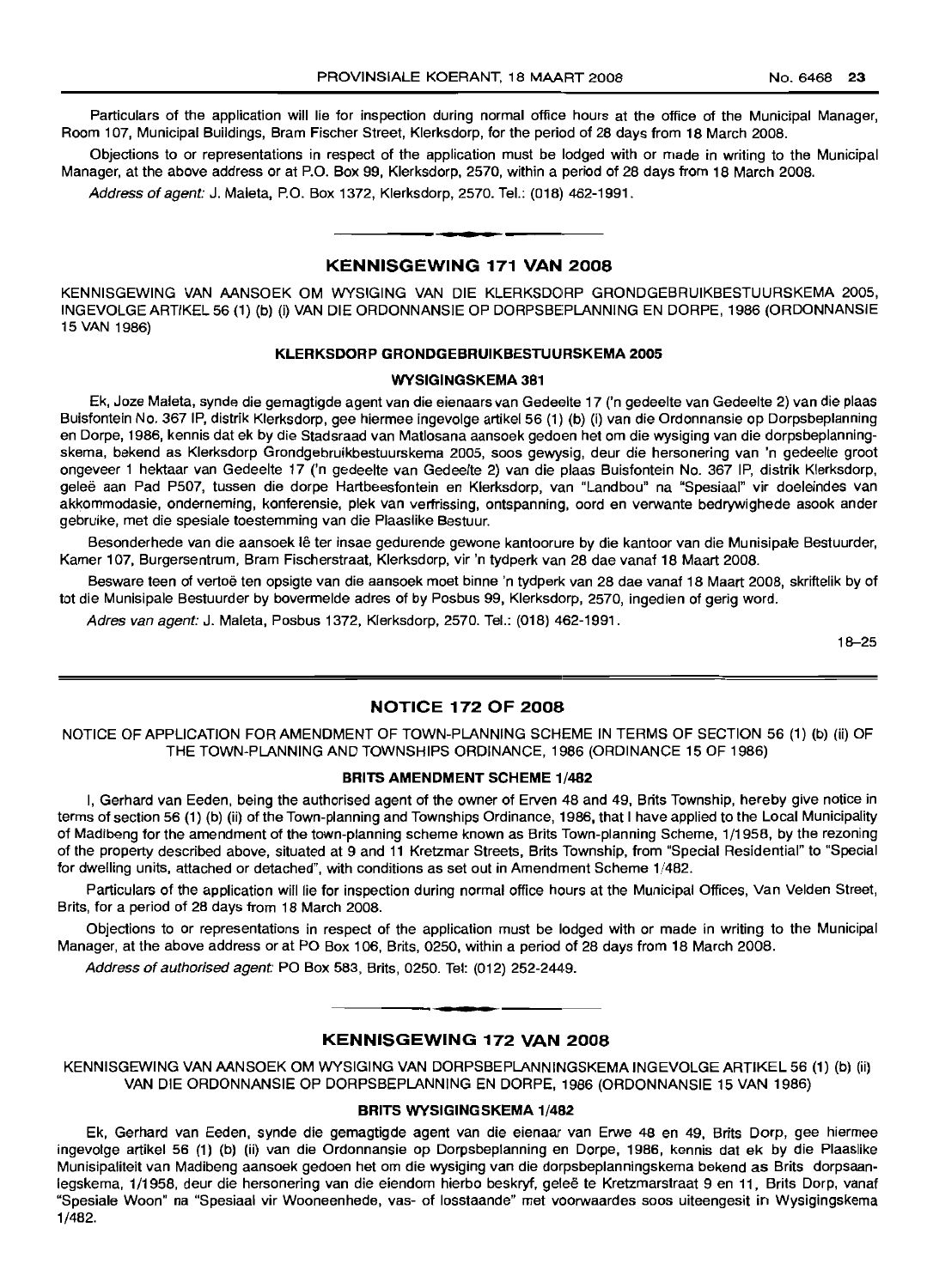Besonderhede van die aansoek Ie ter insae gedurende gewone kantoorure by die Munisipale Kantore, Van Veldenstraat, Brits, vir 'n tydperk van 28 dae vanaf 18 Maart 2008.

Besware of vertoë ten opsigte van die aansoek moet binne 'n tydperk van 28 dae vanaf 18 Maart 2008 skriftelik by of tot die Munisipale Bestuurder by bovermelde adres of by Posbus 106, Brits, 0250, ingedien word.

Adres van gemagtigde agent: Posbus 583, Brits, 0250. Tel: (012) 252-2449.

18-25

# **NOTICE 173 OF 2008**

# **FOCHVILLE AMENDMENT SCHEME:** F82/2007

NOTICE OF APPLICATION FOR THE AMENDMENT OF THE TOWN-PLANNING SCHEME IN TERMS OF SECTION 56 (1) (b) (i) OF THE TOWN-PLANNING AND TOWNSHIPS ORDINANCE, 1986 (ORDINANCE 15 OF 1986)

I, Schalk Willem Roeland, being the authorized agent of the owner of Erven 321 and 322, Fochville, hereby gives notice in terms of section 56 (1) (b) (i) of the Town-planning and Townships Ordinance, 1986, that I have applied to the Merafong City Local Municipality for the amendment of the town-planning scheme known as Fochville Land Use Management Document, 2000, by the rezoning of the property described above, situated at 4-6 President Street, Fochville, from "Business 1" to "Residential 1".

Particulars of the application will lie for inspection during normal office hours at the office of the Municipal Manager, P.O. Box 3, Carletonville, 2500, for a period of 28 days from 18 March 2008.

Objections to or representations in respect of the application must be lodged with or made in writing to the Municipal Manager at the above address or at Mr S.w. Roeland, P.O. Box 633, Fochville, 2515, within a period of 28 days from 18 March 2008.

Address of authorized agent of the owner: Mr S.W. Roeland, P.O. Box 633, Fochville, 2515.

# **• KENNISGEWING 173 VAN 2008**

# **FOCHVILLE WYSIGINGSKEMA:** F82/2007

KENNISGEWING VAN AANSOEK OM WYSIGING VAN DIE DORPSBEPLANNINGSKEMA INGEVOLGE ARTIKEL 56 (1) (b) (i) VAN DIE ORDONNANSIE OP DORPSBEPLANNING EN DORPE, 1986 (ORDONNANSIE 15 VAN 1986)

Ek, Schalk Willem Roeland, synde die gemagtigde agent van die eienaar van Erwe 321 en 322, Fochville, gee hiermee ingevolge artikel 56 (1) (b) (i) van die Ordonnansie op Dorpsbeplanning en Dorpe, 1986, kennis dat ek by die Merafong-Stad Plaaslike Munisipaliteit aansoek gedoen het om die wysiging van die dorpsbeplanningskema bekend as Fochville Grondgebruiksbeheer Dokument, 2000, deur die hersonering van die eiendom hierbo beskryf, welke eiendom gelee is te Presidentstraat 4-6, Fochville, van "Besigheid 1" na "Residensieel 1".

Besonderhede van die aansoek Ie ter insae gedurende gewone kantoorure by die kantoor van die Munisipale Bestuurder, Posbus 3, Carletonville, 2500, vir 'n tydperk van 28 dae vanaf 18 Maart 2008.

Besware teen of vertoë ten opsigte van die aansoek moet binne 'n tydperk van 28 dae vanaf 18 Maart 2008 skriftelik by of tot die Munisipale Bestuurder by bovermelde adres of by Mm. S.W. Roeland, Posbus 633, Fochville, 2515, ingedien word.

Naam en adres van die eienaar: Mm. S.W. Roeland, Posbus 633, Fochville, 2515.

18-25

# **NOTICE 174 OF 2008**

#### **FOCHVILLE AMENDMENT SCHEME:** F83/2007

NOTICE OF APPLICATION FOR THE AMENDMENT OF THE TOWN-PLANNING SCHEME IN TERMS OF SECTION 56 (1) (b) (i) OF THE TOWN-PLANNING AND TOWNSHIPS ORDINANCE, 1986 (ORDINANCE 15 OF 1986)

I, Schalk Willem Roeland, being the authorized agent of the owner of Erf 449, Fochville, hereby gives notice in terms of section 56 (1) (b) (i) of the Town-planning and Townships Ordinance, 1986, that I have applied to the Merafong City Local Municipality for the amendment of the town-planning scheme known as the Fochville Land Use Management Document, 2000, for the rezoning of the property described above, situated at 42 Vrede Street, Fochville, from "Residential 1" to "Business 1".

Particulars of the application will lie for inspection during normal office hours at the office of the Municipal Manager, P.O. Box 3, Carletonville, 2500, for a period of 28 days from 18 March 2008.

Objections to or representations in respect of the application must be lodged with or made in writing to the Municipal Manager at the above address or at Mr S.W. Roeland, P.O. Box 633, Fochville, 2515, within a period of 28 days from 18 March 2008.

Address of authorized agent of the owner: Mr S.W. Roeland, P.O. Box 633, Fochville, 2515.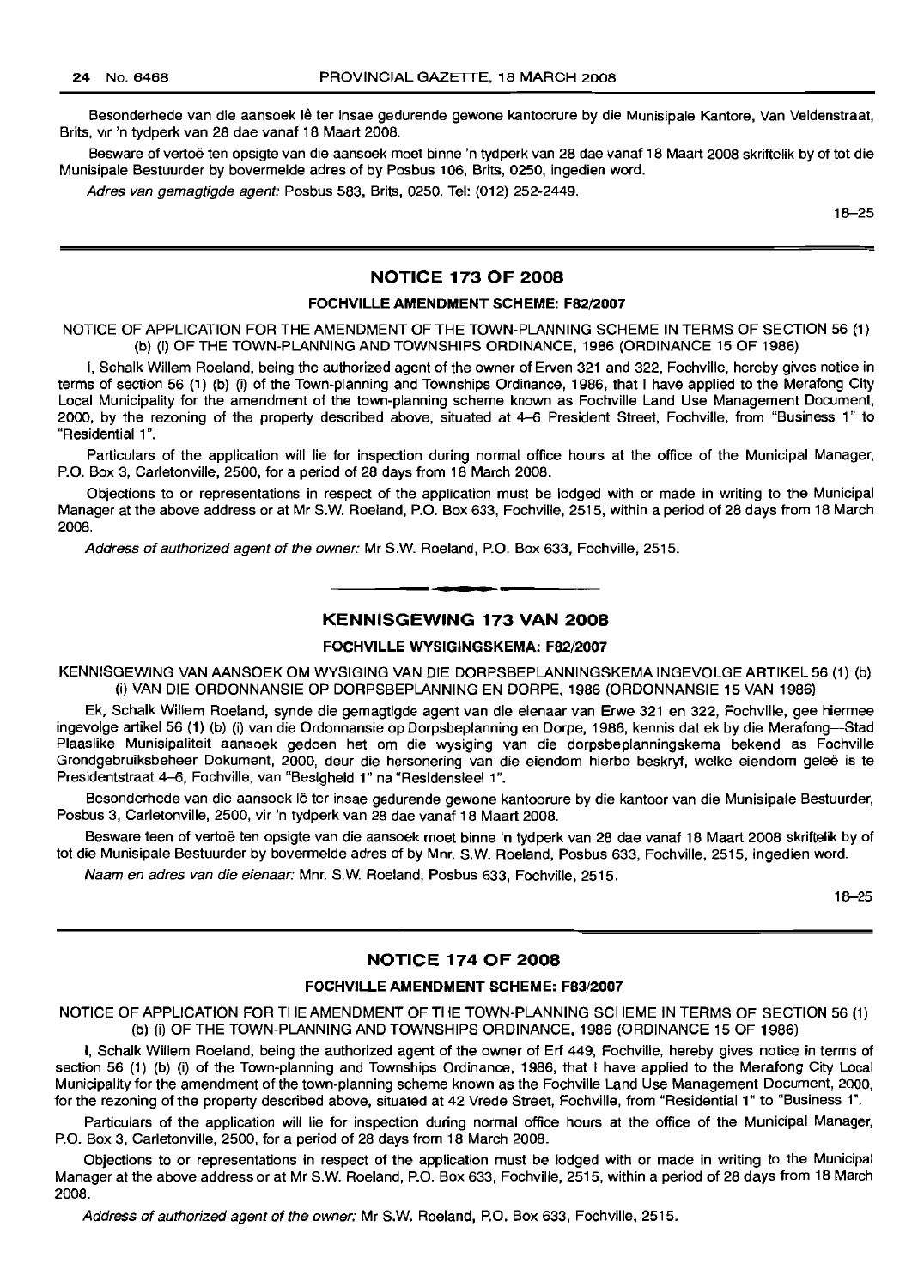# **KENNISGEWING 174 VAN 2008**

# **FOCHVILLE WYSIGINGSKEMA:** F83/2007

KENNISGEWING VAN AANSOEK OM WYSIGING VAN DIE DORPSBEPLANNINGSKEMA INGEVOLGE ARTIKEL 56 (1) (b) (i) VAN DIE ORDONNANSIE OP DORPSBEPLANNING EN DORPE, 1986 (ORDONNANSIE 15 VAN 1986)

Ek, Schalk Willem Roeland, synde die gemagtigde agent van die eienaar van Erf 449, Fochville, gee hiermee ingevolge artikel 56 (1) (b) (i) van die Ordonnansie op Dorpsbeplanning en Dorpe, 1986, kennis dat ek by die Merafong-Stad Plaaslike Munisipaliteit aansoek gedoen het om die wysiging van die dorpsbeplanningskema bekend as Fochville Grondgebruiksbeheer Dokument, 2000, deur die hersonering van die eiendom hierbo beskryf, welke eiendom geleë is te Vredestraat 42, Fochville, van "Residensieel 1" na "Besigheid 1".

Besonderhede van die aansoek Ie ter insae gedurende gewone kantoorure by die kantoor van die Munisipale Bestuurder, Posbus 3, Carletonville, 2500, vir 'n tydperk van 28 dae vanaf 18 Maart 2008.

Besware teen of vertoë ten opsigte van die aansoek moet binne 'n tydperk van 28 dae vanaf 18 Maart 2008 skriftelik by of tot die Munisipale Bestuurder by bovermelde adres of by Mnr. S.w. Roeland, Posbus 633, Fochville, 2515, ingedien word.

Naam en adres van die eienaar: Mnr. S.W. Roeland, Posbus 633, Fochville, 2515.

18-25

# **NOTICE 175 OF 2008**

### **TLOKWE CITY COUNCIL**

# **NOTICE OF DRAFT SCHEMES 1527 AND 1528**

The Tlokwe City Council hereby gives notice in terms of section 28 (1) (a) of the Town Planning and Townships Ordinance, 1986 (Ordinance 15 of 1986) that draft town planning schemes, to be known as Amendment Schemes 1527 and 1528, have been prepared by it.

These schemes are amendment schemes and contain the following proposals:

# 1. **Amendment Scheme 1527**

The rezoning of the proposed Erf 1410 (a portion of Marl Street and a portion of Otto Street), Baillie Park, approximately 467 m<sup>2</sup> in extent, from "Public Road" to "Special" with Annexure 16, which provides for offices an shops on the ground floor and dwelling-units on the upper storeys.

The following development conditions shall apply:

Height of buildings: 3 storeys.

Maximum coverage: 70% ground floor.

50% upper storeys.

Maximum floor area ratio: 2,2.

The following adjacent erven may possibly be affected by the rezoning:

- Erf 257, 21 Otto Street, Baillie Park
- Erf 285, 16 Otto Street, Baillie Park
- Portion 2 of Erf 288, 20B Otto Street
- Portion 4 of Erf 288, 20E Otto Street
- Portion 5 of Erf 288, 20C Otto Street
- Portion 6 of Erf 288, 20A Otto Street
- Remaining portion of Erf 288, 20D Otto Street
- Erf 826, 6 Marl Street, Baillie Park
- Erf 833, 1 Linden Street, Baillie Park

The proposed erf forms part of Marl and Otto Streets, presently.

After completion of the rezoning thereof the proposed Erf 1410 will be consolidated with Erf 769, Baillie Park, and will have the same rights as the latter erf. Erf 1410 will however be utilised for parking purposes only.

#### 2. **Amendment Scheme 1528**

The rezoning of the proposed Portion 1 of Erf 635, 34 Holtzhausen Road, Baillie Park, approximately 55 m<sup>2</sup> in extent, from "Special" with Annexure 16 to "Public Road".

The following adjacent erven may possibly be affected by the rezoning:

- Erf 258, 32 Holtzhausen Road, Baillie Park
- Erf 833, 1 Linden Street, Baillie Park

After the completion of the rezoning the proposed Portion 1 will form part of the service road adjacent to Erf 635, Baillie Park.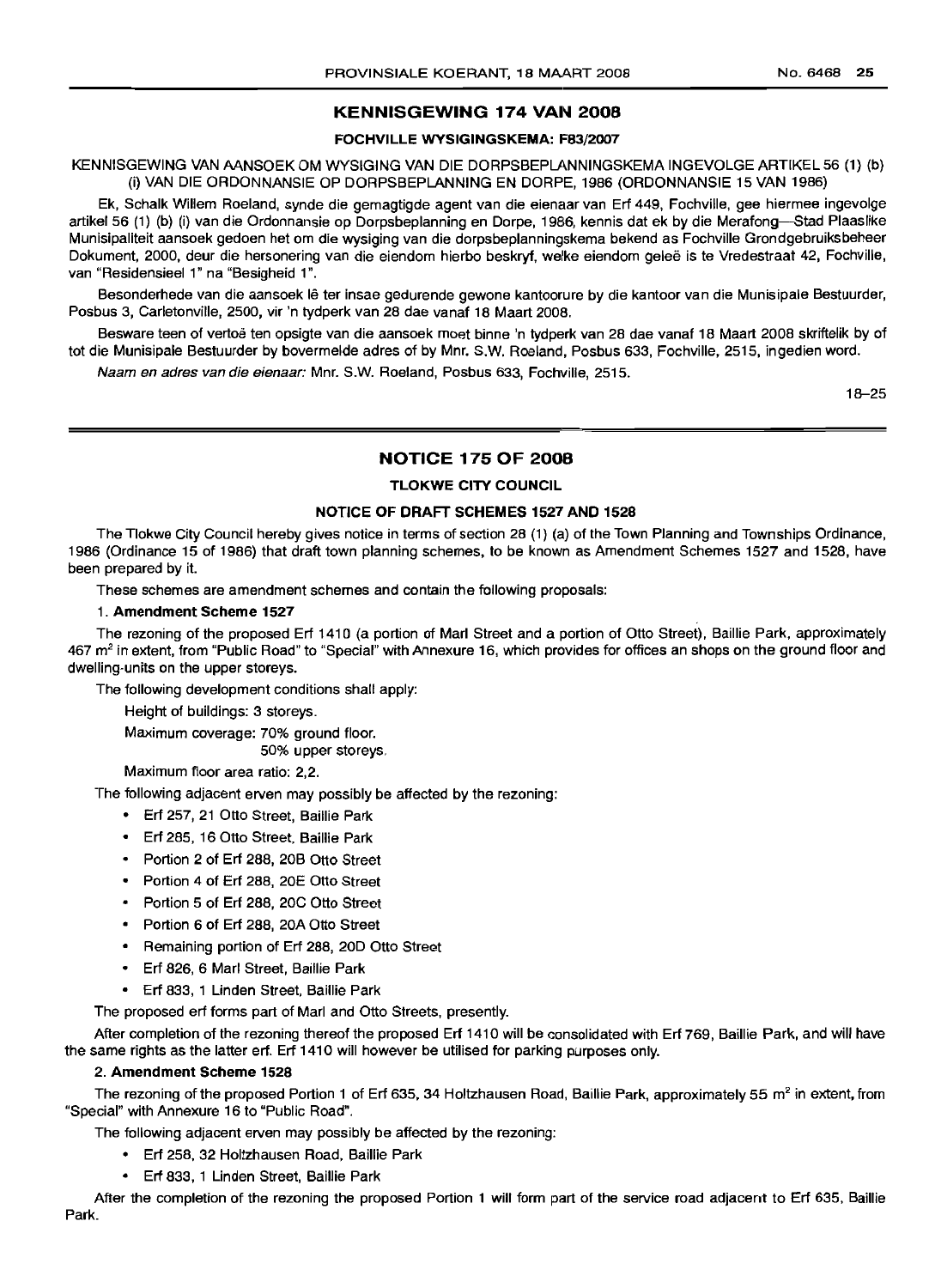These draft schemes will lie for inspection during normal office hours at the Department Housing and Planning, Room 212, Dan Tloome Complex, corner of Sol Plaatjie Avenue and Wolmarans Street, Potchefstroom, for a period of 28 days from 18 March 2008 to 15 April 2008.

Objections to or representations in respect of these schemes must be lodged with or made in writing to the Municipal Manager, at the above address, or P O Box 113, Potchefstroom, within a period of 28 days from 18 March 2008, that is on or before 15 April 2008.

# R **J MOSIANE, Municipal Manager**

(Notice 26/2008)

# **KENNISGEWING 175 VAN 2008**

**a •**

#### **TLOKWE STADSRAAD**

#### **KENNISGEWING VAN ONTWERPSKEMAS 1527 EN 1528**

Die Tlokwe Stadsraad gee hiermee ingevolge artikel 28 (1) (a) van die Ordonnansie op Dorpsbeplanning en Dorpe, 1986 (Ordonnansie 15 van 1986) kennis dat ontwerpdorpsbeplanningskemas, bekend te staan as Wysigingskemas 1527 en 1528, deur die Stadsraad opgestel is.

Hierdie skemas is wysigingskemas en bevat die volgende voorstelle:

# 1. **Wysigingskema 1527**

Die hersonering van voorgestelde Erf 1410 ('n gedeelte van Marlstraat en 'n gedeelte van Ottostraat), Baillie Park, ongeveer 467 m<sup>2</sup> groot, vanaf "Openbare Pad" na "Spesiaal" met Bylae 16, wat kantore en winkels op die grondvloer en wooneenhede op die boonste verdiepings toelaat.

Die volgende ontwikkelingsvoorwaardes sal van toepassing wees:

Hoogte van geboue: 3 verdiepings.

Maksimum dekking: 70% grondverdieping.

50% boonste verdiepings.

Maksimum vloeroppervlakteverhouding: 2,2.

Die volgende aangrensende eiendomme kan moontlik deur die hersonering geraak word:

- Erf 257, Ottostraat 21, Baillie Park
- Erf 285, Ottostraat 16, Baillie Park
- Gedeelte 2 van Erf 288, Ottostraat 20B
- Gedeelte 4 van Erf 288, Ottostraat 20E
- Gedeelte 5 van Erf 288, Ottostraat 20C
- Gedeelte 6 van Erf 288, Ottostraat 20A
- Resterende Gedeelte van Erf 288, Ottostraat 20D
- Erf 826, Marlstraat 6, Baillie Park
- Erf 833, Lindenstraat 1, Baillie Park

Tans vorm die voorgestelde erf deel van Marl- en Ottostraat.

Na hersonereing sal die voorgestelde Erf 1410, Baillie Park, gekonsolideer word met Erf 769, Baillie Park, en dieselfde regte he as laasgenoemde erf. Erf 1410 sal egter slegs vir parkering aangewend word.

#### 2. **Wysigingskema 1528**

Die hersonering van die voorgestelde Gedeelte 1 van Erf 635, Holtzhausenweg 34, Baillie Park, groot ongeveer 55 m<sup>2</sup>, vanaf "Spesiaal" met Bylae 16 na "Openbare Pad".

Die volgende aangemsende erwe kan moontlik deur die hersonering geraak word:

- Erf 258, Holtzhausenweg 32, Baillie Park
- Erf 833, Lindenstraat 1, Baillie Park

Na hersonering sal die voorgestelde Gedeelte 1 deel vorm van die dienspad aangrensend tot Erf 635, Baillie Park.

Die ontwerpskemas Ie ter insae gedurende gewone kantoorure by die Departement van Behuising en Beplanning, Kamer 212, Dan Tloome Kompleks, hoek van Sol Plaatjielaan en Wolmaransstraat, Potchefstroom, vir 'n tydperk van 28 dae vanaf 18 Maart 2008 tot 15 April 2008.

Besware teen of vertoë ten opsigte van die skemas moet binne 'n tydperk van 28 dae vanaf 18 Maart 2008, dit wil sé voor of op 15 April 2008, skriftelik by of tot die Munisipale Bestuurder by bogenoemde adres of by Posbus 113, Potchefstroom, ingedien of gerig word.

R **J MOSIANE, Munisipale Bestuurder**

(Kennisgewing 26/2008)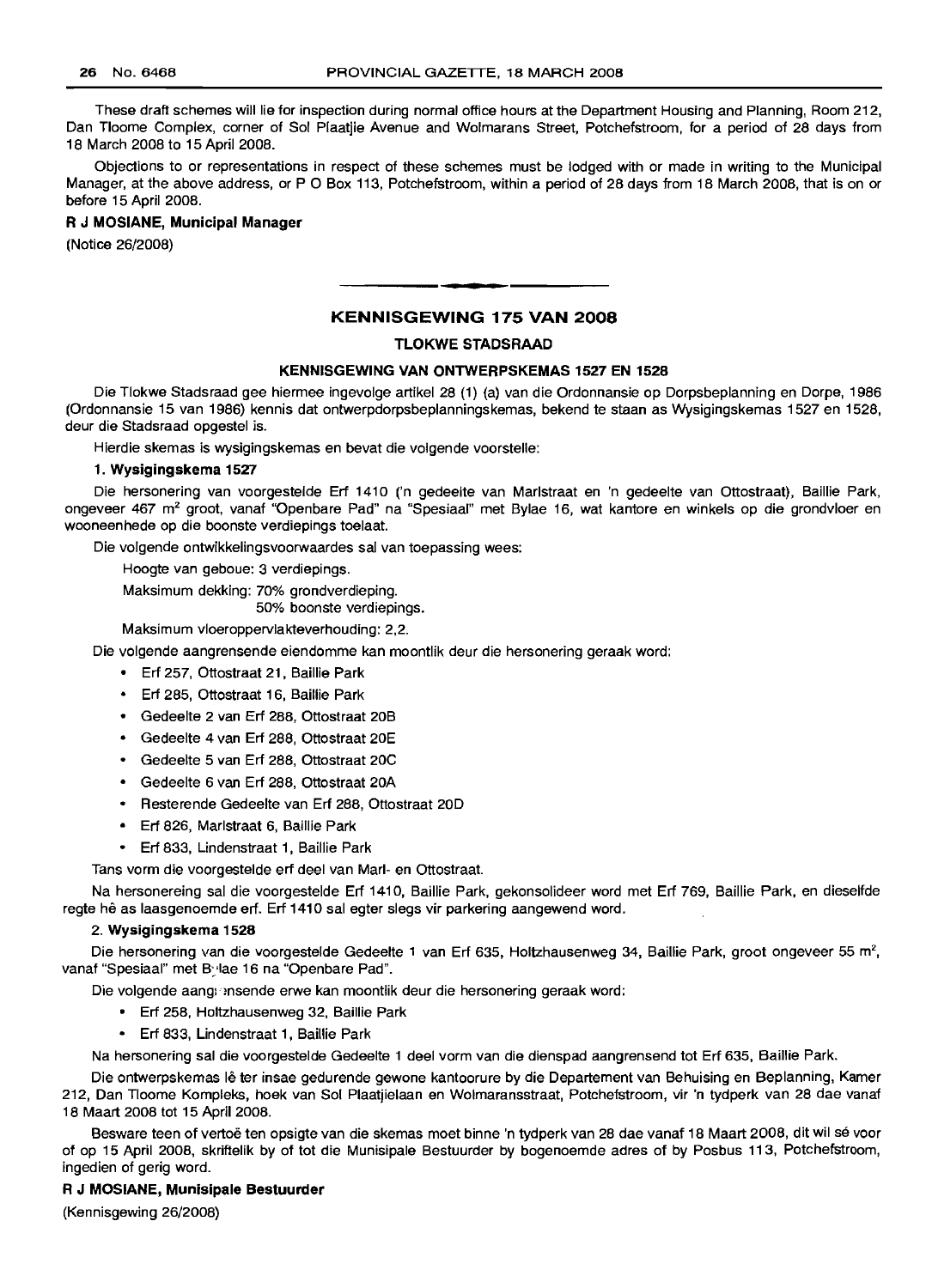# LOCAL AUTHORITY NOTICES PLAASLIKE BESTUURSKENNISGEWINGS

# LOCAL AUTHORITY NOTICE 112

# RUSTENBURG LOCAL MUNICIPALITY

#### NOTICE OF APPLICATION FOR ESTABLISHMENT OF A TOWNSHIP

The Rustenburg Local Municipality hereby gives notice in terms of section 98 (5) read with section 100 of the Town Planning and Townships Ordinance, 1986 (Ordinance 15 of 1986), that it intends to revise an application to establish a township referred to in the annexure hereto, has been received by it.

Particulars of the revision of the application will lie for inspection during normal office hours at the office of the Director Planning and Development, Room 309, Missionary Mpheni Housse, c/o Beyers Naude and Nelson Mandela Drive, Rustenburg for a period of 28 days from 18 March 2008.

Objections to or representations in respect of the revision of the application must be lodged with or made in writing to the Municipal Manager at the above address or posted to him at P.O. Box 16, Rustenburg, 0300, within a period of 28 days from 18 March 2008.

#### ANNEXURE

# Name of township: Waterkloof East Extension 6.

Name of applicant: Maxim Planning Solutions on behalf of Central Developers.

Number of erven of application:

Residential 1: 20.

Residential 2: (90 units/hectare): 1.

Special for the purpose of offices: 1.

Special for the purpose of a park: 1.

Description of land on which township is to be established: A portion of Portion 233 (a portion of Portion 70) of the farm Waterkloof, 305 JQ Remaining extent of Portion 70 (a portion of Portion 6 of the farm Waterkloof, 305 JQ.

## A. H. F. BOSHOFF, Municipal Manager

Municipal Offices, P O Box 16, Rustenburg, 0300

# PLAASLIKE BESTUURSKENNISGEWING 112

**•**

# RUSTENBURG PLAASLIKE MUNISIPALITEIT

#### KENNISGEWING VAN AANSOEK OM STIGTING VAN DORP

Die Rustenburg Plaaslike Munisipaliteit gee hiermee ingevolge artikel 98 (5) saamgelees met artikel 100 van die Ordonnansie op Dorpsbeplanning en Dorpe, 1986 (Ordonnansie 15 van 1986), kennis dat hy voornemens is om die aansoek, in die bylae hieronder genoem, te wysig, deur hom ontvang is.

Besonderhede van die wysiging van die aansoek lê ter insae gedurende gewone kantoorure by die kantoor van die Direkteur: Beplanning en Ontwikkeling, Kamer 309, Missionary Mpheni House h/v Beyers Naude en Nelson Mandelarylaan, Rustenburg, vir 'n tydperk van 28 dae vanaf 18 Maart 2008.

Besware teen of vertoë ten opsigte van die wysiging van die aansoek moet skriftelik by of tot die Munisipale Bestuurder by bovermelde adres of by Posbus 16, Rustenburg, 0300, binne 'n tydperk van 28 dae vanaf 18 Maart 2008 ingedien of gerig word.

#### BYLAE

# Naam van dorp: Waterkloof Oos Uitbreiding 6.

Naam van aansoeker: Maxim Planning Solutions namens Central Developers.

Aantal erwe in voorgestelde dorp:

Residensieel 1: 20.

Residensieel 2: (90 eenhede/hektaar): 1.

Spesiaal vir doeleindes van kantore: 1.

Spesiaal vir doeleindes van 'n park: 1.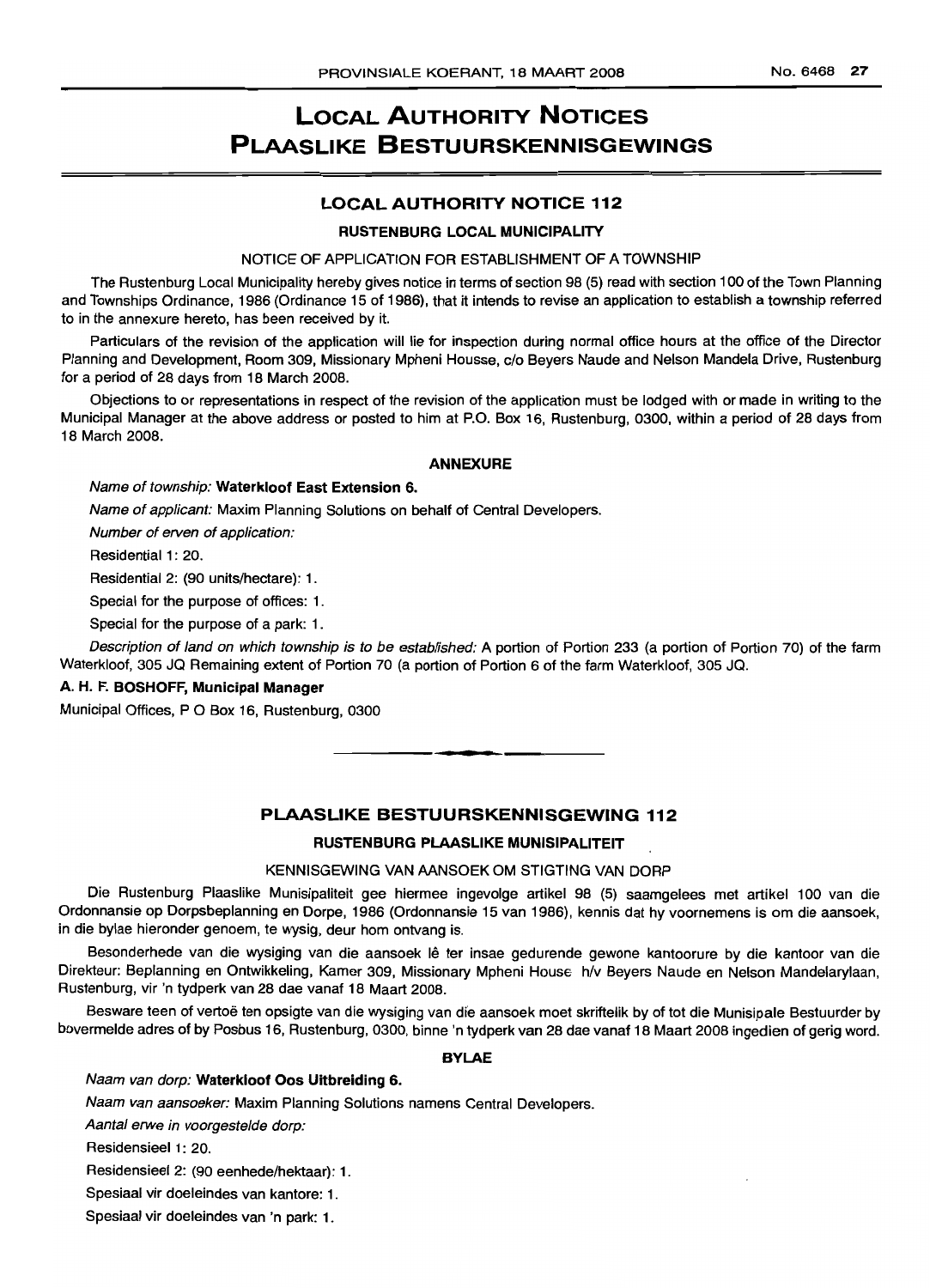Die beskrywing van grond waarop dorp gestig staan te word: 'n Gedeelte van Gedeelte 233 ('n gedeelte van Gedeelte 70) van die plaas Waterkloof 305 JQ. Resterende Gedeelte van Gedeelte 70 ('n gedeelte van Gedeelte 6) van die plaas Waterkloof 305 JQ.

Ligging van dorp: Geleë aanliggend en ten weste van die Rustenburg/Johannesburg pad (P16-1) en suid van die Waterval Mall/Winkelsentrum.

# **A. H. F.** BOSHOFF, **Munisipale Bestuurder**

Stadskantore, Posbus 16, Rustenburg, 0300

18-25

# LOCAL AUTHORITV **NOTICE 113**

# **RUSTENBlIRG AMENDMENT SCHEME 269**

Notice is hereby given in terms of the provisions of section 57 (1) (a) of the Town-planning and Townships Ordinance, 1986, that the Rustenburg Local Municipality has approved the amendment of the Rustenburg Land Use Management Scheme, 2005, by the rezoning of Portion 1 of Erf 1335, Rustenburg, from "Residential 1" to "Special" for purposes of offices and medical consulting rooms.

Map 3 and the scheme clauses of the amendment scheme are filed with the Regional Director: North West Provincial Administration, Private Bag X1213, Potchefstroom, 2520, and the Municipal Manager: Room 620, Missionary Mpheni House, Beyers Naude Drive, Rustenburg, and are open for inspection at all reasonable times.

This amendment is known as Rustenburg Amendment Scheme 269 and shall come into operation on the date of the publication hereof.

# **Mr A. BOSHOFF, Municipal Manager**

Missionary Mpheni House, P.O. Box 16, Rustenburg, 0300

**PLAASLIKE BESTUURSKENNISGEWING 113**

**-.**

# **RUSTENBURG-WVSIGINGSKEMA 269**

Kennis geskied hiermee ingevolge die bepalings van artikel 57 (1) (a) van die Ordonnansie op Dorpsbeplanning en Dorpe, 1986, dat die Rustenburg Plaaslike Munisipaliteit die wysiging van die Rustenburg Grondgebruiksbeheer Skema, 2005, goedgekeur het deur die hersonering van Gedeelte 1 van Erf 1335, Rustenburg, vanaf "Residensieel 1" na "Spesiaal" vir kantore en mediese spreekkamers.

Kaart 3 en die skemaklousules van die wysigingskema word in bewaring gehou deur die Streekdirekteur: Noordwes Provinsiale Administrasie, Privaatsak X1213, Potchefstroom, 2520, en die Munisipale Bestuurder: Kamer 620, Missionary Mpeni House, Beyers Naude Drive, Rustenburg, en is te aile redelike tye ter insae beskikbaar.

Hierdie wysiging staan bekend as Rustenburg-wysigingskema 269 en sal in werking tree op die datum van publikasie hiervan.

#### **Mm. A. BOSHOFF, Munisipale Bestuurder**

Missionary Mpheni House, Posbus 16, Rustenburg, 0300

# **LOCAL AUTHORITY NOTICE 114**

#### **RUSTENBURG AMENDMENT SCHEME 278**

Notice is hereby given in terms of the provisions of section 57 (1) (a) of the Town-planning and Townships Ordinance, 1986, that the Rustenburg Local Municipality has approved the amendment of the Rustenburg Land Use Management Scheme, 2005, by the rezoning of Erf 3, Safarituine, from "Residential 1" to "Special" for purposes of offices and medical consulting rooms.

Map 3 and the scheme clauses of the amendment scheme are filed with the Regional Director: North West Provincial Administration, Private Bag X1213, Potchefstroom, 2520, and the Municipal Manager: Room 620, Missionary Mpheni House, Beyers Naude Drive, Rustenburg, and are open for inspection at all reasonable times.

This amendment is known as Rustenburg Amendment Scheme 278 and shall come into operation on the date of the publication hereof.

#### **Mr A. BOSHOFF, Municipal Manager**

Missionary Mpheni House, P.O. Box 16, Rustenburg, 0300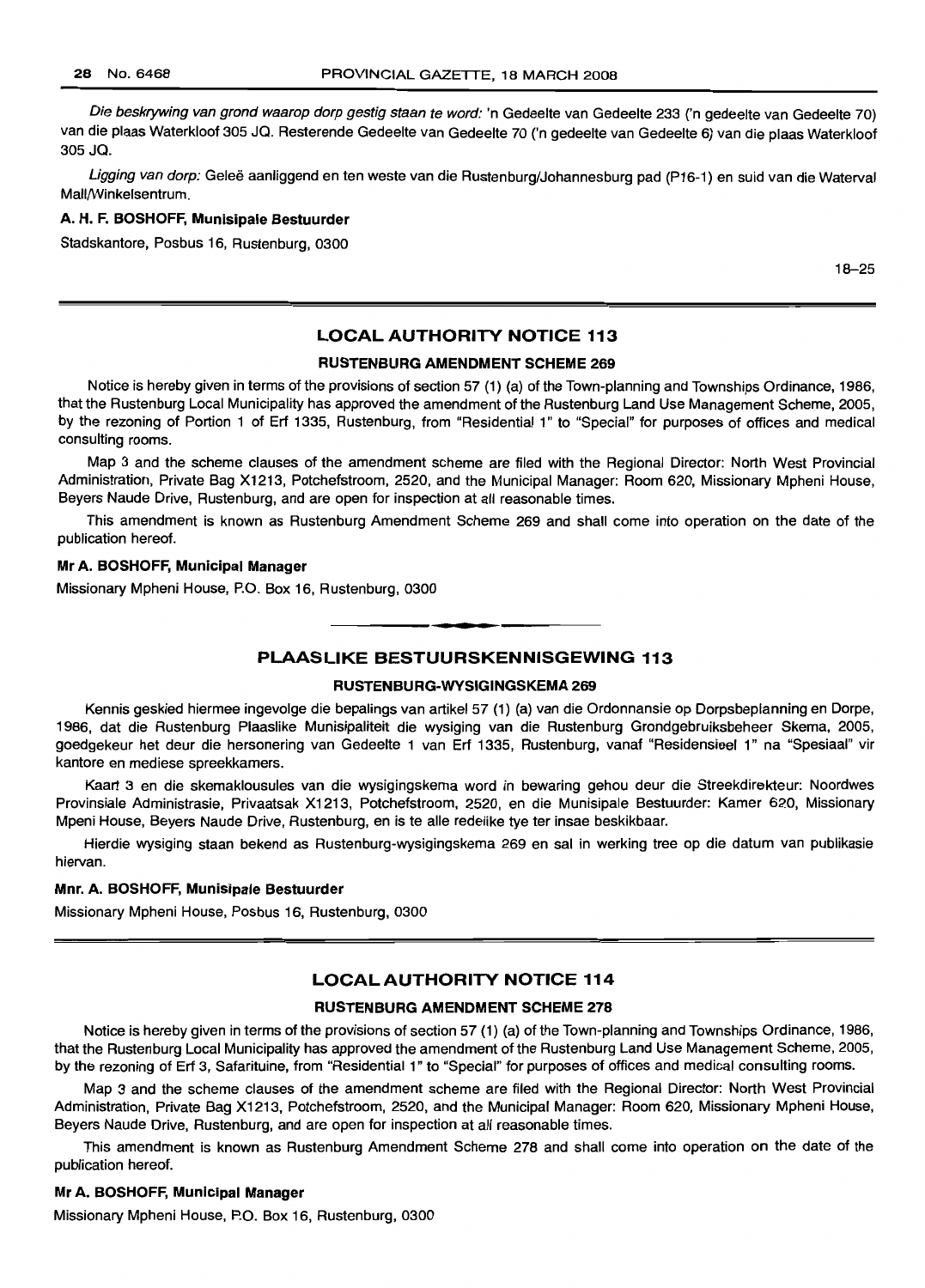### RUSTENBURG-WYSIGINGSKEMA 278

Kennis geskied hiermee ingevolge die bepalings van artikel 57 (1) (a) van die Ordonnansie op Dorpsbeplanning en Dorpe, 1986, dat die Rustenburg Plaaslike Munisipaliteit die wysiging van die Rustenburg Grondgebruiksbeheer Skema, 2005, goedgekeur het deur die hersonering van Erf 3, Safarituine, vanaf "Residensieel 1" na "Spesiaal" vir kantore en mediese spreekkamers.

Kaart 3 en die skemaklousules van die wysigingskema word in bewarinq gehou deur die Streekdirekteur: Noordwes Provinsiale Administrasie, Privaatsak X1213, Potchefstroom, 2520, en die Munisipale Bestuurder: Kamer 620, Missionary Mpeni House, Beyers Naude Drive, Rustenburg, en is te aile redelike tye ter insae beskikbaar.

Hierdie wysiging staan bekend as Rustenburg-wysigingskema 278 en sal in werking tree op die datum van publikasie hiervan.

### Mnr. A. BOSHOFF, Munisipale Bestuurder

Missionary Mpheni House, Posbus 16, Rustenburg, 0300

# LOCAL AUTHORITY NOTICE 115

#### RUSTENBURG AMENDMENT SCHEME 313

Notice is hereby given in terms of the provisions of section 57 (1) (a) of the Town-planning and Townships Ordinance, 1986, that the Rustenburg Local Municipality has approved the amendment of the Rustenburg Land Use Management Scheme, 2005, by the rezoning of Portion 2 (a portion of Portion 1) of Erf 1001, Rustenburg, from "Residential 1" to "Residential 2" (8 units total).

Map 3 and the scheme clauses of the amendment scheme are filed with the Regional Director: North West Provincial Administration, Private Bag X1213, Potchefstroom, 2520, and the Municipal Manager: Room 620, Missionary Mpheni House, Beyers Naude Drive, Rustenburg, and are open for inspection at all reasonable times.

This amendment is known as Rustenburg Amendment Scheme 313 and shall come into operation on the date of the publication hereof.

#### Mr A. BOSHOFF, Municipal Manager

Missionary Mpheni House, P.O. Box 16, Rustenburg, 0300

# **•** PLAASLIKE BESTUURSKENNISGEWING 115

# RUSTENBURG-WYSIGINGSKEMA 313

Kennis geskied hiermee ingevolge die bepalings van artikel 57 (1) (a) van die Ordonnansie op Dorpsbeplanning en Dorpe, 1986, dat die Rustenburg Plaaslike Munisipaliteit die wysiging van die Rustenburg Grondgebruiksbeheer Skema, 2005, goedgekeur het deur die hersonering van Gedeelte 2 ('n gedeelte van Gedeelte 1) van Erf 1001, Rustenburg, vanaf "Residensieel 1" na "Residensieel 2" (wooneenhede, 8 eenhede totaal).

Kaart 3 en die skemaklousules van die wysigingskema word in bewaring gehou deur die Streekdirekteur: Noordwes Provinsiale Administrasie, Privaatsak X1213, Potchefstroom, 2520, en die Munisipale Bestuurder: Kamer 620, Missionary Mpheni House, Beyers Naude Drive, Rustenburg, en is te aile redelike tye ter insae beskikbaar.

Hierdie wysiging staan bekend as Rustenburg-wysigingskema 313 en sal in werking tree op die datum van publikasie hiervan.

#### Mnr. A. BOSHOFF, Munisipale Bestuurder

Missionary Mpheni House, Posbus 16, Rustenburg, 0300

# LOCAL AUTHORITY NOTICE 116

#### RUSTENBURG AMENDMENT SCHEME 328

Notice is hereby given in terms of the provisions of section 57 (1) (a) of the Town-planning and Townships Ordinance, 1986, that the Rustenburg Local Municipality has approved the amendment of the Rustenburg Land Use Management Scheme, 2005, by the rezoning of Portion 2 of Erf 977, Rustenburg, from "Residential 1" to "Business 1".

Map 3 and the scheme clauses of the amendment scheme are filed with the Regional Director: North West Provincial Administration, Private Bag X1213, Potchefstroom, 2520, and the Municipal Manager: Room 620, Missionary Mpheni House, Beyers Naude Drive, Rustenburg, and are open for inspection at all reasonable times.

This amendment is known as Rustenburg Amendment Scheme 328 and shall come into operation on the date of the publication hereof.

#### Mr A. BOSHOFF, Municipal Manager

Missionary Mpheni House, P.O. Box 16, Rustenburg, 0300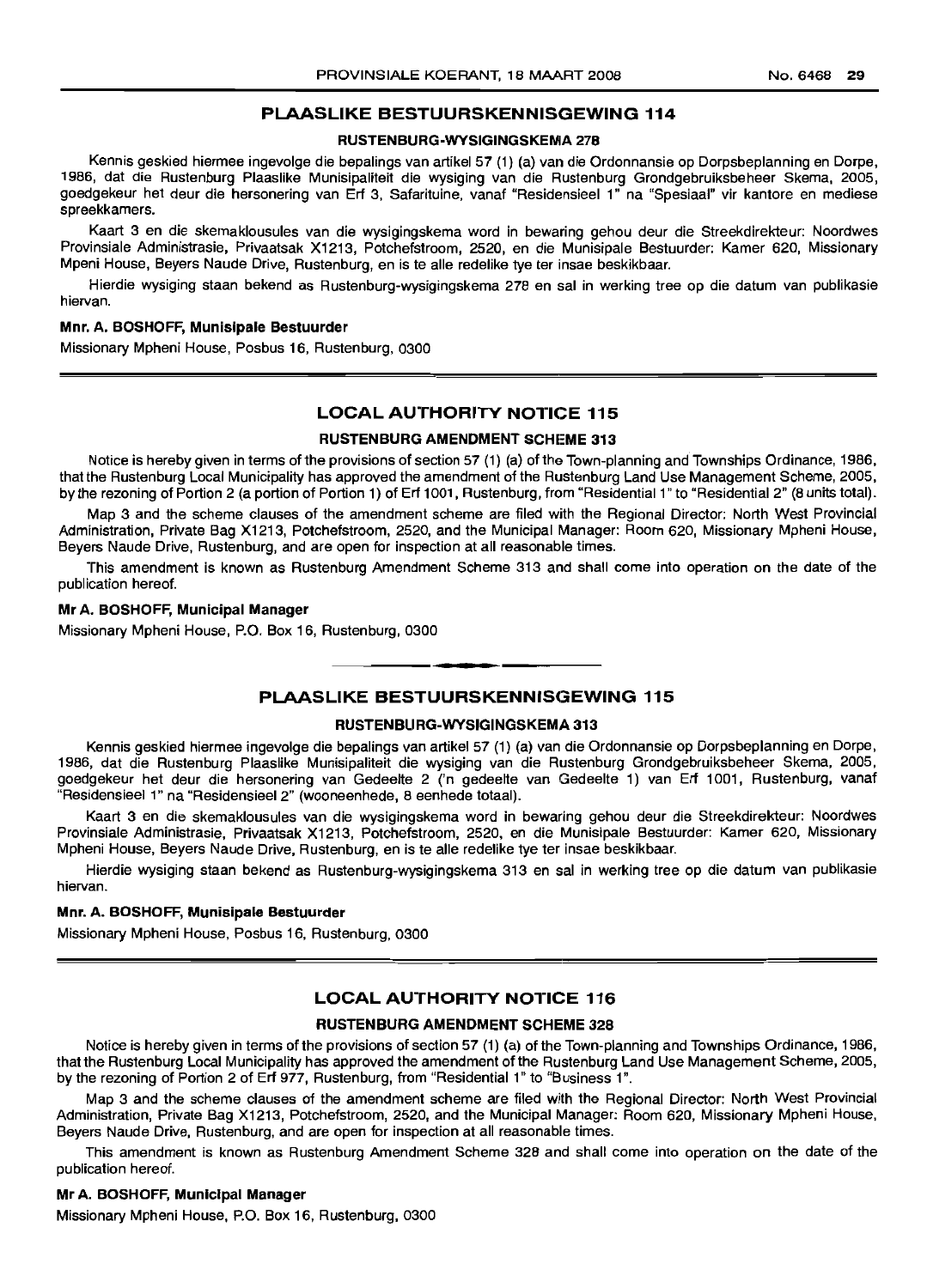# RUSTENBURG·WYSIGINGSKEMA 328

Kennis geskied hiermee ingevolge die bepalings van artikel 57 (1) (a) van die Ordonnansie op Dorpsbeplanning en Dorpe, 1986, dat die Rustenburg Plaaslike Munisipaliteit die wysiging van die Rustenburg Grondgebruiksbeheer Skema, 2005, goedgekeur het deur die hersonering van Gedeelte 2 van Erf 977, Rustenburg, vanaf "Residensieel 1" na "Besigheid 1",

Kaart 3 en die skemaklousules van die wysigingskema word in bewaring gehou deur die Streekdirekteur: Noordwes Provinsiale Administrasie, Privaatsak X1213, Potchefstroom, 2520, en die Munisipale Bestuurder: Kamer 620, Missionary Mpeni House, Beyers Naude Drive, Rustenburg, en is te aile redelike tye ter insae beskikbaar.

Hierdie wysiging staan bekend as Rustenburg-wysigingskema 328 en sal in werking tree op die datum van publikasie hiervan,

# Mnr. A. BOSHOFF, Munisipale Bestuurder

Missionary Mpheni House, Posbus 16, Rustenburg, 0300

# LOCAL AUTHORITY NOTICE 117

# RUSTENBURG AMENDMENT SCHEME 337

Notice is hereby given in terms of the provisions of section 57 (1) (a) of the Town-planning and Townships Ordinance, 1986, that the Rustenburg Local Municipality has approved the amendment of the Rustenburg Land Use Management Scheme, 2005, by the rezoning of Remainder Portion of Portion 1 of Erf 825, Rustenburg, from "Residential 1" to "Residential 2".

Map 3 and the scheme clauses of the amendment scheme are filed with the Regional Director: North West Provincial Administration, Private Bag X1213, Potchefstroom, 2520, and the Municipal Manager: Room 620, Missionary Mpheni House, Beyers Naude Drive, Rustenburg, and are open for inspection at all reasonable times.

This amendment is known as Rustenburg Amendment Scheme 337 and shall come into operation on the date of the publication hereof.

#### Mr A. BOSHOFF, Municipal Manager

Missionary Mpheni House, P.O. Box 16, Rustenburg, 0300

# PLAASLIKE BESTUURSKENNISGEWING 117

**• •**

#### RUSTENBURG-WYSIGINGSKEMA 337

Kennis geskied hiermee ingevolge die bepalings van artikel 57 (1) (a) van die Ordonnansie op Dorpsbeplanning en Dorpe, 1986, dat die Rustenburg Plaaslike Munisipaliteit die wysiging van die Rustenburg Grondgebruiksbeheer Skema, 2005, goedgekeur het deur die hersonering van Resterende Gedeelte van Gedeelte 1 van Erf 825, Rustenburg, vanaf "Residensieel 1" na "Residensieel 2".

Kaart 3 en die skemaklousules van die wysigingskema word in bewaring gehou deur die Streekdirekteur: Noordwes Provinsiale Administrasie, Privaatsak X1213, Potchefstroom, 2520, en die Munisipale Bestuurder: Kamer 620, Missionary Mpeni House, Beyers Naude Drive, Rustenburg, en is te aile redelike tye ter insae beskikbaar.

Hierdie wysiging staan bekend as Rustenburg-wysigingskema 337 en sal in werking tree op die datum van publikasie hiervan,

# Mnr. A. BOSHOFF, Munisipale Bestuurder

Missionary Mpheni House, Posbus 16, Rustenburg, 0300

# LOCAL AUTHORITY NOTICE 118

# TLOKWE CITY COUNCIL

# POTCHEFSTROOM AMENDMENT SCHEME 1301

#### CORRECTION NOTICE

Local Authority Notice No. 63 promulgated in North West Provincial Gazette No. 6464 of 2008-02-26 (Local Notice Number 7/2008) is hereby corrected in terms of the provisions of section 60 of the Town-planning and Townships Ordinance, 1986, by the substitution for the new zoning of "Residential 41" where it appears in the fourth column next to Amendment Scheme 1301 in the English text, of the new zoning of "Residential 4".

# R. J. MOSIANE, Municipal Manager

Notice 23/2008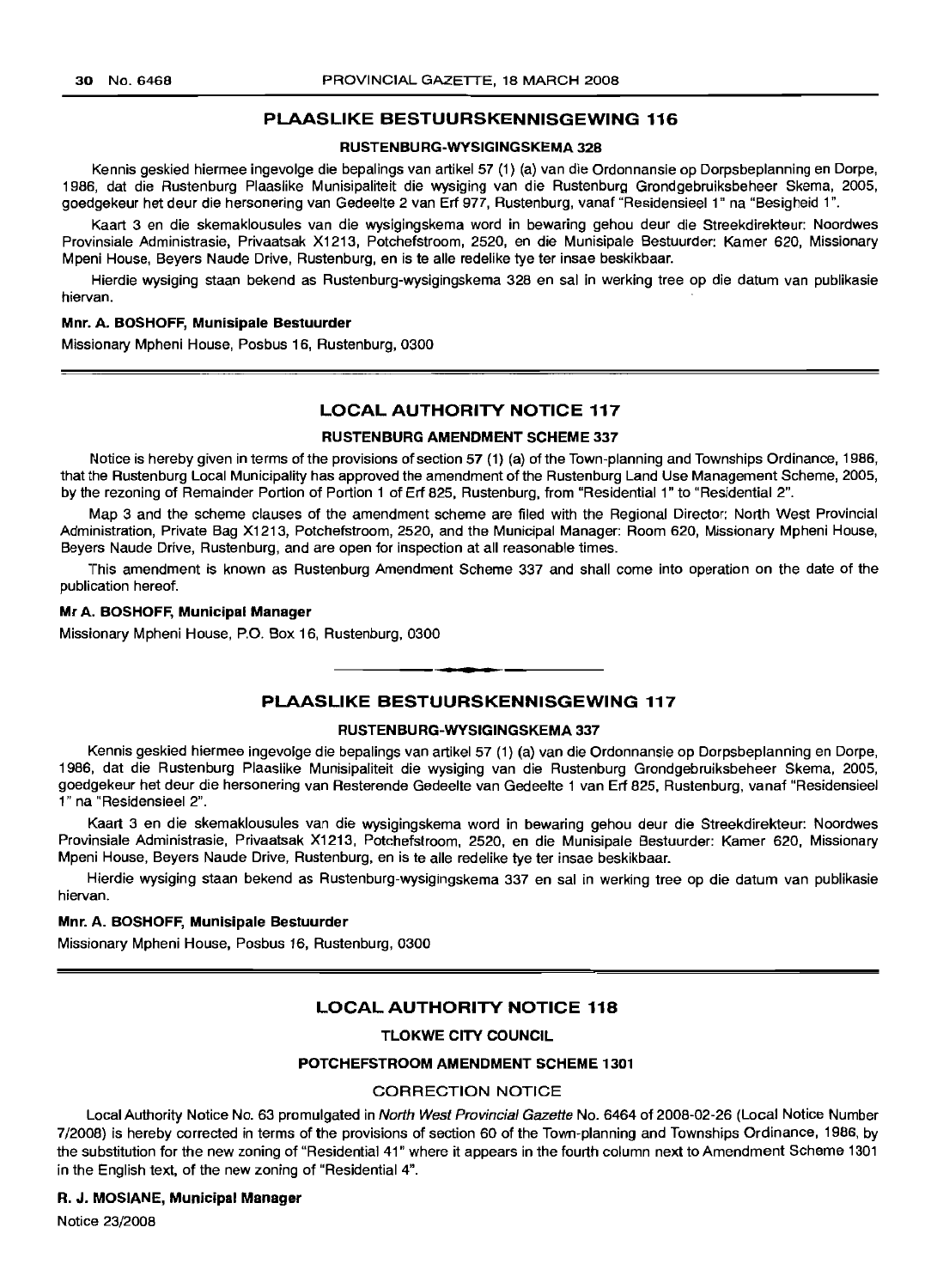# TLOKWE STADSRAAD

#### POTCHEFSTROOM-WYSIGINGSKEMA 1301

# **REGSTELLINGSKENNISGEWING**

Plaaslike Bestuurskennisgewing No. 63 afgekondig in Noordwes Provinsiale Koerant No. 6464 van 2008-02-26 (Plaaslike Kennnisgewing 7/2008) word hiermee kragtens die bepalings van artikel 60 van die Ordonnansie op Dorpsbeplanning en Dorpe, 1986, reggestel word deur die vervanging van die nuwe sonering van "Residential 41" waar dit in die vierde kolom teenoor Wysigingskema 1301 in die Engelse teks voorkom, met die nuwe sonering van "Residential 4".

#### R. J. MOSIANE, Munisipale Bestuurder

Kennisgewing 23/2008

# LOCAL AUTHORIY NOTICE 119

(LOCAL AUTHORITY NOTICE 159)

# LOCAL MUNICIPALITY OF MADIBENG

# LETLHABILE AMENDMENT SCHEME 493

In terms of section 103 (1) of the Town-planning and Townships Ordinance, 1986 (Ordinance 15 of 1986), the Local Municipality of Madibeng hereby declares Letlhabile-Block B Extension 2 to be an approved township, subject to the conditions set out in the Schedule hereto.

#### SCHEDULE

STATEMENT OF THE CONDITIONS UNDER WHICH THE APPLICATION MADE BY THE LOCAL MUNICIPALITY OF MADIBENG (HEREINAFTER REFERRED TO AS THE APPLICANT) UNDER THE PROVISIONS OF SECTION 15 (1) OF THE UPGRADING OF LAND TENURE RIGHTS ACT, 1991 (ACT No. 112 OF 1991), FOR PERMISSION TO ESTABLISH ATOWNSHIP ON PORTION 22 OF THE FARM NIETGEDACHT 242 JQ, HAS BEEN GRANTED

#### 1. CONDITIONS OF ESTABLISHMENT

1.1 NAME

The name of the township shall be Letlhabile-B Extension 2.

1.2 DESIGN

The township shall consist of erven and streets as indicated on General Plan S.G. No. A4434/1992.

1.3 DISPOSAL OF EXISTING CONDITIONS OF TITLE

All erven shall be subject to existing conditions and servitudes, if any, including the reservation of mineral rights.

1.4 LAND FOR MUNICIPAL PURPOSES

The township owner shall reserve the following erven for municipal purposes and public open spaces:

Public Open Spaces: Erven 1963, 2455 and 2463.

Undetermined: Erven 1962, 2387, 2389 and 2390.

# 1.5 ENGINEERING SERVICES

The township owner shall be responsible for the installation and provision of external and internal engineering services in or for the township.

#### 2. CONDITIONS OF TITLE

# 2.1 ALL ERVEN

- 2.1.1 The ert is subject to a servitude, 2 metres wide, in favour of the local authority, for sewerage and other municipal proposes, along any two boundaries other than a street boundary and in the case of a panhandle ert, an additional servitude for municipal purposes 2 m wide across the access portion of the ert, if and when required by the local authority: Provided that the local authority may dispense with any such servitude.
- 2.1.2 No building or other structure shall be erected within the aforesaid servitude area and no large-rooted trees shall be planted within the area of such servitude or within 2 m thereof.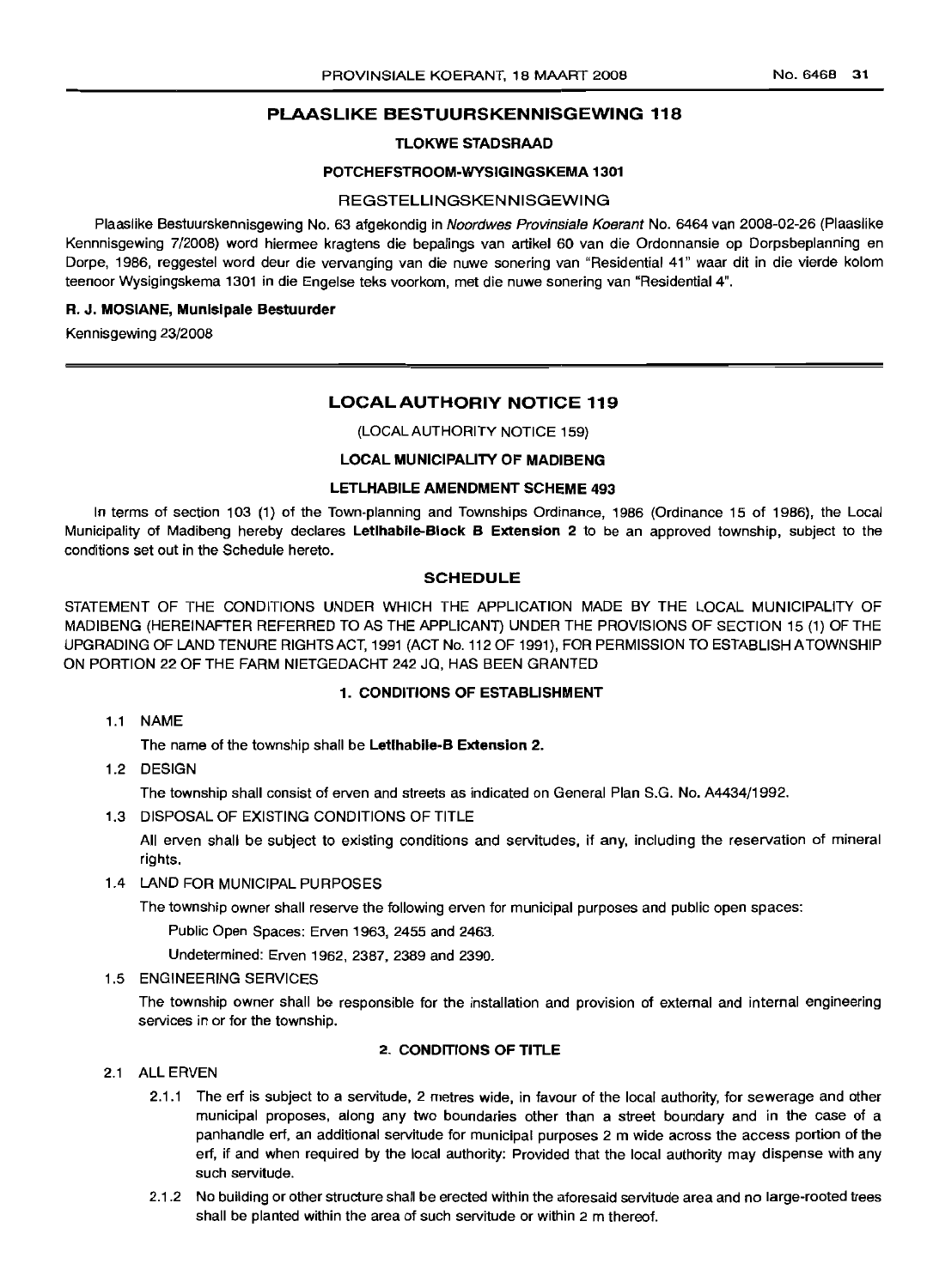2.1.3 The local authority shall be entitled to deposit temporarily on the land adjoining the aforesaid servitude area any material as may be excavated by them during the course of the construction, maintenance or removal of such works as it in its discretion may deem necessary and shall further be entitled to reasonable access to the said land for the aforesaid purpose subject to any damage done during the process of the construction, maintenance or removal of such works being made good by the local authority.

# PM MAPULANE, Municipal Manager

Municipal Offices, Van Velden Street, Brits; Box 106, Box, 0250

Notice No. 159/2007

Reference No. 16/4/6/2/493

# LOCAL AUTHORITY NOTICE 120

(LOCAL AUTHORITY NOTICE 159)

# LOCAL MUNICIPALITY OF MADIBENG

### LETLHABILE AMENDMENT SCHEME 493

Notice is hereby given in terms of section 125 (1) (a) of the Town-planning and Townships Ordinance, 1986 (Ordinance 15 of 1986), that amendment scheme, being an amendment of the Letlhabile Town-planning Scheme, 1990, comprising the same land as included in the Township of Letlhabile Block B Extension 2, has been approved.

Map 3 and the scheme clauses of the amendment scheme are filed at the offices of the Local Municipality of Madibeng and are available for inspection at normal hours.

This amendment is known as Letlhabile Amendment Scheme 493 and shall come into operation on the date of publication of this notice.

# P. M. MAPULANE, Municipal Manager

Municipal Offices, Van Velden Street, Brits; Box 106, Box, 0250 Notice No. 159/2007 (Reference No. 16/4/6/2/493)

#### LOCAL AUTHORITY NOTICE 121

# TLOKWE CITY COUNCIL

# PROPOSED PERMANENT CLOSURE OF A PORTION OF MARL STREET AND A PORTION OF OTTO STREET, BAILLIE PARK

Notice is hereby given in terms of the provisions of section 67 of the Local Government Ordinance, 1939 (Ordinance 17 of 1939) (as amended), that the Tlokwe City Council has resolved to close permanently a portion of Marl Street and a portion of Otto Street, Baillie Park, jointly 467 m<sup>2</sup> in extent, adjacent to the south-eastern and southern borders of Erf 769, Baillie Park. The ert will, after the permanent closure, temporarily be known as Ert 1410, Baillie Park, and will on completion the rezoning thereof, be consolidated with Ert 769, Baillie Park.

A sketch-plan indicating the portions of the streets to be closed permanently, will lie for inspection during office hours at the Department Housing and Planning, Room 212, Dan Tloome Complex, corner of Sol Plaatjie Avenue and Wolmarans Street, Potchefstroom, for a period of 30 (thirty) days from 18 March 2008 to 17 March 2008.

Any person who wishes to object to the proposed permanent closure or wishes to submit a claim for compensation, must lodge such objections with or submit such claim in writing to the Municipal Manager, Dan Tloome Complex, corner of Sol Plaatjie Avenue and Wolmarans Street, or address it to PO Box 113, Potchefstroom, 2520 on or before 17 April 2008.

# R J MOSIANE, Municipal Manager

(Notice No. 25/2008)